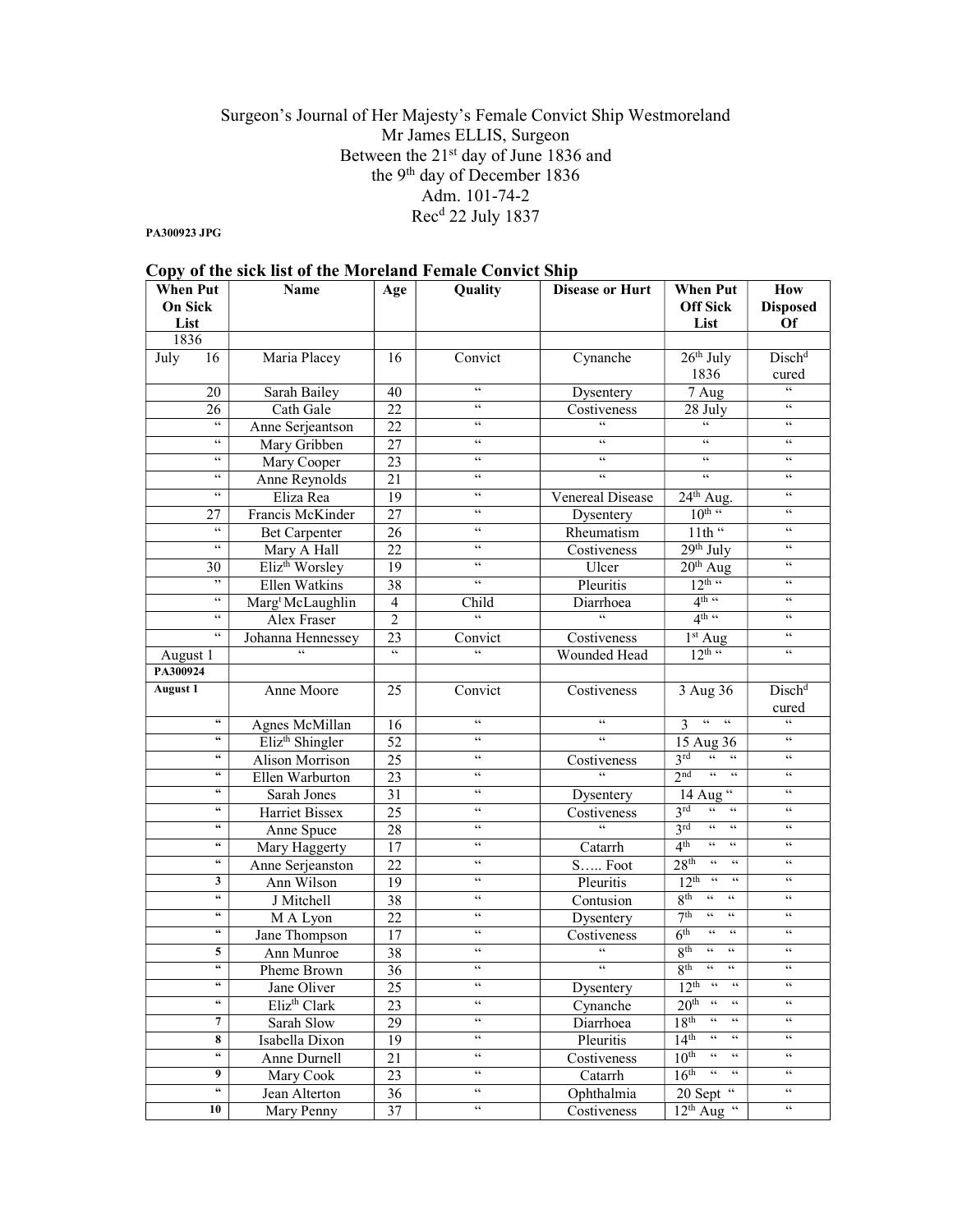| $\epsilon$                                     | J Bayshaw                    | 37              | $\epsilon\,\epsilon$                       | $\epsilon\epsilon$                    | 12 <sup>th</sup><br>$\epsilon\epsilon$<br>$\zeta\,\zeta$                    | $\zeta\,\zeta$                                       |
|------------------------------------------------|------------------------------|-----------------|--------------------------------------------|---------------------------------------|-----------------------------------------------------------------------------|------------------------------------------------------|
| $\mathsf{G} \mathsf{G}$                        | M A Owens                    | 17              | $\zeta\,\zeta$                             | $\epsilon$                            | $\epsilon\epsilon$<br>12 <sup>th</sup><br>$\zeta\,\zeta$                    | $\zeta\,\zeta$                                       |
| $\mathsf{G}\mathsf{G}$                         | Mary Stoney                  | 40              | $\zeta\,\zeta$                             | Diarrhoea                             | $\zeta\,\zeta$<br>1 Sept                                                    | $\zeta \, \zeta$                                     |
| $\mathsf{G} \mathsf{G}$                        | Ellen Watkins                | $\overline{38}$ | $\zeta\,\zeta$                             |                                       | 12 <sup>th</sup><br>Aug <sup>"</sup>                                        | $\zeta\,\zeta$                                       |
| 12                                             |                              |                 | $\zeta\,\zeta$                             | Costiveness                           | $\mathfrak{c}\mathfrak{c}$<br>20 <sup>th</sup><br>$\zeta\zeta$              | $\zeta\,\zeta$                                       |
| $\epsilon$                                     | A Howell                     | $\overline{43}$ |                                            | Psora<br>$\overline{\mathbf{G}}$      | $\overline{\mathfrak{c}\mathfrak{c}}$<br>$\zeta\,\zeta$                     | $\zeta \, \zeta$                                     |
| $\mathsf{G}\mathsf{G}$                         | J Howell                     | 6               | Child<br>$\overline{66}$                   | $\epsilon\,\epsilon$                  | 20 <sup>th</sup><br>$\zeta\,\zeta$                                          | $\zeta \, \zeta$                                     |
|                                                | S Howell                     | $\overline{4}$  |                                            |                                       | 20 <sup>th</sup><br>$\epsilon\epsilon$                                      |                                                      |
| 14                                             | Ellen Galvin                 | 24              | Prisoner                                   | Costiveness                           | $\mathfrak{c}\mathfrak{c}$<br>16 <sup>th</sup><br>$\zeta\,\zeta$            | $\zeta\,\zeta$                                       |
| 66                                             | M A Lyon                     | 22              | 66                                         | $\epsilon$                            | 16 <sup>th</sup><br>$\mathfrak{c}\mathfrak{c}$<br>$\zeta\,\zeta$            | $\zeta\,\zeta$                                       |
| $\mathsf{G}\mathsf{G}$                         | M A Douglas                  | 21              | $\zeta\,\zeta$                             | $\leq$                                | 16 <sup>th</sup><br>$\zeta\,\zeta$<br>$\zeta\,\zeta$                        | $\zeta\,\zeta$                                       |
| 15                                             | Anne Moore                   | 29              | $\zeta\,\zeta$                             | Headache                              | 18 <sup>th</sup><br>$\epsilon\,\epsilon$<br>$\zeta\,\zeta$                  | $\zeta\,\zeta$                                       |
| $\boldsymbol{\varsigma}\boldsymbol{\varsigma}$ | Rosa Knox                    | 22              | $\epsilon\,\epsilon$                       | Costiveness                           | 17 <sup>th</sup><br>$\epsilon\epsilon$<br>$\zeta\,\zeta$                    | $\zeta\,\zeta$                                       |
| $\mathsf{G}\mathsf{G}$                         | $E^{th}$ Davis               | 36              | $\zeta\,\zeta$                             | 66                                    | 17 <sup>th</sup><br>$\epsilon\epsilon$<br>$\zeta \, \zeta$                  | $\zeta\,\zeta$                                       |
| $\epsilon\epsilon$                             | Jane Thompson                | 17              | $\zeta\,\zeta$                             | Costiveness                           | 17 <sup>th</sup><br>$\epsilon\epsilon$<br>$\zeta\,\zeta$                    | $\zeta\,\zeta$                                       |
| $\mathsf{G}\mathsf{G}$                         | Anne Drury                   | 27              | $\zeta\,\zeta$                             | Headache                              | 18 <sup>th</sup><br>$\epsilon\epsilon$<br>$\zeta\,\zeta$                    | $\zeta\,\zeta$                                       |
| $\mathsf{G}\mathsf{G}$                         | Mary Campbell                | 23              | $\zeta\,\zeta$                             | Costiveness                           | 18 <sup>th</sup><br>$\zeta\,\zeta$<br>$\,$ 66                               | $\zeta\,\zeta$                                       |
| 66                                             | Eliz <sup>th</sup> Wales     | 32              | $\zeta\,\zeta$                             | $\overline{66}$                       | 18 <sup>th</sup><br>$\mathsf{c}\,\mathsf{c}$<br>$\zeta\,\zeta$              | $\zeta\,\zeta$                                       |
| $\mathsf{G}\mathsf{G}$                         | S Simpson                    | 22              | $\zeta\,\zeta$                             | Headache                              | $\zeta\,\zeta$<br>$\zeta\,\zeta$<br>18 <sup>th</sup>                        | $\zeta\,\zeta$                                       |
| 21                                             | Alison Morrison              | 25              | $\overline{66}$                            | Costiveness                           | $\epsilon$<br>$\overline{66}$<br>23 <sup>rd</sup>                           | $\zeta\zeta$                                         |
| $\mathsf{G}\mathsf{G}$                         | Alex Fraser                  | $\overline{4}$  | Child                                      | Diarrhoea                             | $-66$<br>25 <sup>th</sup><br>$\zeta\zeta$                                   | $\zeta\,\zeta$                                       |
| 22                                             | Marg <sup>t</sup> Park       | 30              | Prisoner                                   | Pleuritis                             | 31 <sup>st</sup><br>$\epsilon\epsilon$<br>$\overline{66}$                   | $\zeta\zeta$                                         |
| $\epsilon\epsilon$                             | Eliz <sup>th</sup> Edwards   | $\overline{6}$  | Child                                      | Diarrhoea                             | $27^{\text{th}}$ "<br>$\epsilon\epsilon$                                    | $\zeta\,\zeta$                                       |
| $\boldsymbol{\zeta}\boldsymbol{\zeta}$         | Mary Eastburn                | $\overline{20}$ | Prisoner                                   | Dysentery                             | 30 <sup>th</sup><br>$\overline{\mathfrak{c}\mathfrak{c}}$<br>$\zeta\,\zeta$ | $\zeta \, \zeta$                                     |
| $\epsilon\epsilon$                             | L Griffiths                  | 21              | $\mathfrak{c}\mathfrak{c}$                 | Costiveness                           | $24^{\text{th}}$ "<br>$\zeta\,\zeta$                                        | $\zeta\,\zeta$                                       |
| $\mathsf{G} \mathsf{G}$                        | Mary Ring                    | 41              | $\epsilon\epsilon$                         | $\zeta\,\zeta$                        | 26 <sup>th</sup><br>$\overline{\mathfrak{c}}$<br>$\epsilon$                 | $\zeta\,\zeta$                                       |
| $\boldsymbol{\zeta}\boldsymbol{\zeta}$         | Elizt <sup>h</sup> Boyle     | $\overline{22}$ | $\zeta\,\zeta$                             | $\epsilon\,\epsilon$                  | $26^{\text{th}}$ "<br>$\zeta\,\zeta$                                        | $\zeta\,\zeta$                                       |
| 23                                             | Marg <sup>t</sup> McGuire    | 15              | $\zeta\,\zeta$                             | $\zeta\,\zeta$                        | 25 <sup>th</sup><br>$\overline{\mathfrak{c}}$<br>$\zeta\,\zeta$             | $\zeta \, \zeta$                                     |
| PA300925                                       |                              |                 |                                            |                                       |                                                                             |                                                      |
| Aug <sup>t</sup> 24                            | Janet McKinlay               | 8               | Child                                      | Scrofula                              | $30th$ Aug                                                                  | Discharged                                           |
| $\mathfrak{c}\mathfrak{c}$                     | Ellen Galvin                 | $\overline{24}$ | Prisoner                                   | Costiveness                           | $25th$ Aug                                                                  | Disch <sup>d</sup>                                   |
|                                                |                              |                 |                                            |                                       |                                                                             | cured                                                |
| $\epsilon\epsilon$                             | Agnes McMillan               | 18              | $\zeta\,\zeta$                             | $\epsilon\,\epsilon$                  | $25th$ "                                                                    | $\mathcal{C}$                                        |
| $\mathsf{G}\mathsf{G}$                         | Harriet Hague                | 29              | $\zeta\,\zeta$                             | $\zeta\,\zeta$                        | $25^{\text{th}}$ "                                                          | $\zeta\,\zeta$                                       |
| $\mathsf{G}\mathsf{G}$                         | M A Hall                     | 22              | $\zeta\,\zeta$                             | $\zeta\,\zeta$                        | $25^{\text{th}}$ " "                                                        | $\zeta\,\zeta$                                       |
| $\mathsf{G}\mathsf{G}$                         | Em <sup>a</sup> Malhomme     | 21              | $\zeta\,\zeta$                             | Synochea                              | $1st$ Sept                                                                  | $\zeta\,\zeta$                                       |
| $\mathsf{G}\mathsf{G}$                         | Rosa Knox                    | 23              | $\zeta\,\zeta$                             | Rheumatism                            | $30th$ Aug                                                                  | $\zeta\,\zeta$                                       |
| $\mathsf{G} \mathsf{G}$                        | Helen Wallace                | 19              | $\zeta\,\zeta$                             | Costiveness                           | $26^{\text{th}}$ " "                                                        | $\zeta\,\zeta$                                       |
| $\mathsf{G}\mathsf{G}$                         | Chris <sup>n</sup> Henderson | $\overline{16}$ | $\zeta\,\zeta$                             | $\epsilon\,\epsilon$                  | $26^{\text{th}}$ " "                                                        | $\zeta\,\zeta$                                       |
| $\mathsf{G}\mathsf{G}$                         |                              |                 | $\zeta\,\zeta$                             | $\epsilon\,\epsilon$                  | $26^{\text{th}}$ " "                                                        | $\zeta \, \zeta$                                     |
| $\epsilon\epsilon$                             | Agnes Hall                   | 19              | $\zeta\,\zeta$                             | $\epsilon\,\epsilon$                  |                                                                             | $\zeta\,\zeta$                                       |
| $\epsilon\epsilon$                             | Mary Gillespie               | $\overline{16}$ | $\zeta\,\zeta$                             | $\zeta\,\zeta$                        | $26^{\text{th}}$ " "<br>$26^{\text{th}}$ " "                                | $\,$ 6 $\,$                                          |
|                                                | Hannah Redfearn              | 40              | $\zeta\,\zeta$                             | $\epsilon\,\epsilon$                  |                                                                             | $\zeta\,\zeta$                                       |
| 25<br>$\overline{\mathfrak{c}\mathfrak{c}}$    | <b>Anne Edwards</b>          | 34              | $\mathfrak{c}\mathfrak{c}$                 | $\mathfrak{c}\mathfrak{c}$            | $26^{\text{th}}$ " "<br>$26^{\text{th}}$ " "                                | $\zeta\,\zeta$                                       |
| $\overline{\mathfrak{c}\mathfrak{c}}$          | Isabel Black                 | 32              |                                            |                                       |                                                                             |                                                      |
|                                                | Ellen Fraser                 | 16              | $\mathsf{c}\,\mathsf{c}$<br>$\zeta\,\zeta$ | Gonorrhoea                            | 4 <sup>th</sup> Sept<br>$28^{\text{th}}$ $\frac{1}{4}$                      | $\mathcal{C}\mathcal{C}$<br>$\mathcal{C}\mathcal{C}$ |
| 26<br>$\overline{\mathfrak{c}\mathfrak{c}}$    | Jane Dickson                 | 23              |                                            | Costiveness                           |                                                                             |                                                      |
|                                                | Mary Kearns                  | 25              | $\mathsf{c}\,\mathsf{c}$                   | $\zeta\,\zeta$                        | $28th$ "                                                                    | $\zeta\,\zeta$                                       |
| $\epsilon\epsilon$<br>$\epsilon\epsilon$       | Sarah Lithgow                | 25              | $\zeta\,\zeta$                             | $\epsilon\,\epsilon$                  | $29^{\text{th}}$ " "                                                        | $\zeta\,\zeta$                                       |
|                                                | Marg <sup>t</sup> McCaffery  | 17              | $\zeta\,\zeta$                             | $\epsilon\,\epsilon$                  | $28^{\text{th}}$ " "                                                        | $\zeta\,\zeta$                                       |
| $\epsilon\epsilon$                             | Jane Brown                   | 20              | $\epsilon\,\epsilon$                       | $\epsilon\,\epsilon$                  | $28^{\text{th}}$ " "                                                        | $\zeta\,\zeta$                                       |
| $\mathsf{G}\mathsf{G}$                         | Bri? Tailor                  | 16              | $\zeta\,\zeta$                             | $\zeta\,\zeta$                        | $28^{\text{th}}$ " "                                                        | $\zeta\,\zeta$                                       |
| 66                                             | Eliz <sup>th</sup> Davis     | 36              | $\epsilon\epsilon$                         | $\epsilon\,\epsilon$                  | $28^{\text{th}}$ " "                                                        | $\zeta\,\zeta$                                       |
| $\epsilon\epsilon$                             | Mary Murphy                  | 27              | $\epsilon\,\epsilon$                       | Headache                              | $28^{\text{th}}$ " "                                                        | $\zeta\,\zeta$                                       |
| 66                                             | Mary Burns                   | 26              | $\zeta\,\zeta$                             | $\overline{\mathfrak{c}\mathfrak{c}}$ | $28^{\text{th}}$ " "                                                        | $\zeta\,\zeta$                                       |
| 27                                             | M A Pearson                  | 16              | $\epsilon\epsilon$                         | Costiveness                           | $27th$ "                                                                    | $\zeta\,\zeta$                                       |
| $\mathfrak{c}\mathfrak{c}$                     | Jane Dutton                  | 25              | $\epsilon\,\epsilon$                       | $\epsilon$                            | $29^{\text{th}}$ " "                                                        | $\zeta\,\zeta$                                       |
| $\epsilon\epsilon$                             | M A Lyon                     | 22              | $\epsilon\,\epsilon$                       | Pleuritis                             | $4th$ Sept                                                                  | $\zeta\,\zeta$                                       |
| $\epsilon\epsilon$                             | Susan Jones                  | 18              | $\zeta\,\zeta$                             | Sprained Wrist                        | $2nd$ Sept                                                                  | $\zeta\,\zeta$                                       |
|                                                |                              |                 |                                            |                                       |                                                                             |                                                      |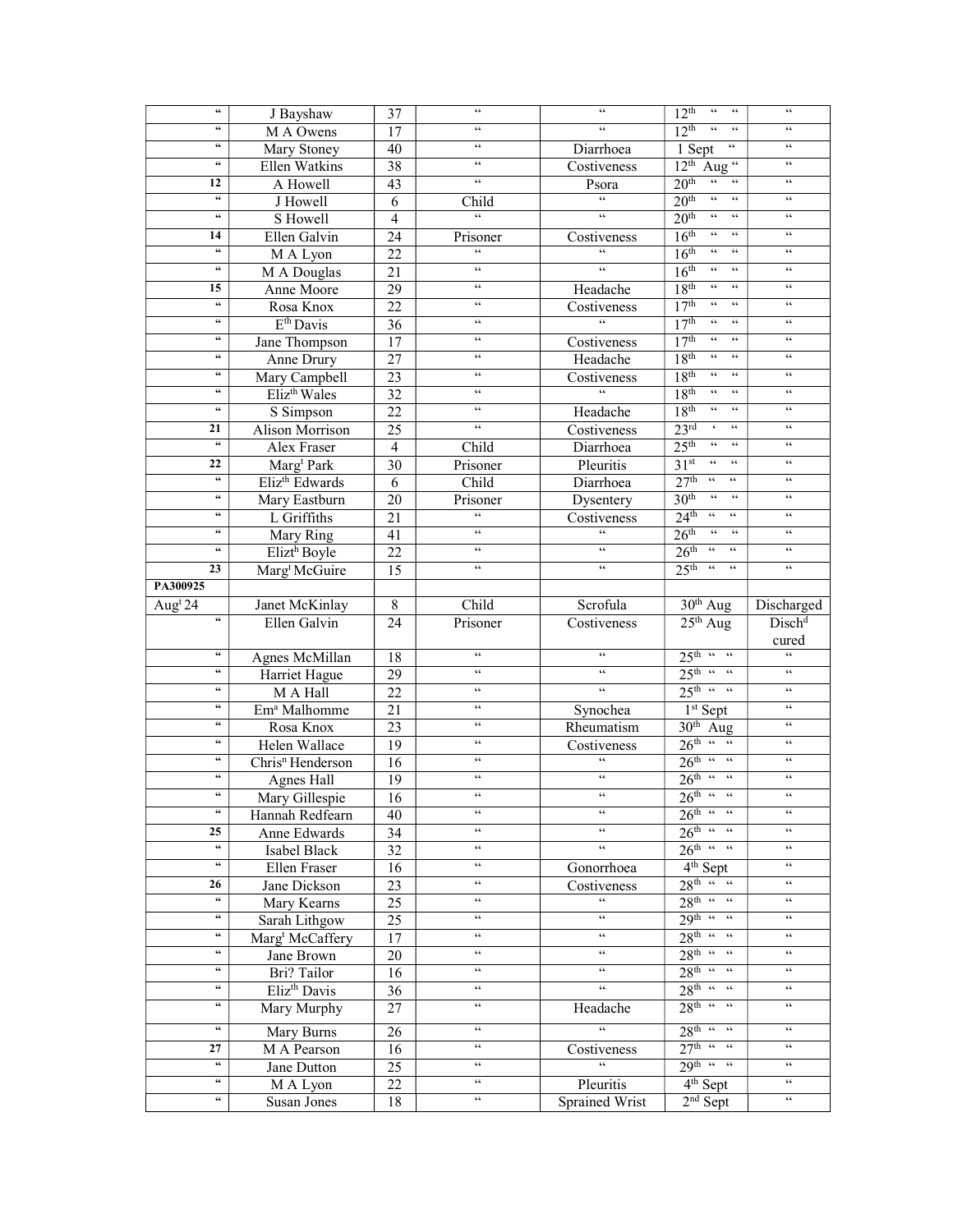| $\mathsf{G}\mathsf{G}$                     | Anne Leeds                  | 21 | $\zeta\,\zeta$           | Catarrh                                    | $11th$ Sept                                 | $\zeta\,\zeta$            |
|--------------------------------------------|-----------------------------|----|--------------------------|--------------------------------------------|---------------------------------------------|---------------------------|
| 66                                         | Joan Conway                 | 24 | $\zeta\,\zeta$           | Costiveness                                | $29th$ Aug                                  | $\zeta\,\zeta$            |
| $\epsilon\epsilon$                         | Ellen Duncan                | 37 | $\zeta\,\zeta$           | $\epsilon$                                 | $29^{\text{th}}$ "                          | $\zeta\,\zeta$            |
| $\epsilon\epsilon$                         | Margt Kyle                  | 59 | $\zeta\,\zeta$           | $\epsilon\,\epsilon$                       | $30th$ "                                    | $\zeta\,\zeta$            |
| 28                                         | Eliz <sup>th</sup> Clark    | 23 | $\zeta\,\zeta$           | $\epsilon\,\epsilon$                       | $30^{\text{th}}$ " "                        | $\zeta\,\zeta$            |
| $\epsilon\epsilon$                         | Isabel Black                | 32 | $\zeta\,\zeta$           | 66                                         | $2nd$ Sept                                  | $\zeta\,\zeta$            |
| $\epsilon\epsilon$                         | Sarah Donechie              | 18 | $\epsilon\epsilon$       | Inf <sup>d</sup> Eye                       | $4^{\text{th}}$ $\frac{1}{\text{th}}$       | $\,$ 6 $\,$               |
| $\mathsf{G}\mathsf{G}$                     | Joan Finlay                 | 14 | $\zeta\,\zeta$           | Costiveness                                | $30th$ Aug                                  | $\zeta\,\zeta$            |
| $\mathsf{G}\mathsf{G}$                     | Cath Heley                  | 20 | $\zeta\,\zeta$           | $\boldsymbol{\zeta} \, \boldsymbol{\zeta}$ | $30^{\text{th}}$ "                          | $\zeta\,\zeta$            |
| 66                                         | Anne Wilson                 | 19 | $\epsilon\epsilon$       | $\epsilon\,\epsilon$                       | $\overline{31}$ <sup>st</sup> Aug           | $\zeta\,\zeta$            |
| 66                                         | Marg <sup>t</sup> Shaw      | 19 | $\zeta\,\zeta$           | Cynanche                                   | $31st$ Aug                                  | $\zeta\,\zeta$            |
| $\epsilon\epsilon$                         | Christ Henderson            | 24 | $\epsilon\epsilon$       | Costiveness                                | $31st$ Aug                                  | $\zeta\,\zeta$            |
| 29                                         | Sarah Ratcliffe             | 28 | $\zeta\,\zeta$           | $\zeta\,\zeta$                             | $1st$ Sept                                  | $\zeta\,\zeta$            |
| $\mathsf{G}\mathsf{G}$                     | Eliz <sup>th</sup> Cook     | 40 | $\zeta\,\zeta$           | $\epsilon\epsilon$                         | $1st$ Sept                                  | $\zeta\,\zeta$            |
| $\epsilon\epsilon$                         | A Wheeler                   | 26 | $\zeta\,\zeta$           | $\epsilon\,\epsilon$                       | $1st$ Sept                                  | $\zeta\,\zeta$            |
| $\epsilon\epsilon$                         | Anne Durnell                | 21 | $\epsilon\epsilon$       | Diarrhoea                                  | 3rd Sept                                    | $\zeta\,\zeta$            |
| $\mathsf{G}\mathsf{G}$                     | Mary Murphy (2)             | 18 | $\zeta\,\zeta$           | Catarrh                                    | 31 <sup>st</sup> Aug                        | $\zeta\zeta$              |
| 66                                         | Eliz <sup>th</sup> Stimpson | 21 | $\epsilon\,\epsilon$     | Costiveness                                | $1st$ Sept                                  | $\zeta\,\zeta$            |
| $\mathsf{G}$                               | Mary Cooper                 | 23 | $\overline{66}$          | Catarrh                                    | $3^{rd}$ $\sqrt[4]{x}$                      | $\zeta\zeta$              |
| PA300926                                   |                             |    |                          |                                            |                                             |                           |
| Aug 30                                     | Mary Connell                | 21 | Prisoner                 | Catarrh                                    | 5 Sept 36                                   | Disch <sup>d</sup>        |
|                                            |                             |    |                          |                                            |                                             | cured                     |
| $\epsilon\,\epsilon$                       | Marg <sup>t</sup> Brown     | 15 | $\zeta\,\zeta$           | Costiveness                                | $2nd$ Sept 36                               | $\overline{\mathfrak{c}}$ |
| $\epsilon\epsilon$                         | M A Owen                    | 17 | $\zeta\,\zeta$           | Headache                                   | 3rd Sept "                                  | $\zeta\,\zeta$            |
| 31                                         | Ellen Watkins               | 38 | $\zeta\,\zeta$           | Costiveness                                | $3^{rd}$ $\ldots$                           | $\zeta\,\zeta$            |
| $\zeta\,\zeta$                             | Mary Penny                  | 37 | $\zeta\,\zeta$           | Catarrh                                    | $3^{rd}$ ""                                 | $\zeta\,\zeta$            |
| $\mathsf{c}\,\mathsf{c}$                   |                             |    | $\zeta\,\zeta$           |                                            | $25th$ "                                    | $\zeta\,\zeta$            |
| $\epsilon\,\epsilon$                       | Anne Buchanan               | 19 | $\epsilon\epsilon$       | Synocha                                    | $2nd$ $\leftarrow$ $\leftarrow$             | $\zeta\,\zeta$            |
|                                            | Eliz <sup>th</sup> Reay     | 19 | $\zeta\,\zeta$           | Costiveness<br>$\zeta\,\zeta$              | $2nd$ $46$ $46$                             | $\zeta\,\zeta$            |
| 31<br>$\epsilon\,\epsilon$                 | M A Parker                  | 30 | $\zeta\,\zeta$           |                                            | $8^{\text{th}}$ $\cdot$ $\cdot$ $\cdot$     | $\zeta\,\zeta$            |
| $\zeta\,\zeta$                             | Ann Moore                   | 29 | $\zeta\,\zeta$           | Eruption<br>$\epsilon\epsilon$             | $8^{th}$ $\frac{1}{10}$ $\frac{1}{10}$      | $\zeta\,\zeta$            |
| $\epsilon\epsilon$                         | Ann Munroe                  | 29 | $\,$ 6 $\,$              |                                            | $6^{\text{th}}$ $46$ $46$                   | $\zeta\,\zeta$            |
| $\epsilon\,\epsilon$                       | Isabel Dixon                | 30 | $\zeta\,\zeta$           | Ulcus                                      | $6th$ $\cdots$ $\cdots$                     | $\zeta\,\zeta$            |
| $\epsilon\,\epsilon$                       | Marg <sup>t</sup> Kyle      | 59 | $\zeta\,\zeta$           | Diarrhoea                                  | $8^{th}$ $\cdot$ $\cdot$                    | $\zeta\,\zeta$            |
|                                            | Maria Placey                | 16 | $\zeta\,\zeta$           | Tinea Capitis                              | $3^{rd}$ "                                  | $\zeta\,\zeta$            |
| Sept 1<br>$\zeta\,\zeta$                   | Cath St Ledger              | 35 | $\zeta \, \zeta$         | Costiveness<br>$\epsilon\,\epsilon$        |                                             | $\zeta \, \zeta$          |
| $\zeta\,\zeta$                             | Anne Stephens               | 21 | $\zeta\,\zeta$           | $\zeta\,\zeta$                             | $3^{rd}$ ""                                 | $\zeta\,\zeta$            |
|                                            | Mary Roberts                | 30 |                          |                                            | $4^{\text{th}}$ $\cdot$ $\cdot$             |                           |
| $\zeta\,\zeta$                             | A McCartey                  | 22 | $\zeta\,\zeta$           | Sprained Wrist                             | $6^{\text{th}}$ "                           | $\zeta\,\zeta$            |
| $\zeta\,\zeta$                             | Cath Heley                  | 20 | $\zeta\,\zeta$           | Inf <sup>d</sup> Leg                       | $6^{\text{th}}$ " "                         | $\zeta\,\zeta$            |
| $\overline{2}$                             | Joan Conway                 | 29 | $\zeta\,\zeta$           | Costiveness                                | $3^{\text{rd}}$ ""                          | $\zeta \, \zeta$          |
| $\boldsymbol{\zeta} \, \boldsymbol{\zeta}$ | H Redfern                   | 40 | $\zeta\,\zeta$           |                                            | $4^{\text{th}}$ $\cdot$ $\cdot$ $\cdot$     | $\zeta\,\zeta$            |
| 3                                          | Jane Mossman                | 29 | $\mathsf{c}\,\mathsf{c}$ | $\epsilon\,\epsilon$                       | $5^{\text{th}}$ $\frac{1}{2}$ $\frac{1}{2}$ | $\mathsf{c}\,\mathsf{c}$  |
| $\boldsymbol{\zeta} \, \boldsymbol{\zeta}$ | Janet Forest                | 19 | $\epsilon\,\epsilon$     | $\epsilon\,\epsilon$                       | $3rd$ $\cdots$ $\cdots$                     | $\zeta\,\zeta$            |
| $\epsilon\,\epsilon$                       | Ellen Galvin                | 24 | $\mathsf{G}\,\mathsf{G}$ | $\epsilon\epsilon$                         | $5th$ $\cdots$ $\cdots$                     | $\zeta\,\zeta$            |
| $\epsilon\,\epsilon$                       | Eliz <sup>th</sup> Lomas    | 18 | $\zeta\,\zeta$           | $\boldsymbol{\zeta} \, \boldsymbol{\zeta}$ | $5^{\text{th}}$ $\frac{1}{2}$ $\frac{1}{2}$ | $\zeta \, \zeta$          |
| 4                                          | Sarah Marvin                | 16 | $\mathsf{G}\,\mathsf{G}$ | Venereal                                   | $15^{\text{th}}$ "                          | $\zeta\,\zeta$            |
| 5                                          | Helen Duncan                | 37 | $\epsilon\epsilon$       | Costiveness                                | $7^{th}$ $\leftarrow$ $\leftarrow$          | $\zeta\,\zeta$            |
| $\epsilon\,\epsilon$                       | W Mooney                    | 29 | $\epsilon\,\epsilon$     | Headache                                   | $7^{th}$ $\leftarrow$ $\leftarrow$          | $\zeta\,\zeta$            |
| $\epsilon\,\epsilon$                       | Jane Clayworth              | 43 | $\zeta\,\zeta$           | Diarrhoea                                  | Q <sup>th</sup> "                           | $\epsilon\,\epsilon$      |
| $\epsilon\,\epsilon$                       | Mary Williams               | 23 | $\epsilon\,\epsilon$     | Headache                                   | Q <sup>th</sup> "                           | $\zeta\,\zeta$            |
| $66 -$                                     | Alison Morison              | 23 | $66\,$                   | Costiveness                                | $6^{\text{th}}$ " "                         | $\zeta\,\zeta$            |
| $\epsilon\epsilon$                         | Maria Worrell               | 20 | $\mathsf{c}\,\mathsf{c}$ | $\epsilon\epsilon$                         | $8^{th}$ $\cdots$ $\cdots$                  | $\zeta\,\zeta$            |
| $66 -$                                     | Jane Oliver                 | 25 | $\epsilon\epsilon$       | Dysentery                                  | $26^{\text{th}}$ $\frac{1}{2}$              | $\epsilon\epsilon$        |
| 6                                          | M A Douglass                | 21 | $\mathsf{G}\,\mathsf{G}$ | Pleuritis                                  | $14^{\text{th}}$ $\frac{1}{\text{th}}$      | $\zeta\,\zeta$            |
| $\tau$                                     | Eliz <sup>th</sup> Brown    | 30 | $66\,$                   | Costiveness                                | $Q^{th}$ $\leftarrow$ $\overline{46}$       | $\mathsf{c}\,\mathsf{c}$  |
| $\epsilon\,\epsilon$                       | Sarah Jones                 | 31 | $\epsilon\epsilon$       | $\epsilon\epsilon$                         | $Qth$ $\cdots$ $\cdots$                     | $\epsilon\epsilon$        |
| $66 -$                                     | Amelia Evans                | 19 | $\epsilon\epsilon$       | $\epsilon\,\epsilon$                       | $Qth$ $\cdots$ $\cdots$                     | $\epsilon\epsilon$        |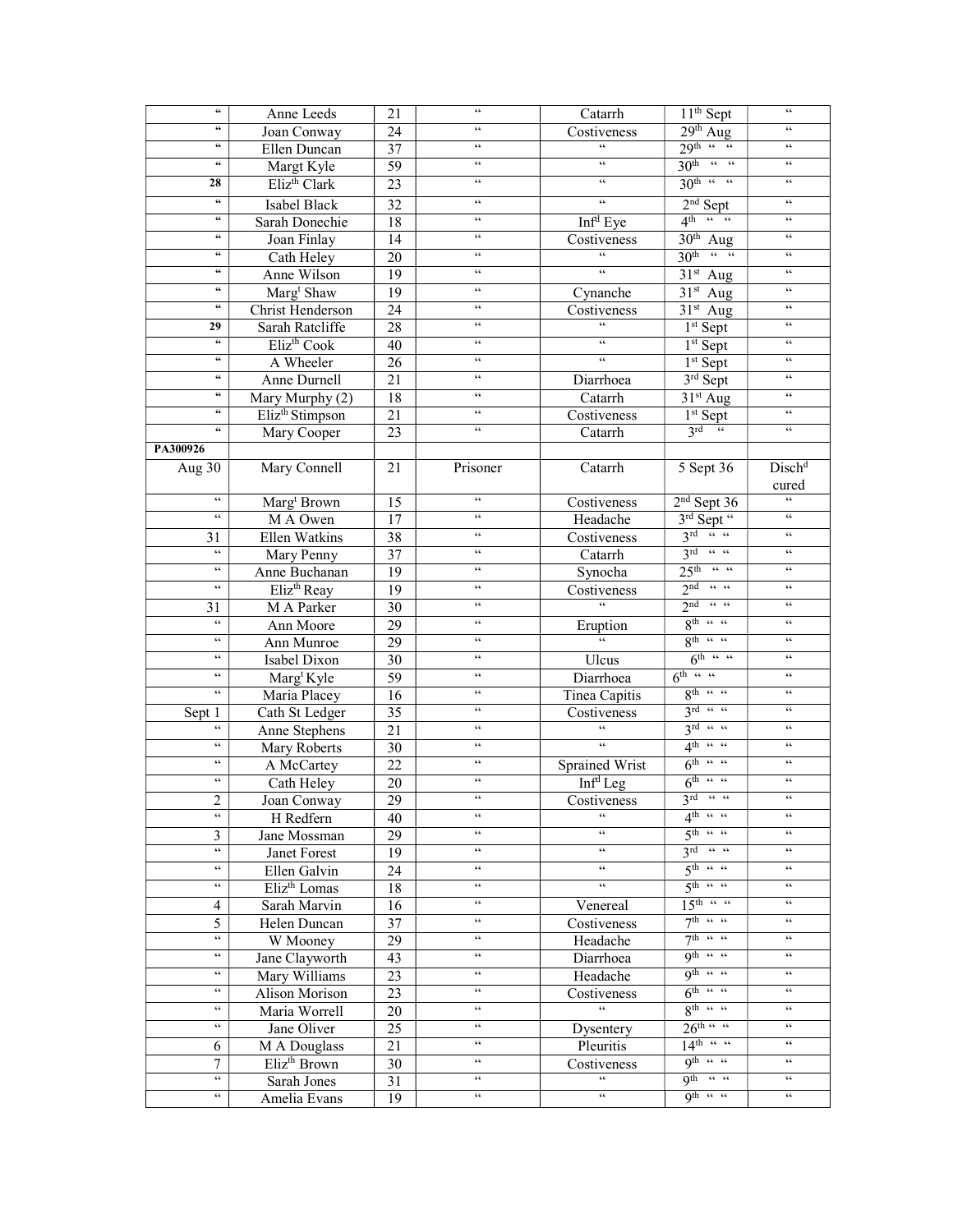| $\boldsymbol{\zeta} \, \boldsymbol{\zeta}$ | Eliz <sup>th</sup> Brinkley             | 23              | $\zeta\,\zeta$             | $\zeta\,\zeta$                | 9th " "                                                      | $\zeta \, \zeta$            |
|--------------------------------------------|-----------------------------------------|-----------------|----------------------------|-------------------------------|--------------------------------------------------------------|-----------------------------|
| $\epsilon\,\epsilon$                       | Marg <sup>t</sup> Hutchinson            | 18              | $\zeta\,\zeta$             | $\zeta\,\zeta$                | Qth " "                                                      | $\zeta\,\zeta$              |
| $\,8\,$                                    | Mary Murphy (a)                         | 27              | $\zeta\,\zeta$             | Headache                      | $10^{\text{th}}$ $\frac{100}{\text{th}}$                     | $\zeta\,\zeta$              |
| 9                                          | Jane Bagshaw                            | $\overline{37}$ | $\zeta\,\zeta$             | Costiveness                   | $10^{\text{th}}$ $\frac{100}{\text{th}}$                     | $\zeta\,\zeta$              |
| $\zeta\,\zeta$                             | Cath Neil                               | 40              | $\zeta\,\zeta$             | $\zeta\,\zeta$                | $10^{\text{th}}$ $\frac{100}{\text{th}}$                     | $\zeta\,\zeta$              |
| $\epsilon\,\epsilon$                       | Mary Owen?                              | 22              | $\epsilon\epsilon$         | $\epsilon\,\epsilon$          | $10^{\text{th}}$ $\cdot\cdot\cdot$                           | $\zeta \, \zeta$            |
| $\zeta\,\zeta$                             | Eliz <sup>th</sup> Hall                 | 44              | $\epsilon\epsilon$         | $\epsilon\,\epsilon$          | $11^{th}$ "                                                  | $\zeta \, \zeta$            |
| 66                                         | Eliz <sup>th</sup> Boyle                | 30              | $\zeta\,\zeta$             | $\mathsf{G}\,\mathsf{G}$      | $12^{\text{th}}$ " "                                         | $\,$ 6 $\,$                 |
| 10                                         | Eliz <sup>th</sup> Simpson              | 31              | $\zeta\,\zeta$             | $\zeta\,\zeta$                | $12^{\text{th}}$ "                                           | $\zeta \, \zeta$            |
| $\zeta\,\zeta$                             | M A Pearson                             | 18              | $\zeta\,\zeta$             | $\zeta\,\zeta$                | $12^{\text{th}}$ "                                           | $\zeta\,\zeta$              |
| $\epsilon\epsilon$                         | Cath O'Brien                            | 16              | $\epsilon\epsilon$         | $\epsilon\,\epsilon$          | $12^{\text{th}}$ " "                                         | $\zeta\,\zeta$              |
| $\mathsf{c}\,\mathsf{c}$                   | Anne Munroe                             | 38              | $\zeta\,\zeta$             |                               | $30th$ "                                                     | $\zeta\,\zeta$              |
| $\epsilon\epsilon$                         |                                         | 63              | $\zeta\,\zeta$             | Eruption                      | $12^{\text{th}}$ $\frac{1}{\sqrt{2}}$                        | $\,$ 6 $\,$                 |
| $\mathsf{c}\,\mathsf{c}$                   | M McCloud                               |                 | $\zeta\,\zeta$             | Costiveness<br>$\zeta\,\zeta$ | $12^{\text{th}}$ $\frac{1}{4}$                               | $\zeta\,\zeta$              |
| $\epsilon\,\epsilon$                       | Agnes Hall                              | 19              | $\zeta\,\zeta$             | $\epsilon\, \epsilon$         | $12^{\text{th}}$ $\frac{1}{\text{th}}$ $\frac{1}{\text{th}}$ | $\zeta\,\zeta$              |
|                                            | Joan Leonard                            | 21              |                            |                               |                                                              |                             |
| PA300927                                   |                                         |                 |                            |                               |                                                              |                             |
| Sept 10                                    | Marg <sup>t</sup> McGuire               | 15              | Prisoner                   | Headache                      | 14 Sept 36                                                   | Disch <sup>d</sup><br>cured |
| $\zeta\,\zeta$                             | Eliz <sup>th</sup> Davis                | 36              | $\zeta \, \zeta$           | Costive                       | $12 \cdot 4$                                                 | $\epsilon\epsilon$          |
| $\mathfrak{c}\mathfrak{c}$                 | Caroline Smith                          | 21              | $\zeta \, \zeta$           | Headache                      | $\overline{15}$ " "                                          | $\zeta\,\zeta$              |
| $\zeta\,\zeta$                             | Eliz <sup>th</sup> Brimley              | 31              | $\zeta\,\zeta$             | Diarrhoea                     | $16$ " "                                                     | $\zeta\,\zeta$              |
| 11                                         | Amelia Metcalf                          | 21              | $\zeta\,\zeta$             | Costiveness                   | $12$ " "                                                     | $\zeta\,\zeta$              |
| $\overline{\mathfrak{c}\mathfrak{c}}$      | Anne Moore                              | 26              | $\,$ 6 $\,$                | Hæmorrhois                    | $19$ " "                                                     | $\zeta\,\zeta$              |
| 12                                         | Mg <sup>t</sup> Kyle (2 <sup>nd</sup> ) | 59              | $\zeta\,\zeta$             | Costiveness                   | $66-66$<br>24                                                | $\zeta\,\zeta$              |
| 13                                         | Mary Murphy                             | 16?             | $\,$ 6 $\,$                | Synocha                       | $24$ " "                                                     | $\zeta\,\zeta$              |
| $\overline{66}$                            | Jean Conway                             | 22              | $\zeta\,\zeta$             | Costiveness                   | $16 \cdot 4$                                                 | $\zeta\,\zeta$              |
| $\epsilon\epsilon$                         | Mary Symonds                            | 19              | $\epsilon\epsilon$         | Abscess                       | $19th$ Oct                                                   | $\zeta\,\zeta$              |
| 14                                         | Isabel Dixon                            | 19              | $\zeta\,\zeta$             | Eruption                      | 19 <sup>th</sup> Sept                                        | $\zeta\,\zeta$              |
| 15                                         | Jane Jones                              | 25              | $\,$ 6 $\,$                | Costiveness                   | $\overline{17}$ $\overline{4}$                               | $\zeta\,\zeta$              |
| $\epsilon\,\epsilon$                       | Ellen Galvin                            | 24              | $\zeta\,\zeta$             | $\epsilon\epsilon$            | $\mathsf{GC} = \mathsf{GC}$<br>17                            | $\zeta\,\zeta$              |
| 16                                         | Mary Murphy (1st)                       | 27              | $\zeta\,\zeta$             | Synocha                       | $28$ " "                                                     | $\zeta\,\zeta$              |
| 16                                         | Hannah Redfern                          | 40              | $\zeta\,\zeta$             | Costiveness                   | $18 \cdot 4$                                                 | $\zeta\,\zeta$              |
| 17                                         | Eliz <sup>th</sup> Brown                | 30              | $\zeta\,\zeta$             | Diarrhoea                     | $66-66$<br>$\overline{23}$                                   | $\zeta\,\zeta$              |
|                                            |                                         |                 | $\zeta\,\zeta$             |                               | $20$ " "                                                     | $\zeta\,\zeta$              |
| 18<br>$\overline{19}$                      | Marg <sup>t</sup> Shaw                  | 19              | $\zeta \, \zeta$           | Costiveness                   | 4 <sup>th</sup> Dec <sup>"</sup>                             |                             |
|                                            | Jane Thompson                           | 17              |                            | Hæmoptysis                    |                                                              | Sent to<br>Hospital         |
| $\boldsymbol{\zeta} \, \boldsymbol{\zeta}$ | Eliz <sup>th</sup> Wales                | 32              | $\zeta\,\zeta$             | Prolapsus ???                 | 25 <sup>44</sup>                                             | Disch <sup>d</sup><br>cured |
| 20                                         | Jane Mitchell                           |                 | $\zeta\,\zeta$             | Catarrh                       |                                                              | $\mathfrak{c}\mathfrak{c}$  |
|                                            |                                         | 17<br>31        | $\zeta\,\zeta$             |                               | $\frac{29 \text{ Sept}^4}{26 \text{``````}}$                 | $\epsilon\,\epsilon$        |
| 21                                         | Jane McLean                             |                 | $\zeta\zeta$               | Cynanche                      | $22\sqrt{\frac{32}{16}}$                                     | $\zeta\,\zeta$              |
| 21<br>66                                   | Mary Gillespie                          | 16              | $\epsilon\epsilon$         | Costiveness<br>66             | 22 <sup>44</sup>                                             | $\zeta \, \zeta$            |
| $\epsilon\epsilon$                         | Christ Henderson                        | 21              | $\zeta\,\zeta$             | $\epsilon$                    |                                                              | $\zeta\,\zeta$              |
| 66                                         | <b>Bridget Tailor</b>                   | 16              | $\epsilon\,\epsilon$       | $\epsilon$                    | $23$ " "                                                     | $\mathfrak{c}\mathfrak{c}$  |
|                                            | Hannah Willis                           | 18              | $\zeta\,\zeta$             | $\zeta\,\zeta$                | $23$ " "                                                     | $\zeta\,\zeta$              |
| $\epsilon\epsilon$                         | Anne Roland                             | 19              |                            |                               | $23$ " "                                                     |                             |
| $\mathsf{G}\,\mathsf{G}$                   | Mary Jones                              | 19              | $\epsilon\,\epsilon$       | $\epsilon\epsilon$            | $23^{n}$                                                     | $\zeta\,\zeta$              |
| 22                                         | Hannah Paine                            | 38              | $\epsilon\,\epsilon$       | Eruption                      | $27^{44}$                                                    | $\zeta \, \zeta$            |
| 26                                         | Elizt <sup>h</sup> Cook                 | 40              | $\epsilon\,\epsilon$       | Costiveness                   | $28$ " "                                                     | $\zeta\,\zeta$              |
| $\epsilon\,\epsilon$                       | $Hh$ Fletcher                           | 56              | $\epsilon\,\epsilon$       | Diarrhoea                     | 5 Oct "                                                      | $\zeta \, \zeta$            |
| $\epsilon\epsilon$                         | Anne Jones                              | 30              | $\zeta\,\zeta$             | Abscess                       | 10 <sup>44</sup>                                             | $\zeta\,\zeta$              |
| 27                                         | Agnes Hall                              | 19              | $\epsilon\,\epsilon$       | Costiveness                   | 29 Sept "                                                    | $\zeta\,\zeta$              |
| $\epsilon\epsilon$                         | Sarah Slow                              | 29              | $\epsilon\,\epsilon$       | Tinea Capitis                 | 7 Oct "                                                      | $\zeta\,\zeta$              |
| 28                                         | Ellen Duncan                            | 37              | $\mathfrak{c}\mathfrak{c}$ | Costiveness                   | 1 Oct "                                                      | $\zeta\,\zeta$              |
| 30                                         | Eliz <sup>th</sup> Lomas                | 19              | $\epsilon\,\epsilon$       | Headache                      | 4 Oct '                                                      | $\textsf{c}\,\textsf{c}$    |
| $\epsilon$                                 | Joan Leonard                            | 21              | $\epsilon\epsilon$         | $\epsilon\,\epsilon$          | 2 <sup>44</sup>                                              | $\textsf{c}\,\textsf{c}$    |
| $\epsilon\epsilon$                         | Sarah Radcliff                          | 20              | $\mathsf{c}\,\mathsf{c}$   | $\epsilon\, \epsilon$         | $\mathsf{GC} = \mathsf{GC}$<br>2                             | $\,$ $\,$ $\,$ $\,$         |
| $\mathsf{c}\,\mathsf{c}$                   | Mary Eastburn                           | 21              | $\mathsf{c}\,\mathsf{c}$   | $\epsilon\,\epsilon$          | $66-66$<br>2                                                 | $\,$ $\,$ $\,$ $\,$         |
| Oct 1                                      | Rosa Knox                               | 22              | $\mathsf{c}\,\mathsf{c}$   | $\epsilon\epsilon$            | $66 - 66$<br>3                                               | $\zeta \, \zeta$            |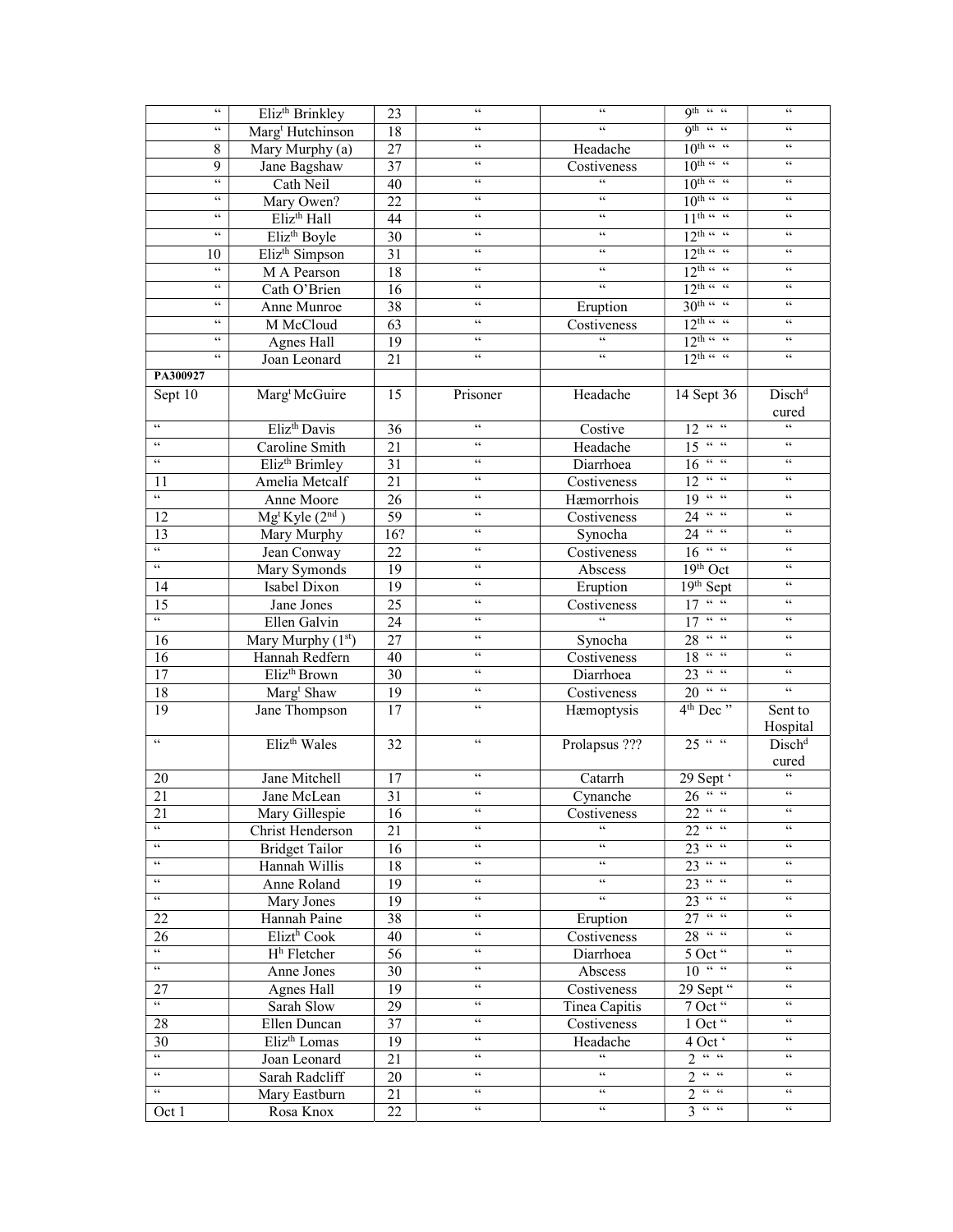| $\overline{2}$                                         | H Paine                      | 36              | $\zeta\,\zeta$                                   | $\zeta\,\zeta$                             | 3 <sup>44</sup>                                                                                                                       | $\zeta\,\zeta$                                     |
|--------------------------------------------------------|------------------------------|-----------------|--------------------------------------------------|--------------------------------------------|---------------------------------------------------------------------------------------------------------------------------------------|----------------------------------------------------|
| $\zeta\,\zeta$                                         | Isabel Stewart               | 17              | $\zeta\,\zeta$                                   | Diarrhoea                                  | 7 Oct "                                                                                                                               | $\zeta\,\zeta$                                     |
| $\zeta\,\zeta$                                         | Marg <sup>t</sup> Kyle       | $\overline{59}$ | $\zeta\,\zeta$                                   | $\overline{\omega}$                        | 7 Oct "                                                                                                                               | $\zeta \, \zeta$                                   |
| 3                                                      | Ellen Galvin                 | 24              | $\zeta\,\zeta$                                   | Eruption                                   | 6 Oct "                                                                                                                               | $\zeta\,\zeta$                                     |
| $\mathfrak{c}\mathfrak{c}$<br>202                      | Ellen Duncan                 | 37              | $\zeta\,\zeta$                                   | Costiveness                                | 5 Oct "                                                                                                                               | $\zeta \, \zeta$                                   |
| $\epsilon\,\epsilon$                                   | Mary Roberts                 | 31              | $\zeta\,\zeta$                                   | $\overline{66}$                            | 5 Oct "                                                                                                                               | $\zeta\,\zeta$                                     |
| $\epsilon\,\epsilon$                                   | Jane Leamington              | $\overline{45}$ | $\epsilon\epsilon$                               | $\epsilon\,\epsilon$                       | 5 Oct "                                                                                                                               | $\zeta\,\zeta$                                     |
| $\epsilon\,\epsilon$                                   | Mary Evens                   | 25              | $\zeta\,\zeta$                                   | Eruption                                   | 7 <sup>44</sup>                                                                                                                       | $\zeta \, \zeta$                                   |
| $\epsilon\,\epsilon$                                   | M E Bulton                   | 17              | $\zeta\,\zeta$                                   | Synocha                                    | 20 Oct "                                                                                                                              | $\zeta \, \zeta$                                   |
| $\epsilon\,\epsilon$                                   | Susan Jones                  | 18              | $\zeta\,\zeta$                                   | Scalded Arm                                | $12 \cdot 4 \cdot 4$                                                                                                                  | $\zeta \, \zeta$                                   |
| 5                                                      | Elizt <sup>h</sup> Davis     | 36              | $\zeta\,\zeta$                                   | Costiveness                                | $\mathbf{G} \mathbf{G} = \mathbf{G} \mathbf{G}$<br>7                                                                                  | $\zeta\,\zeta$                                     |
| 6                                                      | Anne Wilson                  | 19              | $\epsilon\,\epsilon$                             | Synocha                                    | $12$ ""                                                                                                                               |                                                    |
| PA300928                                               |                              |                 |                                                  |                                            |                                                                                                                                       |                                                    |
| Oct 6                                                  | S Slow                       | 29              | Prisoner                                         | Debility &                                 | $4th$ Dec <sup>r</sup>                                                                                                                | Sent to the                                        |
|                                                        |                              |                 |                                                  | Pregnancy                                  |                                                                                                                                       | Hospital                                           |
| $\zeta\,\zeta$                                         | E Stimpson                   | 31              | $\zeta\,\zeta$                                   | Synocha                                    | 16 Oct 36                                                                                                                             | Disch <sup>d</sup>                                 |
|                                                        |                              |                 |                                                  |                                            |                                                                                                                                       | cured                                              |
| $\boldsymbol{\zeta}\boldsymbol{\zeta}$                 | M A Hall                     | 22              | $\zeta\,\zeta$                                   | Costiveness                                | $66-66-66$                                                                                                                            | $\zeta \, \zeta$                                   |
| 7                                                      | E <sup>th</sup> Morgan       | 23              | $\zeta\,\zeta$                                   | Cynanche                                   | $12 \overline{``\ \cdot \ \cdot \ \cdot }$                                                                                            | $\zeta\,\zeta$                                     |
| $\boldsymbol{\zeta}\boldsymbol{\zeta}$                 | Cath Hughes                  | 23              | $\zeta\,\zeta$                                   | Synocha                                    | $\mathsf{GC} = \mathsf{GC}$<br>16                                                                                                     | $\zeta\,\zeta$                                     |
| $\zeta\,\zeta$                                         | Jane Dickson                 | 23              | $\zeta\,\zeta$                                   | Costiveness                                | $9 - \frac{1}{2}$                                                                                                                     | $\zeta \, \zeta$                                   |
| 8                                                      | Anne Howell                  | 43              | $\zeta\,\zeta$                                   | Diarrhoea                                  | $20$ " "                                                                                                                              | $\zeta\,\zeta$                                     |
| 9                                                      | M A Lyon                     | 22              | $\zeta\,\zeta$                                   | Costiveness                                | $66-66-66$                                                                                                                            | $\zeta\,\zeta$                                     |
| 10                                                     | Eli <sup>th</sup> Ellis      | 18              | $\zeta\,\zeta$                                   | $\epsilon\,\epsilon$                       |                                                                                                                                       | $\zeta\,\zeta$                                     |
| $\zeta\,\zeta$                                         | Ann Leeds                    | 21              | $\zeta\,\zeta$                                   | $\zeta\,\zeta$                             | $\mathbf{G} \mathbf{G} = \mathbf{G} \mathbf{G}$<br>12                                                                                 | $\zeta\,\zeta$                                     |
| $\boldsymbol{\zeta}\boldsymbol{\zeta}$                 | Jane Dutton                  | 23              | $\zeta\,\zeta$                                   | $\zeta\,\zeta$                             | $13 \frac{4}{11}$                                                                                                                     | $\zeta\,\zeta$                                     |
| 13                                                     | Isabel Urquhart              | 23              | $\zeta\,\zeta$                                   | $\epsilon\,\epsilon$                       | $-66\,-\,6$<br>15                                                                                                                     | $\mbox{\bf 66}$                                    |
| $\boldsymbol{\varsigma}$                               |                              | 27              | $\zeta\,\zeta$                                   | $\zeta\,\zeta$                             | $15$ "                                                                                                                                | $\zeta\,\zeta$                                     |
| 14                                                     | Mary Stephenson<br>Ann Moore | 29              | $\zeta\,\zeta$                                   | $\boldsymbol{\zeta} \, \boldsymbol{\zeta}$ | $\mathsf{GC}=\mathsf{G}$<br>16                                                                                                        | $\zeta\,\zeta$                                     |
| $\boldsymbol{\varsigma}\,\boldsymbol{\varsigma}$       | Ellen Galvin                 |                 | $\ensuremath{\mathsf{G}}\ensuremath{\mathsf{G}}$ |                                            | $28 \frac{12}{16}$                                                                                                                    | $\zeta\,\zeta$                                     |
| $\zeta\,\zeta$                                         |                              | 24              | $\zeta\,\zeta$                                   | Ophthalmia                                 | $\mathbf{G} \mathbf{G} = \mathbf{G} \mathbf{G}$<br>17                                                                                 | $\zeta\,\zeta$                                     |
|                                                        | Anne Wheeler                 | 27              | $\zeta\,\zeta$                                   | Eruption                                   | $\mathsf{cc}=\mathsf{cc}$                                                                                                             | $\zeta\,\zeta$                                     |
| 15<br>$\boldsymbol{\varsigma}\,\boldsymbol{\varsigma}$ | Mary Roberts                 | 31              | $\zeta\,\zeta$                                   | Costiveness<br>$\zeta\,\zeta$              | 17<br>$\mathsf{cc} \circ \mathsf{cc}$                                                                                                 | $\zeta\,\zeta$                                     |
| $\overline{\mathbf{G}}$                                | Ellen Duncan                 | 37              | $\zeta\,\zeta$                                   | $\zeta\,\zeta$                             | 17<br>$66-66$                                                                                                                         | $\zeta\,\zeta$                                     |
|                                                        | Alison Morison               | 25              |                                                  |                                            | 17                                                                                                                                    |                                                    |
| 17<br>$\overline{\mathbf{G}}$                          | Ann Buchanan                 | 19              | $\zeta\,\zeta$                                   | Eruption                                   | $24$ " "                                                                                                                              | $\mbox{\bf 66}$<br>$\zeta\,\zeta$                  |
| $\boldsymbol{\varsigma}\,\boldsymbol{\varsigma}$       | Mary Campbell                | 24              | $\zeta\,\zeta$                                   | Costiveness<br>$\mathfrak{c}\mathfrak{c}$  | $19\frac{\pi}{6}$                                                                                                                     |                                                    |
|                                                        | H <sub>h</sub> Paine         | 38              | $\zeta\,\zeta$                                   |                                            | 19 <sup>44</sup>                                                                                                                      | $\zeta \, \zeta$                                   |
| 18                                                     | Sarah Robinson               | 29              | A small sketch of a<br>hand pointing to the      | Pregnancy                                  | $31$ " "                                                                                                                              | Safely                                             |
|                                                        |                              |                 | note on the right hand                           |                                            |                                                                                                                                       | delivered                                          |
|                                                        |                              |                 | side."                                           |                                            |                                                                                                                                       | of a female                                        |
|                                                        |                              |                 |                                                  |                                            |                                                                                                                                       | child at                                           |
|                                                        |                              |                 |                                                  |                                            |                                                                                                                                       | one AM                                             |
| $\zeta\,\zeta$                                         | Eliz <sup>th</sup> McPherson | 15              | $\mathcal{C}\mathcal{C}$                         | Tinea Capitis                              | $29$ " "                                                                                                                              | $\boldsymbol{\varsigma} \, \boldsymbol{\varsigma}$ |
| $\overline{\mathfrak{c}}$                              | Eliz <sup>th</sup> Cook      | 40              | $\zeta\,\zeta$                                   | Apoplexia                                  | 19 <sup>44</sup>                                                                                                                      | Died                                               |
| $\boldsymbol{\zeta}\boldsymbol{\zeta}$                 | Mary Harding                 | 19              | $\zeta\,\zeta$                                   | Costiveness                                | $20$ " "                                                                                                                              | Disch <sup>d</sup>                                 |
|                                                        |                              |                 |                                                  |                                            |                                                                                                                                       | cured                                              |
| $\epsilon\,\epsilon$                                   | Agnes Hall                   | 19              | $\epsilon\,\epsilon$                             | $\boldsymbol{\zeta} \, \boldsymbol{\zeta}$ | $20$ " "                                                                                                                              | $\mathfrak{c}\mathfrak{c}$                         |
| $\scriptstyle\leq\leq$                                 | Cath O'Brien                 | 16              | $\epsilon\,\epsilon$                             | $\boldsymbol{\zeta} \, \boldsymbol{\zeta}$ | $\mathcal{C}\mathcal{C}=\mathcal{C}\mathcal{C}=\mathcal{C}\mathcal{C}$                                                                | $\zeta\,\zeta$                                     |
| 19                                                     | Eliza Rea                    | 19              | $\epsilon\,\epsilon$                             | $\epsilon\epsilon$                         |                                                                                                                                       | $\zeta\,\zeta$                                     |
| $\boldsymbol{\epsilon}$                                | Janet Mossman                | 29              | $\epsilon\epsilon$                               | $\epsilon\epsilon$                         |                                                                                                                                       | $\epsilon\,\epsilon$                               |
| $\epsilon\epsilon$                                     | Eliz <sup>th</sup> Lomas     | 19              | $\epsilon\,\epsilon$                             | $\epsilon\epsilon$                         | $\begin{array}{cccccc} \mathcal{C}\mathcal{C} & \mathcal{C}\mathcal{C} & \mathcal{C}\mathcal{C} & \mathcal{C}\mathcal{C} \end{array}$ | $\epsilon\,\epsilon$                               |
| $\boldsymbol{\varsigma} \, \boldsymbol{\varsigma}$     | Julia Jeffries               | 20              | $\mathfrak{c}\mathfrak{c}$                       | Synocha                                    | 20 Novb.                                                                                                                              | $\epsilon\epsilon$                                 |
| 20                                                     | M A Pearson                  | 18              | $\epsilon\,\epsilon$                             | Costiveness                                | 21 Oct "                                                                                                                              | $\epsilon\epsilon$                                 |
|                                                        | Ann Serjeanston              | 21              | $\epsilon\, \epsilon$                            |                                            | 22 <sup>44</sup>                                                                                                                      | $\,$ 6 $\,$                                        |
| 21                                                     | Anne Wilson                  | 19              | $\mathfrak{c}\mathfrak{c}$                       | $\zeta\,\zeta$                             | 24 Novb "                                                                                                                             | $\zeta\,\zeta$                                     |
| 22                                                     | Eliz <sup>th</sup> Broom     | 30              | $\zeta \, \zeta$                                 | Dysentery                                  | $27$ " "                                                                                                                              | $\zeta \, \zeta$                                   |
| 27                                                     | Rosa Knox                    | 22              | $\epsilon\,\epsilon$                             | Costiveness                                | 2 <sup>44</sup>                                                                                                                       | $\mathsf{c}\,\mathsf{c}$                           |
| $\overline{\mathfrak{c}}$                              | Anne Bryan                   | 48              | $\zeta\,\zeta$                                   | Wounded Head                               | 2 Novb. "                                                                                                                             | $\zeta\,\zeta$                                     |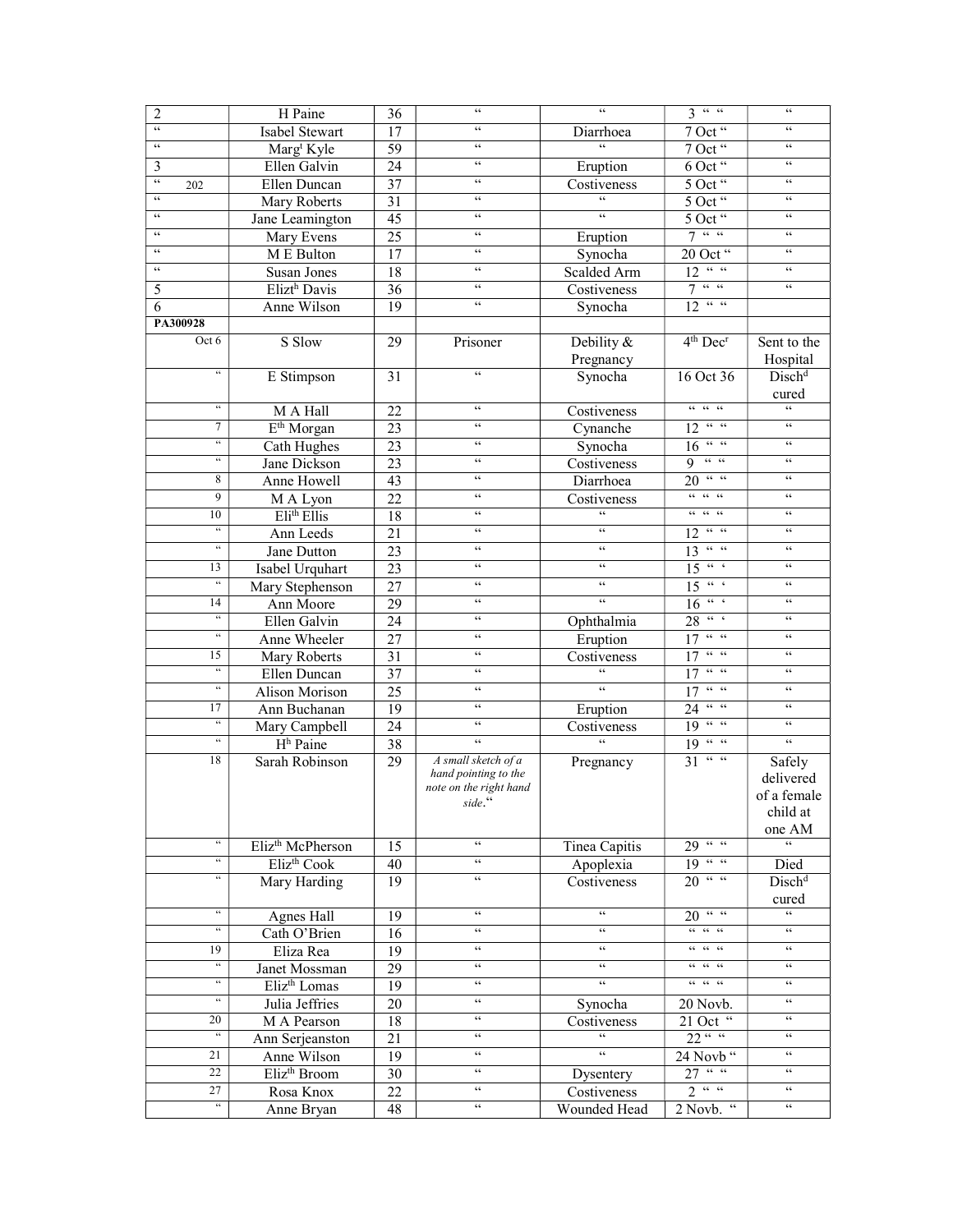| 29                                               | Eliz <sup>th</sup> Shingler | 42              | $\zeta\,\zeta$                             | $\zeta$ $\zeta$       | 4 Novb                                    | $\zeta\,\zeta$             |
|--------------------------------------------------|-----------------------------|-----------------|--------------------------------------------|-----------------------|-------------------------------------------|----------------------------|
| 30                                               | Lowry Griffiths             | 21              | $\zeta\,\zeta$                             | Costiveness           | 2 Novb                                    | 66                         |
| 31                                               | Ann Buchanan                | 19              | $\epsilon\,\epsilon$                       | $\epsilon$            | 3 <sup>44</sup>                           | $\mathfrak{c}\mathfrak{c}$ |
| $\boldsymbol{\varsigma}\,\boldsymbol{\varsigma}$ | Ann Moore                   | 29              | $\zeta\,\zeta$                             | Epilepsy              | $-66\,-\,66$<br>7                         | Discharged                 |
| $\overline{\mathbf{G}}$                          | Marg <sup>t</sup> Fagan     | 25              | $\zeta\,\zeta$                             | Headache              | $4 \frac{4}{100}$                         | $Disch^d$                  |
|                                                  |                             |                 |                                            |                       |                                           | cured                      |
| $\boldsymbol{\varsigma}\,\boldsymbol{\varsigma}$ | Eliz <sup>th</sup> Ellis    | 18              | $\zeta\,\zeta$                             | Catarrh               | $\mathsf{GC} = \mathsf{GC}$<br>4          | $\epsilon$                 |
| Novb <sub>2</sub>                                | Mary Williams               | $\overline{25}$ | $\zeta \, \zeta$                           | Epilepsy              | $\mathsf{GC} = \mathsf{GC}$<br>6          | Discharged                 |
| 3                                                | Susan Jones                 | 18              | $\zeta\,\zeta$                             | Catarrh               | $10^{-46}$                                | Disch <sup>d</sup>         |
|                                                  |                             |                 |                                            |                       |                                           | cured                      |
| $\scriptstyle\leq\leq$                           | Ann Leeds                   | 21              | $\zeta\,\zeta$                             | $\epsilon\,\epsilon$  | $-66\,-\,6$<br>7                          | $\epsilon$                 |
| $\overline{4}$                                   | Ellen Watkins               | 38              | $\epsilon\epsilon$                         | $\epsilon\,\epsilon$  | $66 - 66$<br>$\overline{7}$               | $\zeta \, \zeta$           |
| 5                                                | Hannah Fletcher             | 56              | $\zeta\,\zeta$                             | $\zeta\,\zeta$        | $9 - 4$                                   | $\zeta \, \zeta$           |
| $\overline{\mathfrak{c}}$                        | Isabella Dixon              | 19              | $\epsilon\,\epsilon$                       | Ulcer                 | 10<br>$\mathsf{GC} = \mathsf{GC}$         | $\epsilon\,\epsilon$       |
|                                                  | Ellen Warburton             | 23              | $\zeta\,\zeta$                             | Wounded Arm           | 13<br>$\epsilon\epsilon-\epsilon\epsilon$ | $\zeta \, \zeta$           |
| PA300929                                         |                             |                 |                                            |                       |                                           |                            |
| Novb 6                                           | Jane Mossman                | 34              | Prisoner                                   | Eruption              | 10 Novb                                   | Discharged                 |
|                                                  |                             |                 |                                            |                       | 1836                                      | cured                      |
| $\epsilon\epsilon$                               | Eliz <sup>th</sup> Golding  | 24              | $\zeta\,\zeta$                             | Headache              | $10$ " "                                  | $\epsilon$                 |
| 7                                                | Frances Macinder            | 27              | $\zeta\,\zeta$                             | Cynanche              | $12$ " "                                  | $\mathsf{c}\,\mathsf{c}$   |
| $\zeta\,\zeta$                                   | M E Bolton                  | 16              | $\zeta\,\zeta$                             | <b>Ulcered</b> Leg    | $12$ " "                                  | $\zeta \, \zeta$           |
| $\zeta\,\zeta$                                   | Eliz <sup>th</sup> Davis    | 36              | $\epsilon\,\epsilon$                       | Ulcer                 | 12<br>$\epsilon\epsilon-\epsilon\epsilon$ | $\mathsf{c}\,\mathsf{c}$   |
| 8                                                | <b>Agnes Hall</b>           | 19              | $\zeta\,\zeta$                             | Costiveness           | 10 <sup>44</sup>                          | $\zeta\,\zeta$             |
| $\zeta\,\zeta$                                   | Isabella Black              | 38              | $\mathsf{c}\,\mathsf{c}$                   |                       | $66-66$<br>10                             | $\zeta \, \zeta$           |
|                                                  |                             |                 | $\epsilon\,\epsilon$                       |                       | $12$ " "                                  | $\zeta\,\zeta$             |
| 9                                                | Mary Murphy (2)             | 18              | $\boldsymbol{\zeta} \, \boldsymbol{\zeta}$ | Abscess               |                                           |                            |
| 11                                               | Anne Serjeantson            | 21              |                                            | Pregnancy             | 3 Decr                                    | Safely                     |
|                                                  |                             |                 |                                            | Inflammation of       |                                           | delivered                  |
|                                                  |                             |                 |                                            | the Uterus            |                                           | of a                       |
|                                                  |                             |                 |                                            |                       |                                           | Female                     |
|                                                  |                             |                 |                                            |                       |                                           | Child                      |
|                                                  |                             |                 |                                            |                       |                                           | premature                  |
|                                                  |                             |                 |                                            |                       |                                           | by a month                 |
|                                                  |                             |                 |                                            |                       |                                           | at 11:30                   |
|                                                  |                             |                 |                                            |                       |                                           | PM on the                  |
|                                                  |                             |                 |                                            |                       |                                           | $11^{\rm th}$              |
|                                                  |                             |                 |                                            |                       |                                           | Disk <sup>d</sup>          |
|                                                  |                             |                 |                                            |                       |                                           | cured 3                    |
|                                                  |                             |                 | $\epsilon\,\epsilon$                       |                       |                                           | Dec <sup>r</sup> 36        |
| 12                                               | Ellen Wallace               | 19              |                                            | Costiveness           | 14 Novb.                                  | Discharged                 |
|                                                  |                             |                 |                                            |                       |                                           | cured                      |
| $\zeta\,\zeta$                                   | Eliza Rea                   | $\overline{19}$ | $\epsilon\,\epsilon$                       | Scurvy<br>$\epsilon$  | 3 Decr                                    | $\zeta\,\zeta$             |
|                                                  | Ellen Galvin                | 24              | $\zeta\,\zeta$                             |                       | 3 Decr                                    | $\epsilon$                 |
| 12<br>$\zeta\,\zeta$                             | Christian Henderson         | 24              | $\boldsymbol{\zeta} \, \boldsymbol{\zeta}$ | Cynanche              | 17 Decr                                   |                            |
|                                                  | Sarah Robinson              | $\overline{29}$ |                                            | Abscess in the        | $4th$ Decr                                | Sent to                    |
|                                                  |                             |                 |                                            | Capsule of the        |                                           | Colonial                   |
|                                                  |                             |                 |                                            | Knee Joint &          |                                           | Hospital                   |
|                                                  |                             |                 | $\zeta\,\zeta$                             | Debility              |                                           |                            |
| 18                                               | Eliz <sup>th</sup> Wardrope | 45              |                                            | Catarrh               | 30 Novb                                   | Discharged                 |
|                                                  |                             |                 | $\mathfrak{c}\mathfrak{c}$                 |                       |                                           | cured<br>$\epsilon$        |
| 19                                               | E Lomas                     | $\overline{19}$ | $\zeta\,\zeta$                             | Catarrh<br>$\epsilon$ | 4 Decr                                    | $\zeta\,\zeta$             |
| 21                                               | Jane McLean                 | 31              |                                            |                       | 2 Decr                                    |                            |
| 23                                               | Sarah Garrett               | 39              | $\mathfrak{c}\mathfrak{c}$                 | Lumbago               | 26 Novr                                   | $\zeta\,\zeta$             |
| $\overline{\mathfrak{c}\mathfrak{c}}$            | Mary Duguid                 | 59              | $\zeta\,\zeta$                             | Cynanche              | 26 Novr                                   | $\epsilon$                 |
| 26                                               | Mary Ring                   | 41              | $\zeta\,\zeta$                             | Pregnancy             | 4 <sup>th</sup> Decr                      | Sent to                    |
|                                                  |                             |                 |                                            |                       |                                           | Colonial                   |
|                                                  |                             |                 |                                            |                       |                                           | Hospital                   |
| 28                                               | M E Bolton                  | 16              | $\zeta\,\zeta$                             | Psora                 | 2 Decr                                    | Discharged                 |
|                                                  |                             |                 |                                            |                       |                                           | cured                      |
| $\zeta\,\zeta$                                   | E Morgan                    | 25              | $\zeta\,\zeta$                             | Catarrh               | 2 Decr                                    | $\overline{\mathcal{L}}$   |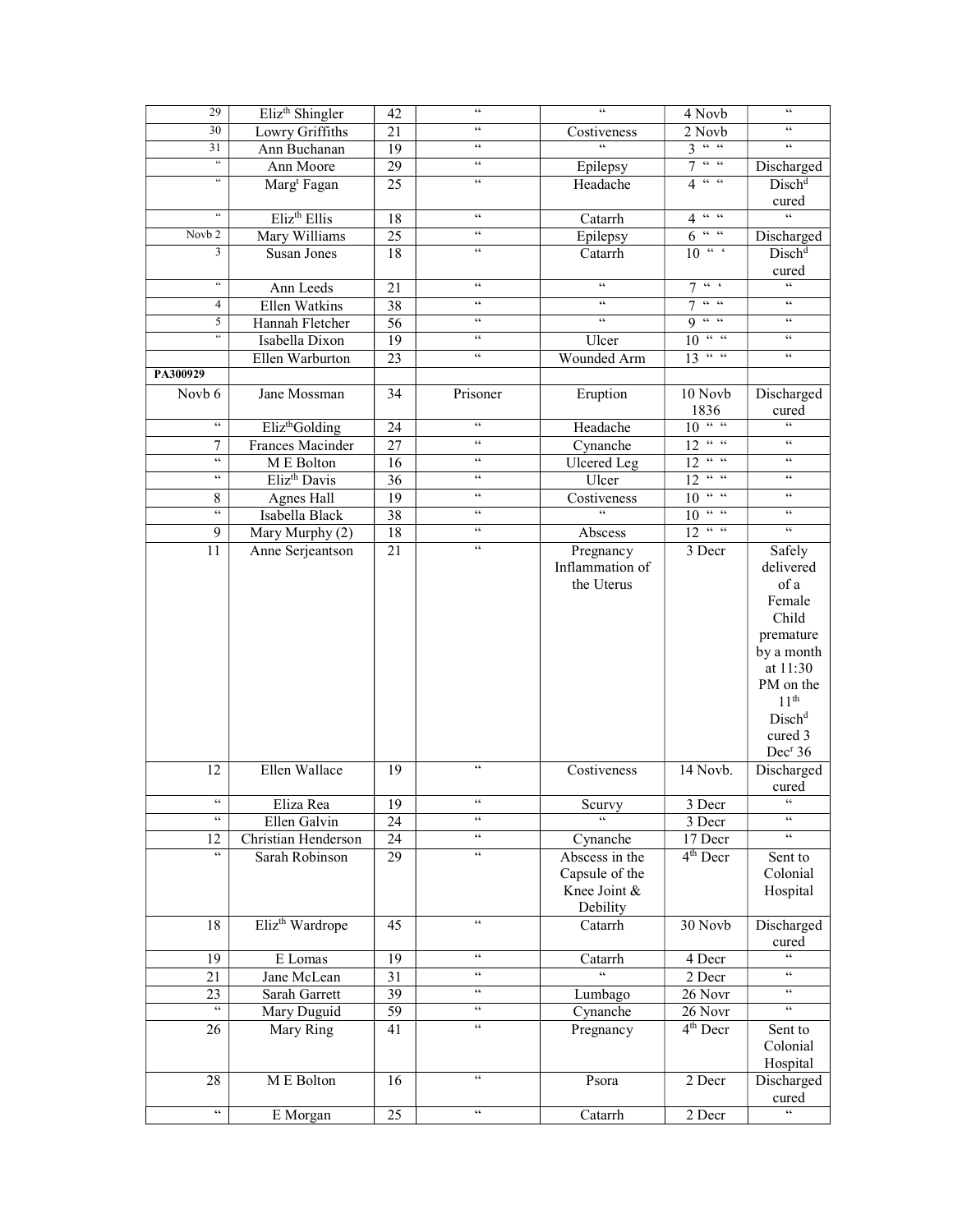|     | 66    | H Fletcher       | 32 | 66 | Ulcer        | 66         |
|-----|-------|------------------|----|----|--------------|------------|
|     | 66    | M A Lewis        | 29 | 66 | Catarrh      | 66         |
|     | 30    | Frances Macinder | 27 | 66 | Scalded Foot | Sent on    |
|     |       |                  |    |    |              | Shore with |
|     |       |                  |    |    |              | the        |
|     |       |                  |    |    |              | Prisoners  |
|     | Dec 3 | Sarah Slow       | 29 | 66 | Catarrh      | 66         |
| 294 |       |                  |    | 66 |              |            |

J Ellis Surgeon RN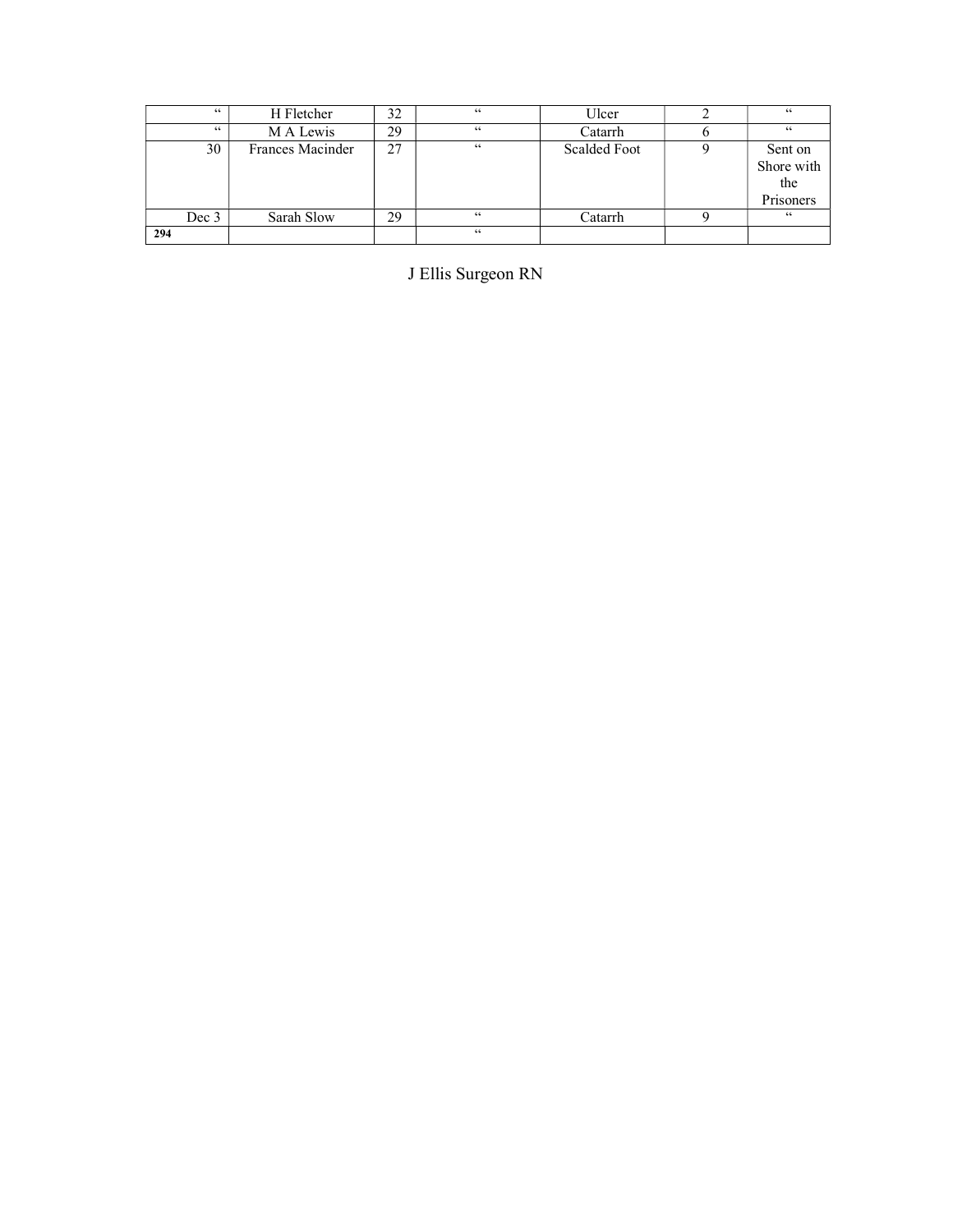#### PA300931 JPG

Medical and Surgical Journal of Her Majesty's Convict Ship Westmoreland between the  $21<sup>st</sup>$  day of June 1836 and the 9<sup>th</sup> day of December 1836 during which time the said ship has been employed in a voyage from Woolwich to Hobart Town, Van Diemen's Land

| Ion continues to<br>decrease | No.<br>оf<br>Case | Men's Names, Ages,<br><b>Qualities, Time when</b><br>and where taken ill,<br>and how disposed of.     | The History, Symptoms, Treatment, and Daily<br>Progress of the Disease or Hurt.                                                                                                                                                                                                                                                                                                                                                                                                                                                                                                                                                                                                                                                                                                                                                                                                                                                                                                                                                                                                                                                                                                                                                                                                                                                                                                                                                                                                                                                                         |
|------------------------------|-------------------|-------------------------------------------------------------------------------------------------------|---------------------------------------------------------------------------------------------------------------------------------------------------------------------------------------------------------------------------------------------------------------------------------------------------------------------------------------------------------------------------------------------------------------------------------------------------------------------------------------------------------------------------------------------------------------------------------------------------------------------------------------------------------------------------------------------------------------------------------------------------------------------------------------------------------------------------------------------------------------------------------------------------------------------------------------------------------------------------------------------------------------------------------------------------------------------------------------------------------------------------------------------------------------------------------------------------------------------------------------------------------------------------------------------------------------------------------------------------------------------------------------------------------------------------------------------------------------------------------------------------------------------------------------------------------|
| Cynanche<br>PA300932 JPG     | 1                 | Mary Placey<br>Æt 16 - Convict<br>$16th$ July 36 at<br>Woolwich<br>Discharged cured<br>$26th$ July 36 | This girl presented herself with the following symptoms.<br>Pyrexia, inflammation of the fauces and slight ulceration<br>of one of the tonsils, her bowels were bound $-$ Appl<br>Emplast Lyttæ gula et Hab. Pulv Jalapa Hij cum Hydrarg<br>Submuriate g' iij in quovis vehiculo.<br>Decoct Hordei pro $potu - (vesp)$ bowels freely acted on,<br>less pyrexia, deglutition difficult and painful. Hab Pulv<br>Ipecacuanha comp <sup>gr</sup> $x -$<br>(15 <sup>th</sup> ) Passed a restless night, febrile symptoms increased<br>- V.S. ad Žxvj et Hab Sol Ant Tart Ži ter in die Decoct<br>Hordie pro potu ordinario (nocte) Febrile symptoms<br>much abated, less pain and inflammation in the throat,<br>bowels once moved. Hab Sol Ant Tart Ži cum Tinct Opii<br>$M$ xxv<br>16 <sup>th</sup> Passed a better night fever and inflammation much<br>abated. Perstet ut heri $-$ (nocte) Symptoms continue to<br>moderate, bowels open Hab Solut Tart Ži<br>$(17th)$ Passed a better night – febrile symptoms decreased<br>swallows with less difficulty - Perstet ut heri<br>$(18th)$ The inflammatory and febrile symptoms of much<br>less severity, bowels open Rept Sol Ant Tart ut heri<br>(19th) Had no dejection sine yesterday, inflammatory<br>symptoms subdued, ulcer on the tonsil healing $-$ Perstet<br>ut antea Rx Potassæ nitratis 3ij Aq Hordie Žviij M fiat<br>gargarisma sæpe utendum<br>$(20th)$ Continues to improve <i>Perstet ut heri</i><br>26 <sup>th</sup> July the patient was perfectly recovered and<br>discharged cured. |
| Dysentery                    |                   | Sarah Bailey<br>Æt 40 Convict<br>20 July 36<br>At Woolwich<br>Discharged cured<br>7 August 36         | This woman of debilitated habits was put on the list with<br>the following symptoms, frequent painful attempts at stool<br>with slight mucus discharge, pain on pressure at the<br>umbilicus - with a sense of bearing down, some heat of<br>surface and thirst, pulse small & frequent. Hab Hyd<br>Submuriate g' viij et cras mane Ol Ricini $\tilde{\beta}$ i Aq Olyzae<br>pro potu<br>$(21st)$ bowels freely acted on since daylight, tenesmus<br>occasionally, pain in the lower belly continues very<br>painful, some thirst and slight heat of surface -<br>Appl Emplast Lyttæ abdomini Rx Hyd Sub Mur g' xij ft<br>Pilulæ sex quarum capiat unciam omne 4tis horis- Decoct<br>Hordie pro potu (nocte) Blister has acted severely, 3<br>dejections during the day of a dark brownish colour, there<br>is much uneasiness and excitement occasioned by the<br>blister, heat of surface not great, slight thirst, pulse rather<br>frequent & small $-$ <i>Perstet.</i>                                                                                                                                                                                                                                                                                                                                                                                                                                                                                                                                                                              |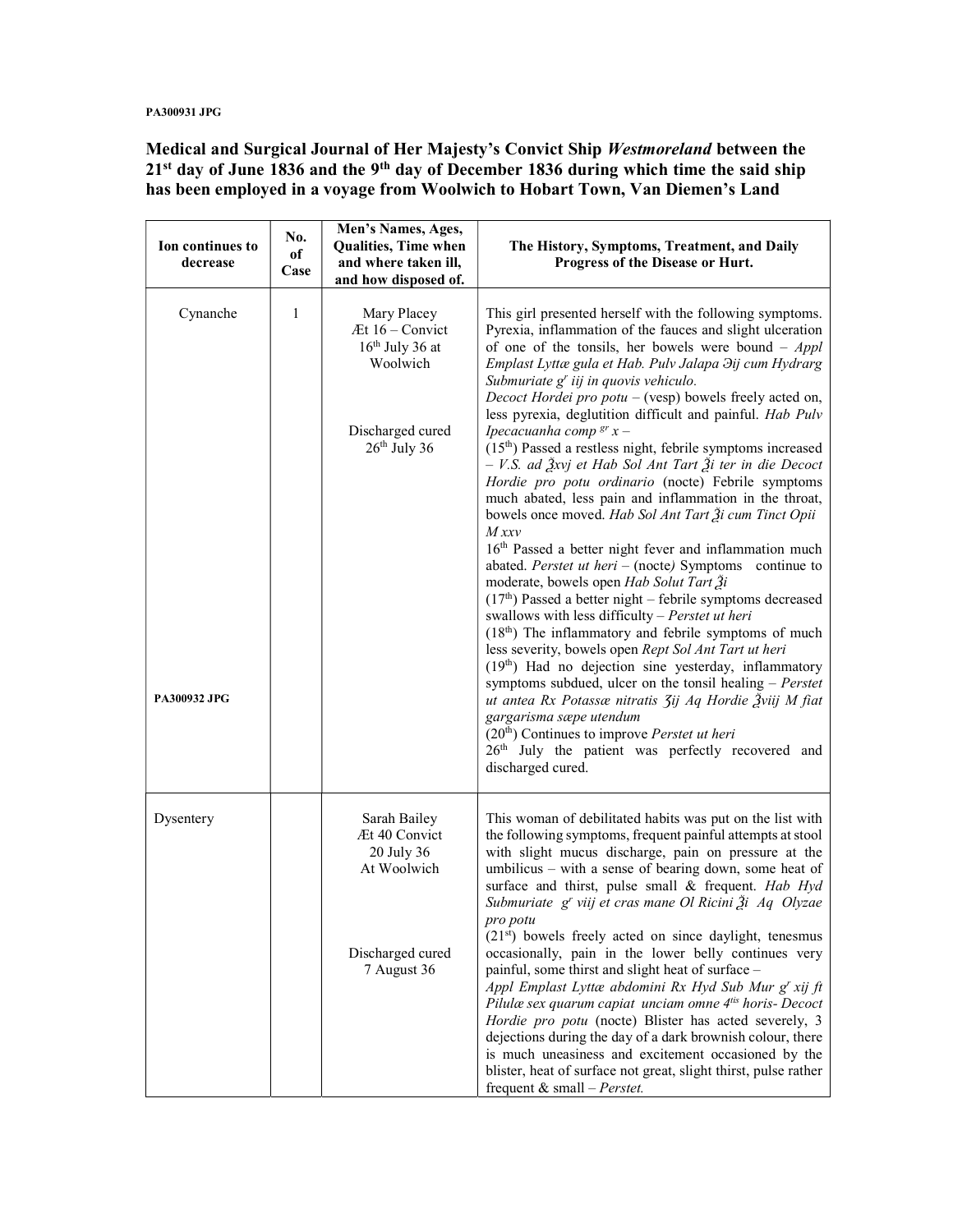|                           |   |                                                                                                                        | $(22nd)$ Passed a better night, dejections frequent without<br>straining or tenesmus, but little pain in the abdomen -<br>febrile symptoms slight - Hab Sal Ant Tart Ži ter in die et<br>Hab Aq Olyzae pro potu<br>$(23rd)$ dejections frequent during the night of the same<br>character & appearance - but little febrile excitement Hab<br>Sal Ant tart Ži ter in die<br>$(24th)$ dejections continue frequent, skin moist, some little<br>thirst Rx Mist Cretæ Žvij Tinct Opii g <sup>#</sup> xxx ft Mist quarum<br>cujus uncius duas ter in die Repet Aq Olyzae pro potu<br>$(25th)$ dejections less frequent otherwise symptoms as<br>yesterday- Perstat ut heri<br>(26 <sup>th</sup> ) Had but two dejections during the night slept well<br>skin moist Omitte Mist Cretæ et Hab nocte Pil Opii No i<br>$(27th)$ the patient improves, last two dejections of more<br>natural appearance - Perstet ut heri<br>$(28th)$ Convalescent; the patient was ultimately discharged<br>on the $7th$ August – during her convalescence the<br>preserved meats & soups were issued to her.                                                                                                                                                                                                                                                                                                                                                                                                                                                                                             |
|---------------------------|---|------------------------------------------------------------------------------------------------------------------------|------------------------------------------------------------------------------------------------------------------------------------------------------------------------------------------------------------------------------------------------------------------------------------------------------------------------------------------------------------------------------------------------------------------------------------------------------------------------------------------------------------------------------------------------------------------------------------------------------------------------------------------------------------------------------------------------------------------------------------------------------------------------------------------------------------------------------------------------------------------------------------------------------------------------------------------------------------------------------------------------------------------------------------------------------------------------------------------------------------------------------------------------------------------------------------------------------------------------------------------------------------------------------------------------------------------------------------------------------------------------------------------------------------------------------------------------------------------------------------------------------------------------------------------------------------------------------------|
| Venereal Disease          | 3 | Eliza Rice<br>Æt 19 Prisoner<br>$19th$ July<br>At Woolwich<br>Discharged cured<br>24 <sup>th</sup> August              | This girl presented herself with chancres on the Pubic and<br>internal in the vagina - she was also afflicted with<br>gonorrhoea – the disease was of some standing, her habit<br>was full - and bowels costive, a saline purgative was given<br>to clear the bowels and she was put upon an alterative<br>course of Calomel until her mouth was slightly affected,<br>frequent lotions and baths were applied to the genitals -<br>under this treatment the ulcers healed, and the discharge<br>disappeared. She was discharged cured on the 24 <sup>th</sup> August.                                                                                                                                                                                                                                                                                                                                                                                                                                                                                                                                                                                                                                                                                                                                                                                                                                                                                                                                                                                                             |
| PA300933 JPG<br>Dysentery | 4 | Frances McKinder<br>Æt 27 Prisoner<br>27 <sup>th</sup> July at Woolwich<br>Discharged cured<br>14 <sup>th</sup> August | This woman of full plethoric habit presented herself with<br>dysenteric symptoms viz. frequent loose dejections and<br>occasional tenesmus, much pain on pressure at the lower<br>belly, headache full pulse thirst and hot skin has been ill<br>for two days VS ad $\tilde{A}$ xvj appl Emplast Lyttæ abdomini et<br>Postea Hab Ol Ricini $\tilde{\mathcal{Z}}$ i decoct hordie pro potu – (vesp)<br>The symptoms much mitigated Rx Hydrarg Sub muriatis<br>g' x Opii Pulv g' i Pulv Antimonialis g' iij misce ft Bolus<br>nocte sumendus et Rep <sup>t</sup> Decoct pro potu<br>$28th$ Passed a restless night, headache and other febrile<br>symptoms still present, pain in the lower belly relieved,<br>dejections frequent without tenesmus - Hab Sol Ant Tart<br>Ѯi ter in die et Hab Decoct Hordie pro potu –<br>(vesp) febrile symptoms still present, headache severe,<br>pulse full - Detrahentur iterum $\frac{3}{2}$ xvj sanguinis et perstet ut<br>mane<br>$29th$ Symptoms much mitigated – febrile action much<br>reduced – Hab Sol Ant Tart Ži ter in die (vesp) febrile<br>action continues to decrease, dejections frequent and loose<br>without griping or tenesmus, but little pain in the belly -<br>Hab Pulv Ipecacuana comp g' xij nocte et Rept Decoct pro<br>potu ordinario<br>(30 <sup>th</sup> ) Passed a good night is free from pain, dejections<br>loose and frequent, skin slightly heated -Rept Sol Ant Tart<br>ut antea<br>$(31st)$ There is no pyrexia, dejections continue frequent, is<br>free from pain. Rx Tinct Opii m xij Tinct Catechu 3i |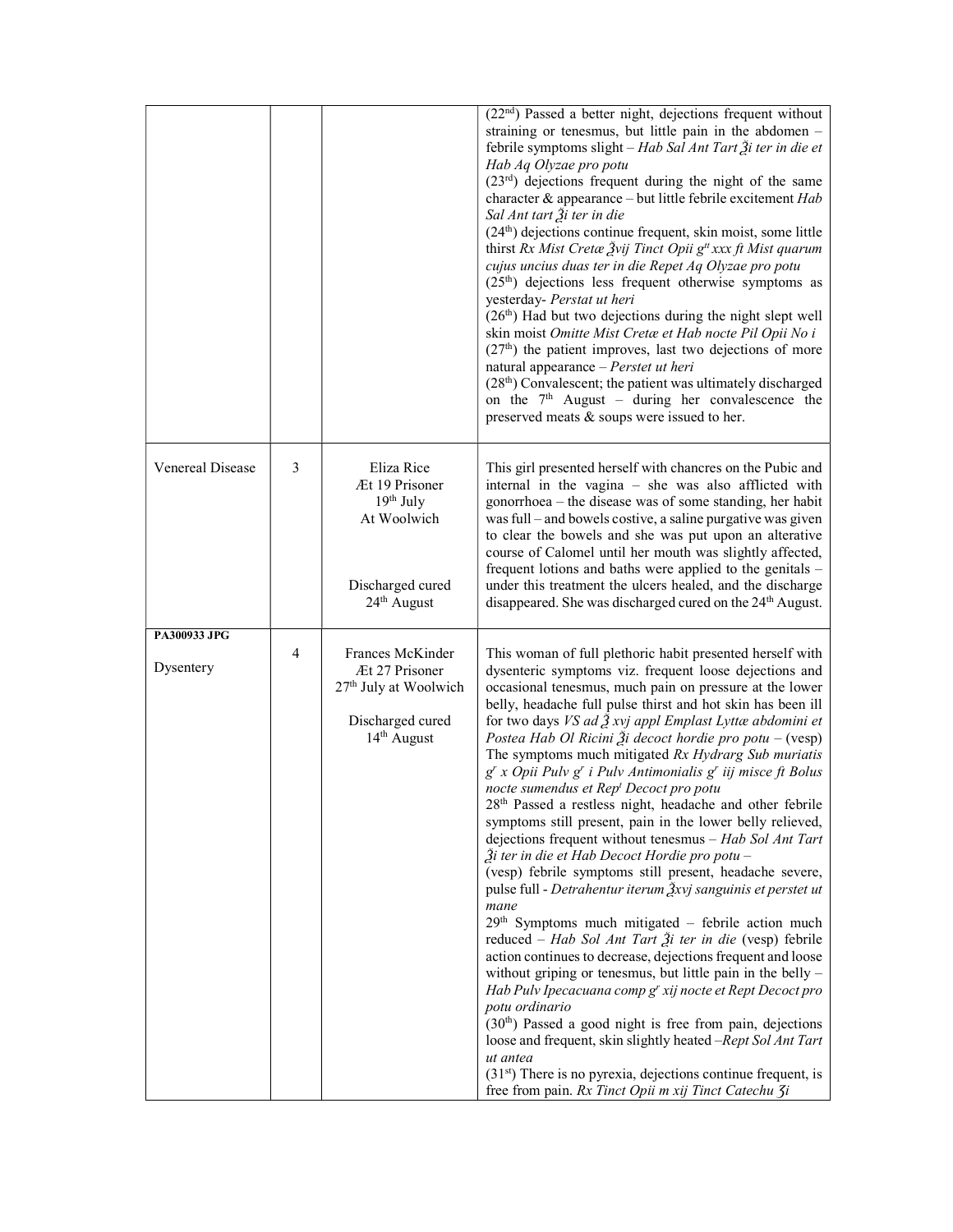|                           |   |                                                                                                                      | Tinct Cinnamoni 3i Aquæ Žji misce ft haustus ter in die<br>sumendus, et Rept Decoct Hordie pro potu ordinario -<br>(vesp) dejections less frequent complains of slight<br>headache detatur pediluvia tepid et Rept Decoct Hordie<br>pro potu<br>(1 <sup>st</sup> Aug) Passed a good night dejections less frequent no<br>particular pain - Perstet ut heri<br>$(2nd)$ No pain had 2 dejections – no pyrexical symptoms<br>Omitte med et Hab Decoct Hordie ut antea<br>$(3rd)$ No fever or dysenteric symptoms<br>$(4th)$ continues to improve. On the 10 <sup>th</sup> the patient was<br>discharged cured - during her convalescence the<br>preserved meats were issued.                                                                                                                                                                                                                                                                                                                                                                                                                                                                                                                                                                                                                                                                                                                                                                                                                                                                                                                                                                                                                                                                                               |
|---------------------------|---|----------------------------------------------------------------------------------------------------------------------|-------------------------------------------------------------------------------------------------------------------------------------------------------------------------------------------------------------------------------------------------------------------------------------------------------------------------------------------------------------------------------------------------------------------------------------------------------------------------------------------------------------------------------------------------------------------------------------------------------------------------------------------------------------------------------------------------------------------------------------------------------------------------------------------------------------------------------------------------------------------------------------------------------------------------------------------------------------------------------------------------------------------------------------------------------------------------------------------------------------------------------------------------------------------------------------------------------------------------------------------------------------------------------------------------------------------------------------------------------------------------------------------------------------------------------------------------------------------------------------------------------------------------------------------------------------------------------------------------------------------------------------------------------------------------------------------------------------------------------------------------------------------------|
| Rheumatism                | 5 | <b>Betsy Carpenter</b><br>Æt 26 Prisoner<br>27 <sup>th</sup> July at Woolwich<br>Discharged cured<br>$6th$ August 36 | This woman was put upon the list complaining of<br>Rheumatic pains with slight febrile symptoms which<br>yielded to Purgatives and Antimonials, and was<br>discharged cured.                                                                                                                                                                                                                                                                                                                                                                                                                                                                                                                                                                                                                                                                                                                                                                                                                                                                                                                                                                                                                                                                                                                                                                                                                                                                                                                                                                                                                                                                                                                                                                                            |
|                           |   |                                                                                                                      | The following women were during the month of July<br>treat(ed) for costiveness - viz Cath Gale, Ann Serjeantson,<br>Mary Gibbon, Mary Cooper, Ann Reynolds, Margaret<br>Hall                                                                                                                                                                                                                                                                                                                                                                                                                                                                                                                                                                                                                                                                                                                                                                                                                                                                                                                                                                                                                                                                                                                                                                                                                                                                                                                                                                                                                                                                                                                                                                                            |
| Pleuritis<br>PA300934 JPG | 6 | Ellen Watkins<br>Æt 36 Prisoner<br>1 August at Woolwich<br>Discharged cured<br>$12th$ August 36                      | This woman was put on the list afflicted with pain in her<br>right side with cough, thirst and other symptoms of fever,<br>pulse frequent & hard - bowels reported open -<br>V.S. ad Žxvj et Postea Hab Pulv Jalapa 3fs cum Hyd<br>Submuriatis g' iij in quovis vehiculo. Aq Olyzae pro potu<br>$-$ (vesp) pain continues in the right side increased on<br>inspiration, bowels open, pyrexial symptoms as before.<br>Appl Emplast Lyttæ lateri et Hab Sol Ant Tart Ži<br>Omni 4tis hora Aq Olyzae pro potu<br>(2 <sup>nd</sup> ) Passed a bad night less pain in her side cough<br>continuous, rept Sol Ant Tart (vesp) symptoms as in the<br>morning, had one dejection Rx Hyd Submuriatis g' viij<br>Pulv Antimonialis g' iij Opii g' i m ft Bolus nocte<br>sumendus et Rept Aq Olyzae pro potu<br>$(3rd)$ Passed a better night, there is less pain and febrile<br>action, cough continues, tongue white & moist,<br><i>Hab Sol Ant Tart <math>\tilde{\lambda}</math>i ter in die</i> , (vesp) symptoms as in the<br>morning $-$ Rept Mist ut heri<br>$(4th)$ there is less pain and cough, mouth slightly sore,<br>bowels once moved Hab Sol Ant Tart $\tilde{A}$ i ter in die, Aq<br>Olyzae pro potu (vesp) expresses herself better and is<br>desirous of sleep. Hab Pil Opii $N^o$ i nocte<br>$(5th)$ Passed a good night cough less frequent mouth<br>slightly sore bowels not moved. Hab Haust Cath Salini<br>Žiij et Rept Sal Ant Tart - Pil Opii nocte<br>(6 <sup>th</sup> ) Slept well Pyrexial and other symptoms relieved,<br>bowels open. Omitte med.<br>$(7th)$ The patient improves complains of debility. Hab<br>Infus Gentianie Žij ter in die.<br>(8 <sup>th</sup> ) Has no particular complaint. Perstet ut heri et Hab<br>Vini Rubri Žij merid – |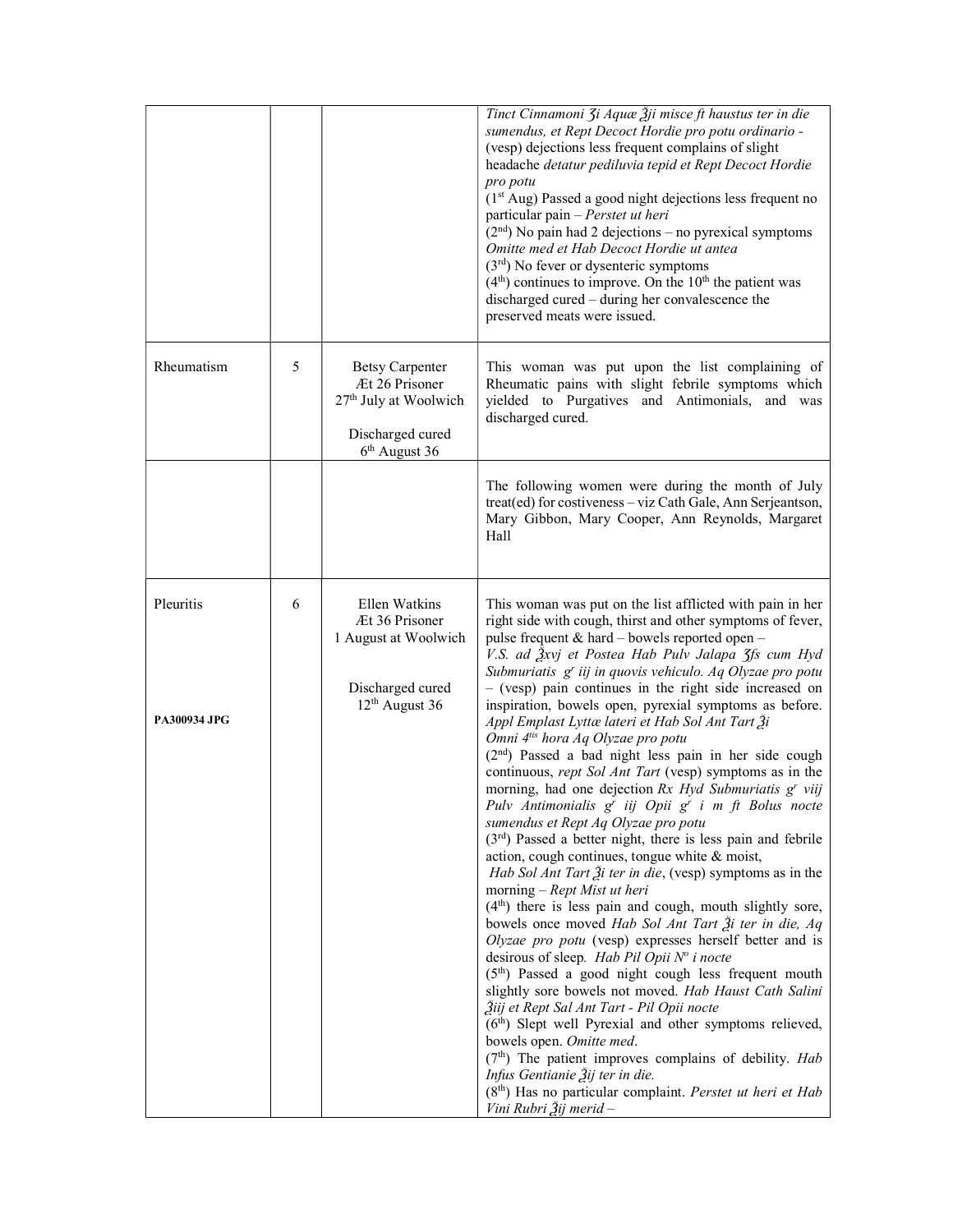|                                     |                   |                                                                                                | On the $12th$ the Patient was discharged cured – during her<br>convalescence her diet was of the Preserved soups etc                                                                                                                                                                                                                                                                                                                                                                                                                                                                                                                                                                                                                                                                                                                                                                                                                                                                                                                                                                                                                                                                                                                                                                                                                                                                                                                                                                                                                                                                                                                                                                                                                                                                     |
|-------------------------------------|-------------------|------------------------------------------------------------------------------------------------|------------------------------------------------------------------------------------------------------------------------------------------------------------------------------------------------------------------------------------------------------------------------------------------------------------------------------------------------------------------------------------------------------------------------------------------------------------------------------------------------------------------------------------------------------------------------------------------------------------------------------------------------------------------------------------------------------------------------------------------------------------------------------------------------------------------------------------------------------------------------------------------------------------------------------------------------------------------------------------------------------------------------------------------------------------------------------------------------------------------------------------------------------------------------------------------------------------------------------------------------------------------------------------------------------------------------------------------------------------------------------------------------------------------------------------------------------------------------------------------------------------------------------------------------------------------------------------------------------------------------------------------------------------------------------------------------------------------------------------------------------------------------------------------|
| Pleuritis                           | 7<br>8<br>9<br>10 | Ann Wilson Æt 19<br>Isabella Dixon Æt 19<br>Margaret Park Æt 30<br>Mary A Lyon Æt 22<br>At Sea | The women mentioned in the margin were similarly<br>afflicted with the symptoms of Pleuritis during the month<br>of August and were treated with but little variation as the<br>foregoing case - and discharged cured                                                                                                                                                                                                                                                                                                                                                                                                                                                                                                                                                                                                                                                                                                                                                                                                                                                                                                                                                                                                                                                                                                                                                                                                                                                                                                                                                                                                                                                                                                                                                                    |
| Wounded Head<br><b>PA300935 JPG</b> | 11                | Joanna Henessey<br>Æt 23 Prisoner<br>1 August 36 at<br>Woolwich                                | This girl fell down the Hatchway ladder and inflicted a<br>severe incised wound on the scalp covering the occiput,<br>about three inches in length, there was considerable<br>tumefaction of the scalp almost immediately after the<br>accident. the girl was stunned by the fall, nothing was<br>discovered by examination with the probe, a simple<br>dressing and cold lotion was applied to the wound.<br>$(2nd)$ There is febrile excitement and pain and tension of<br>the surrounding scalp, two incisions were made on each<br>side of the wound and the following cathartic given<br>Rx Pulv Jalapa <i>Hyd Submuriat</i> g' iij fiat Pulvis<br>catharticus Aq Olyzae pro potu. (vesp) bowels open less<br>pain in the scalp, febrile action continues, Hab Sol Ant<br>Tart Ѯi omit []<br>$(3rd)$ There is considerable febrile action and headache,<br>bowels once moved. V.S ad 3xiij et postea Hab Sol Ant<br>Tart $\tilde{\beta}$ i ter in die, Aq Olyzae pro potu – (vesp) bleeding<br>has relieved the headache, wound looks healthy and<br>begins to suppurate. <i>Perstet</i> .<br>$(4th)$ There is still febrile heat, thirst and red tongue,<br>bowels once moved, pain in the occiput, some degree of<br>stupor. Rept VS ad Ѯxvj Rx Hab Pulv Jalapa cum Hyd Sub.<br><i>m ut antea</i> – (vesp) the patient appears much better,<br>bowels freely moved, less febrile heat, tongue less fiery -<br>Hab Sol Ant Tart Ži<br>$(5th)$ Passed a good night, wound healing, no pain in the<br>head, febrile symptoms decreased - Hab Sol Ant Tart Ži<br>ter in die<br>$(6th)$ Passed a good night, wound healing – skin moist,<br>complains of nausea from the solution, from this the<br>patient continued to do well and was discharged cured on<br>the $12^{\text{th}}$ . |
| Pleuritis                           | 12                | Elizabeth Shingler<br>Æt 52 Prisoner<br>1 August 36 at<br>Woolwich<br>Discharged 15 August     | This old woman was put upon the list afflicted with severe<br>pain of the spleen, she had much debility and looked more<br>like a woman of seventy than that of 52 the age which she<br>stated herself to be – her breathing was short, pulse soft $\&$<br>moist, no thirst, had been the mother of six children, and<br>for the last ten years had good health. Appl Emplast Lyttæ<br>lateri $[]$<br>(2 <sup>nd</sup> ) the blister has acted well, still severe pain continues,<br>breathing more hurried – other symptoms as before – $Hab$<br>Hyd Sub muriatis gr ij mane et nocte.<br>$(3rd)$ The patient continues as before – Perstet ut heri<br>$(4th)$ there is something less pain, breathing improved,<br>bowels relaxed from the calomel, and some little griping.<br>Hab cum Hyd S.M Opii g' i nocte<br>$(5th)$ states herself relieved of the pain in her side – her<br>breathing improved.                                                                                                                                                                                                                                                                                                                                                                                                                                                                                                                                                                                                                                                                                                                                                                                                                                                                                |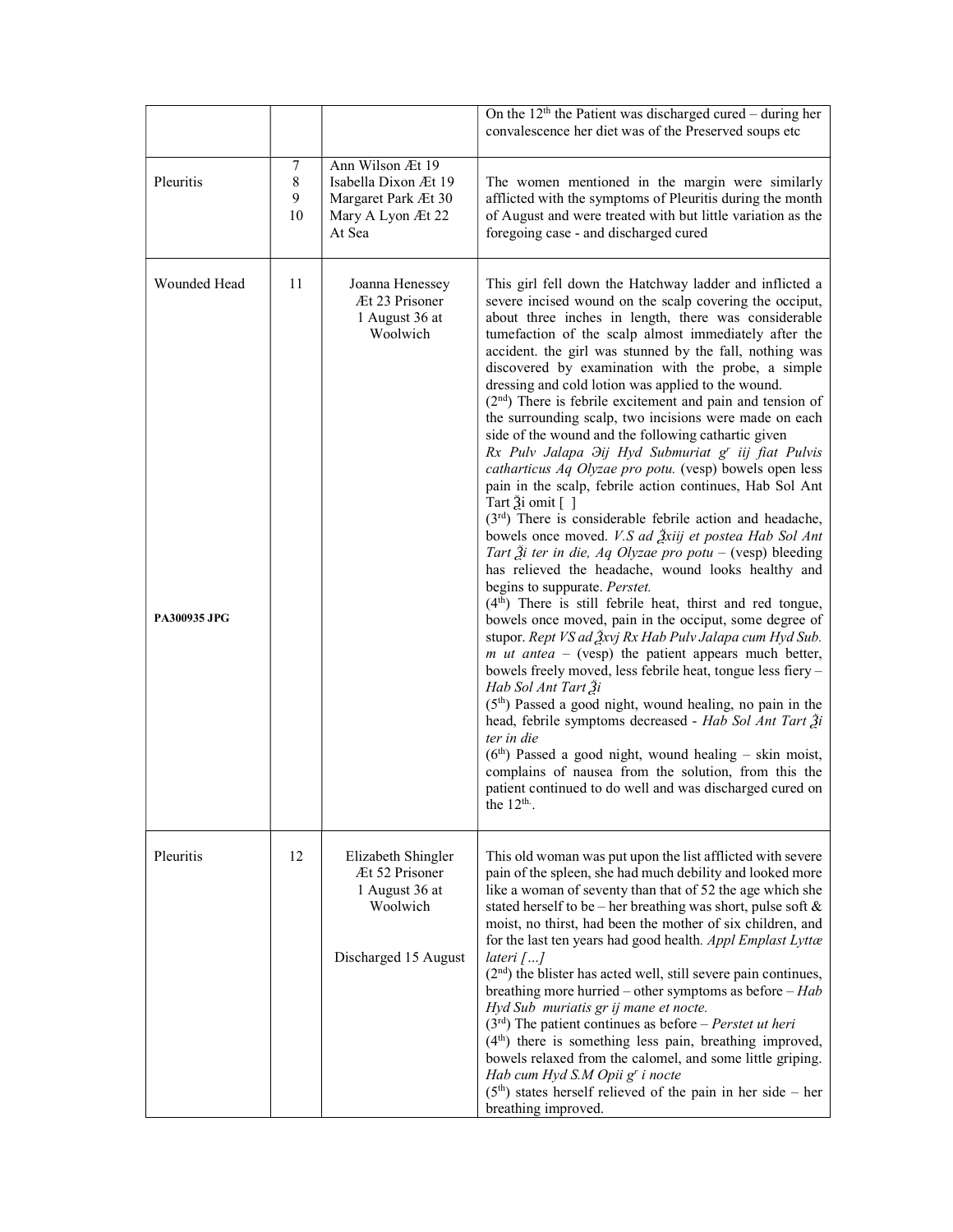|              |                                                  |                                                                                                                                                                      | $(6th)$ The same report, the calomel was continued<br>$(7th)$ The pain in the side occasionally felt, does not<br>impede her respiration, states her gums to be sore, has the<br>mercurial fetor. Omitte Hyd Sub muriatis, et Hab Sol Ant<br>Tart $\tilde{A}$ i ter in die<br>$(8th)$ There is much nausea from the Antimonial solution,<br>breathing much improved - skin moist, bowels regular, no<br>pain – Hab Sol Ant tart $\tilde{\mathcal{Z}}$ fs mane et nocte<br>$(9th)$ As yesterday – no particular complaint.<br>$(10th)$ <i>Omitte med</i> - on the 15 <sup>th</sup> the patient was discharged<br>free from any complaint.                                                                                                                                                                                                                                                                                                                                                                                                                                                                                                                                                                                                                                                                                                                                                                                                                                                                                 |
|--------------|--------------------------------------------------|----------------------------------------------------------------------------------------------------------------------------------------------------------------------|--------------------------------------------------------------------------------------------------------------------------------------------------------------------------------------------------------------------------------------------------------------------------------------------------------------------------------------------------------------------------------------------------------------------------------------------------------------------------------------------------------------------------------------------------------------------------------------------------------------------------------------------------------------------------------------------------------------------------------------------------------------------------------------------------------------------------------------------------------------------------------------------------------------------------------------------------------------------------------------------------------------------------------------------------------------------------------------------------------------------------------------------------------------------------------------------------------------------------------------------------------------------------------------------------------------------------------------------------------------------------------------------------------------------------------------------------------------------------------------------------------------------------|
|              |                                                  |                                                                                                                                                                      | The following women were treated during the month of<br>August for costiveness the greater number only requiring<br>a dose of purgative medicine - Anne Moore, Agnes<br>MacMillan, Alison Morrison, Ellen Warburton, Harriet<br>Bissex, Anne Spruce, Jane Thompson, Ann Munroe,<br>Euphemia Brown, Anne Durnell, Mary Penny, J<br>Bayshaw, M A Owen, E Watkins, Ellen Galvin, M A<br>Lyons, M A Douglass, Rosa Knox, E Davis, Ann Drury,<br>Mary Campbell, E Wales, M Griffiths, Mg <sup>t</sup> McGuire,<br>Ellen Galvin, A M Millan, H Hague, Mg <sup>t</sup> Fagan, M A<br>Hall, Helen Wallace, Christiane Henderson, Agnes Hall,<br>Mary Gillespie, H Redfern, Ann Edmunds, Isabella Black,<br>Jane Dickson, Mary Kearns,<br>Sarah Lithgowe, Mg <sup>t</sup><br>McCaffery, Jane Brown, Bridey Tailor, Elizabeth Davis,<br>M A Pearson, Jane Dutton, Joan Conway, Ellen Duncan,<br>Marg <sup>t</sup> Kyle, E Clark, Isabel Black, Joan Findley, Cath<br>Healey, Ann Wilson, C Henderson, Sarah Ratcliffe, E<br>Clark, A Wheeler, E Stimpson, , Mg <sup>t</sup> Brown, M A Parker,<br>Ann Munro, - in number 61. It is to be observed that all<br>had previously suffered from sea sickness – and with<br>some, it was necessary from its long continuance to have<br>frequent recourse to levements (old Scots /alleviation)<br>The following were also treated for headaches during the<br>same month and arising from the same cause $-$ Jane<br>Thompson, Sarah Liddon, Mary Murphy, Mary Burns,<br>Ellen Watkins. |
| PA300936 JPG |                                                  |                                                                                                                                                                      |                                                                                                                                                                                                                                                                                                                                                                                                                                                                                                                                                                                                                                                                                                                                                                                                                                                                                                                                                                                                                                                                                                                                                                                                                                                                                                                                                                                                                                                                                                                          |
| Dysentery    | 13<br>14<br>15                                   | Sarah Jones æt 30<br>Jane Oliver æt 28<br>Mary Eastburn æt                                                                                                           | These three women had slight Dysenteric symptoms<br>during the month of August which readily yielded to<br>mercurial & saline Purgatives and Diaphoretics.                                                                                                                                                                                                                                                                                                                                                                                                                                                                                                                                                                                                                                                                                                                                                                                                                                                                                                                                                                                                                                                                                                                                                                                                                                                                                                                                                               |
| Catarrh      | 16<br>17<br>18<br>19<br>$20\,$<br>21<br>22<br>23 | Mary Heggerty æt 17<br>Ann Wilson æt 19<br>Mary Cook æt 23<br>Mary Murphy æt 18<br>Mary Cooper æt 23<br>Mary Connell æt 21<br>Mary Penny æt 37<br>Ann Buchanan æt 19 | The women mentioned in the margin were during the<br>month of August treated for Catarrh which yielded to the<br>usual remedies viz Saline & mercurial purgatives.<br>Antimonial Diaphoretics, and Epispastics - all were<br>discharged cured.                                                                                                                                                                                                                                                                                                                                                                                                                                                                                                                                                                                                                                                                                                                                                                                                                                                                                                                                                                                                                                                                                                                                                                                                                                                                           |
| Diarrhoea    | 24                                               | Sarah Slow æ<br>Prisoner 7 <sup>th</sup> August<br>At Woolwich                                                                                                       | Was put upon the list complaining of frequent loose<br>purging & griping & sometimes vomiting. She was far<br>advanced in pregnancy and of a weak nervous<br>temperament. The skin was cold and clammy - tongue<br>soapy, pulse small & frequent. Hab Ol Ricini $\tilde{A}$ i et Aq                                                                                                                                                                                                                                                                                                                                                                                                                                                                                                                                                                                                                                                                                                                                                                                                                                                                                                                                                                                                                                                                                                                                                                                                                                      |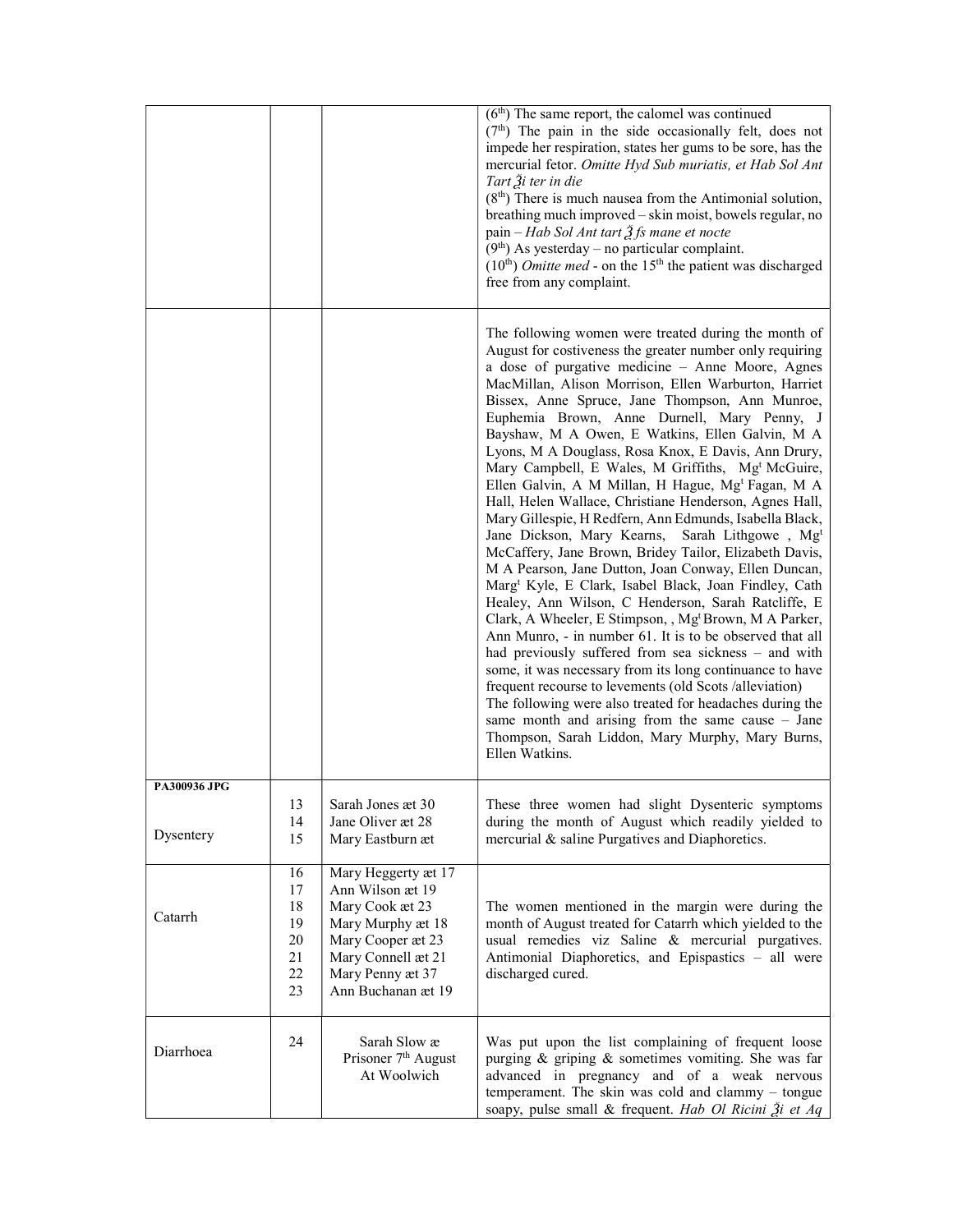|                                   |    | Disch <sup>d</sup> Cured<br>14 <sup>th</sup> August 36                          | Olyzae pro potu (vesp) The oil has freely operated,<br>complains of griping – $Rx$ Tinct Opii g' xxx Sol Ant Tart<br>Ži ft Haustus nocte sumendus et Rept Aq Olyzae pro potu<br>$(8th)$ Slept but little, dejections less frequent, skin & pulse<br>natural, Rx Mist Cretæ $\tilde{Z}$ viij Tinct Opii $g^r$ xxx Tinct<br>Catechu 3ij m ft mist quacum cupint unicam post singulas<br>sedes liquidas. (vesp) dejections have been less frequent<br>during the day. Perstet ut mane<br>$(9th)$ Passed a better night, dejections continue frequent no<br>griping – skin and pulse natural – tongue white and soapy<br>- Rept Mist ut heri et Hab merid Decoct Avenælbfs<br>$(10th)$ complains of griping, dejections more frequent –<br>skin cold & clammy, pulse weak - $Rx$ Tinct Opii m xxx<br>Tinct Cinnamoni 3i Aq Žij ft Haustus statim sumendus et<br>Hab Decoct Hordei pro potu<br>(vesp) expresses herself better, dejections less frequent,<br>skin natural – Hab Pulv Ipecuanha comp g' xij h.s.<br>$(11th)$ passed a good night and perspires freely dejections<br>less frequent. Hab Sol Ant Tart $\tilde{\mathcal{Z}}$ i ter in die et Perstet<br>antea<br>(12th) Dejections less frequent passed a good night. Perstet<br>$ut \ heri -$<br>$(13th)$ Had four dejections during the night, skin, tongue<br>and pulse natural, debility - $Rx$ Tinct Catechu $\zeta$ i Tinct<br>Opii m x Aq Menthe $\tilde{A}$ ij misce ft Haustus ter in die<br>sumendus, et Rept Decoct Hordie pro potu ordinario.<br>$(14th)$ dejections not so frequent during the day, had four<br>during the night, no other complaint, is weak and<br>debilitated - Perstet ut heri et Hab Pil Opii $n^o$ j nocte<br>$(15th)$ Symptoms as before. Perstet ut heri et utat pediluvia<br>tepid nocte<br>$(16th)$ Slept well dejections less frequent<br>$(17th)$ continues to improve<br>$(18th)$ discharged cured |
|-----------------------------------|----|---------------------------------------------------------------------------------|-----------------------------------------------------------------------------------------------------------------------------------------------------------------------------------------------------------------------------------------------------------------------------------------------------------------------------------------------------------------------------------------------------------------------------------------------------------------------------------------------------------------------------------------------------------------------------------------------------------------------------------------------------------------------------------------------------------------------------------------------------------------------------------------------------------------------------------------------------------------------------------------------------------------------------------------------------------------------------------------------------------------------------------------------------------------------------------------------------------------------------------------------------------------------------------------------------------------------------------------------------------------------------------------------------------------------------------------------------------------------------------------------------------------------------------------------------------------------------------------------------------------------------------------------------------------------------------------------------------------------------------------------------------------------------------------------------------------------------------------------------------------------------------------------------------------------------------------------------------------------------------------------------|
| Ophthalmia<br><b>PA300937 JPG</b> | 25 | Jean Alderton<br>Æt 36 at Woolwich 9th<br>August 36<br>Discharged cured         | This woman was put upon the list with inflammation of<br>the right eye, deep seated, there was also much headache<br>and some fever, bowels open. She had been a very great<br>suffer from the disease having lost her left eye by it and<br>stated that she was seldom six weeks free from attacks of<br>it. her habit was weak and debilitated. Epispastics to the<br>nape of the neck frequently applied and an alterative<br>course of Calomel succeeded in subduing the<br>inflammation, and restoring her vision. She was<br>discharged cured.                                                                                                                                                                                                                                                                                                                                                                                                                                                                                                                                                                                                                                                                                                                                                                                                                                                                                                                                                                                                                                                                                                                                                                                                                                                                                                                                                |
| Diarrhoea                         | 26 | Mary Stoney<br>Æt 40 at Woolwich<br>10 August 36<br>Discharged cured<br>Sept 30 | This woman of a weak debilitated cachectic habit was put<br>upon the list afflicted with diarrhoea for which the usual<br>remedies were put in course and was just recovering,<br>when the ship put to sea, in consequence of severe sea<br>sickness, her complaint again appeared with increased<br>suffering. The Chalk mixture with Catechu cordials and<br>opiates again restore the bowels to their proper tone. She<br>however<br>requiring<br>much<br>debilitated<br>was<br>the<br>administration of wine & Quinine and was ultimately<br>discharged cured                                                                                                                                                                                                                                                                                                                                                                                                                                                                                                                                                                                                                                                                                                                                                                                                                                                                                                                                                                                                                                                                                                                                                                                                                                                                                                                                   |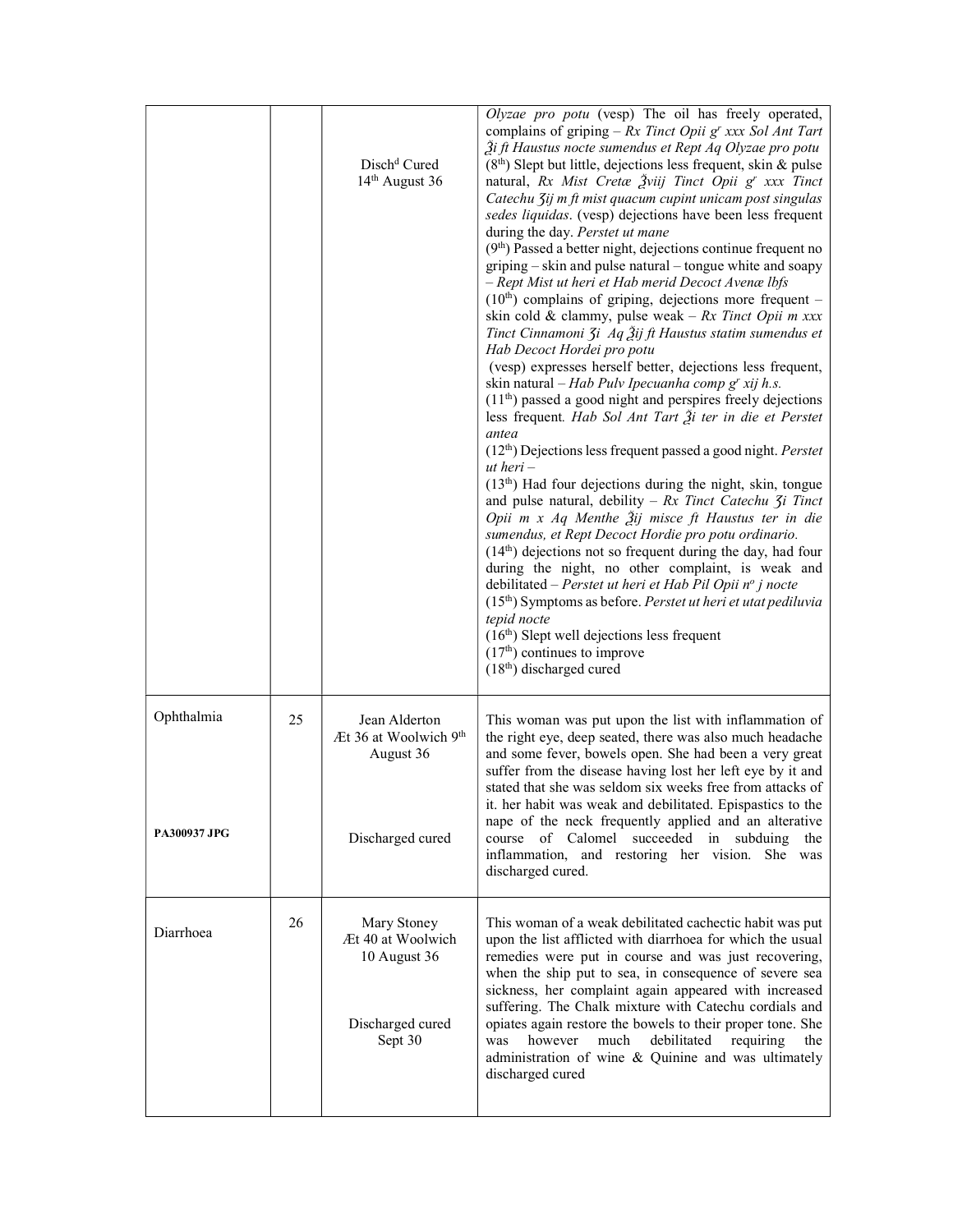| Diarrhoea                                                      | 27<br>28<br>29 | Eliz <sup>th</sup> Edwards Child<br>8 years<br>At Sea<br>Ann Durnell æt 21<br>Margt Kyle æt 59                            | Were treated for Diarrhoea during the same month and<br>discharged cured.                                                                                                                                                                                                                                                                                                                                                                                                                                                                                                                                                                                                                                                                                                                                                                                                                                                                                                                                                                                                                                                                                                                                                                                                                                                                                                                                                                                                                                                                                                                                                                  |
|----------------------------------------------------------------|----------------|---------------------------------------------------------------------------------------------------------------------------|--------------------------------------------------------------------------------------------------------------------------------------------------------------------------------------------------------------------------------------------------------------------------------------------------------------------------------------------------------------------------------------------------------------------------------------------------------------------------------------------------------------------------------------------------------------------------------------------------------------------------------------------------------------------------------------------------------------------------------------------------------------------------------------------------------------------------------------------------------------------------------------------------------------------------------------------------------------------------------------------------------------------------------------------------------------------------------------------------------------------------------------------------------------------------------------------------------------------------------------------------------------------------------------------------------------------------------------------------------------------------------------------------------------------------------------------------------------------------------------------------------------------------------------------------------------------------------------------------------------------------------------------|
| Psora                                                          | 30             | A Howell æt 43<br>Prisoner<br>E. Howell Child<br>J. Howell                                                                | Were treated for the Itch and were cued by the common<br>remedy.                                                                                                                                                                                                                                                                                                                                                                                                                                                                                                                                                                                                                                                                                                                                                                                                                                                                                                                                                                                                                                                                                                                                                                                                                                                                                                                                                                                                                                                                                                                                                                           |
| Dysentery                                                      | 31             | Mary Eastburn<br>æt 20 August 30<br>at Sea<br>Discharged cured<br>$31st$ August                                           | This woman was put upon the list with Dysenteric<br>symptoms, accompanied with some degree of fever - The<br>bleeding and the administration of Antimonials, and<br>mercurial purgatives, and opiates, succeeded in effecting<br>her Cure.                                                                                                                                                                                                                                                                                                                                                                                                                                                                                                                                                                                                                                                                                                                                                                                                                                                                                                                                                                                                                                                                                                                                                                                                                                                                                                                                                                                                 |
| Fever                                                          | 32             | Emma Malhomme<br>æt 21 Prisoner<br>23rd August 36<br>At Sea<br>Disch <sup>d</sup> <sup>d</sup><br>8 <sup>th</sup> Sept 36 | This woman of strong robust and sanguineous<br>temperament was put upon the list with the following<br>symptoms - slight headache thirst and white tongue, some<br>heat of surface, pulse small & frequent, bowels reported<br>regular - Hab Sol Ant Tart Ži ter in die et Aq Olyzae pro<br>potu - (vesp) Symptoms as before skin less hot. Perstet<br>$(24th)$ headache continues, some thirst, and heat of surface,<br>tongue foul, pulse small & frequent, bowels regular.<br>Rx Pulv Jalapa comp 3i in quovis vehiculo et Hab Aq<br>Olyzae pro potu (vesp) bowels freely acted on, headache<br>something relieved. Hab Sol Ant Tart Ži et appl Emplast<br>Lyttæ nuchæ capitis. Aq Olyzae pro potu<br>$(13th)$ The headache relieved, pulse small & frequent, skin<br>rather hot, tongue white and soapy. Hab Hyd Sub Muriatis<br>g' ij mane et nocte et Rept Sol Ant Tart ut antea<br>$(26th)$ Symptoms as yesterday <i>Perstet ut heri</i><br>(27th) less febrile heat, no headache, bowels frequently<br>acted on, tongue continues foul pulse small & less<br>frequent. Omitte pil Hyd Sub Mur et Rept Sol Ant Tart ter<br>in die $-(28th)$ The patient expresses herself free from pain<br>$-$ tongue foul, no febrile heat, pulse small $\&$ less frequent,<br>had two dejections. (vesp) dejections frequent with<br>griping. Hab Pil Opii $N^{\circ}$ j nocte<br>(29 <sup>th</sup> ) Slept well, no fever or headache, bowels not moved<br>$-Aq$ Olyzae pro potu.<br>$(30th)$ Continues to improve.<br>(31st) Convalescent. This woman continued daily to<br>improve and was discharged cured on the 8 <sup>th</sup> September. |
| PA300938 JPG<br><b>PA300939 JPG</b><br><b>Venereal Disease</b> | 33             | Sarah Marvin<br>æt 16 Prisoner<br>At Sea<br>4 Sept 36                                                                     | This girl was put upon the list having numerous chancres<br>upon the labia pudenda, perineum & anus. There was also<br>a purulent discharge from the vagina - her habit was full,<br>bowels reported regular. She was put upon the alterative<br>course of mercury - the chancres were frequently washed<br>during the day in a solution of Chloride of Lime, in the                                                                                                                                                                                                                                                                                                                                                                                                                                                                                                                                                                                                                                                                                                                                                                                                                                                                                                                                                                                                                                                                                                                                                                                                                                                                       |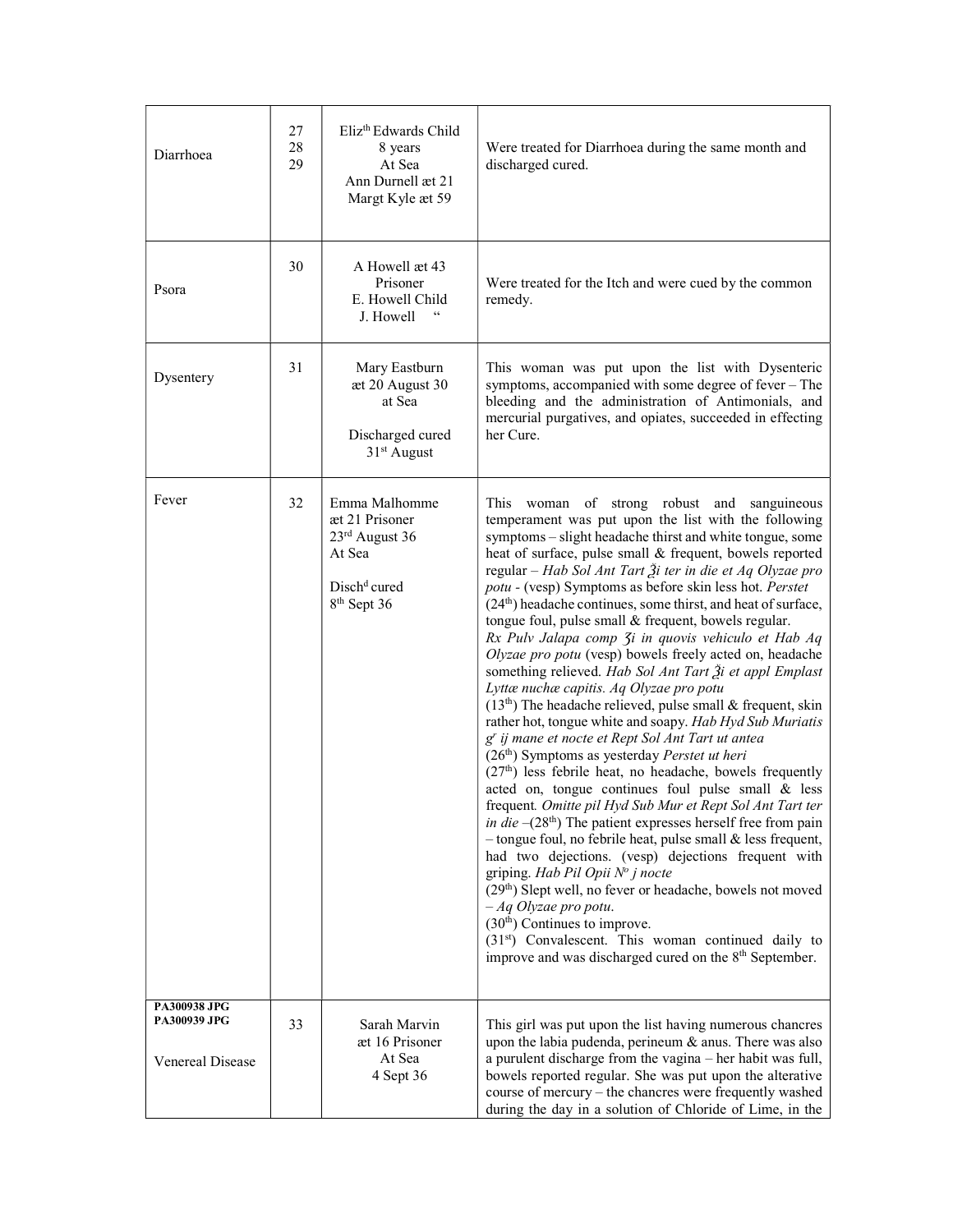|                     |    | Discharged cured<br>$15th$ Sept 36                                                                  | proportion of one tablespoonful to one gallon of sea water<br>- her cue was rapid & was discharged on the $15th$ Sept<br>without the application of any other remedy.                                                                                                                                                                                                                                                                                                                                                                                                                                                                                                                                                                                                                                                                                                                                                                                                                                                                                                                                                                                                                                                                                                                                                                                                                                                            |
|---------------------|----|-----------------------------------------------------------------------------------------------------|----------------------------------------------------------------------------------------------------------------------------------------------------------------------------------------------------------------------------------------------------------------------------------------------------------------------------------------------------------------------------------------------------------------------------------------------------------------------------------------------------------------------------------------------------------------------------------------------------------------------------------------------------------------------------------------------------------------------------------------------------------------------------------------------------------------------------------------------------------------------------------------------------------------------------------------------------------------------------------------------------------------------------------------------------------------------------------------------------------------------------------------------------------------------------------------------------------------------------------------------------------------------------------------------------------------------------------------------------------------------------------------------------------------------------------|
| Fever               | 34 | Mary Murphy<br>æt 18 Prisoner<br>At Sea<br>$13th$ Sept 36<br>Discharged cured<br>$24th$ Sept 36     | Was put upon the list with symptoms of Inflammatory<br>fever viz. Pyrexia with strong arterial action, thirst,<br>headache, bowels bound. V.S. ad Živiij et Hab postea,<br>Pulv Jalapæ comp 3i Aq Hordei pro potu.<br>(vesp) The symptoms as in the morning bowels not<br>moved. Rx Hyd S M g' iv Pulv Jalapæ misce ft Pulv<br>Catharticus nocte sumendus et Rept Aq Hordei pro potu.<br>$(14th)$ Passed a restless night, had several dejections,<br>headache continues, much thirst & heat of surface. V.S. ad<br>$\frac{3}{2}$ xvj et postea appl Emplast Lyttæ nuchæ capitis – et Hab<br>Sol Ant Tart $\tilde{A}$ i ter in die - (vesp) There is much less fever<br>& headache, had three dejections, complains of nausea,<br>likely from the Antimonial Solution, skin slightly moist.<br>Aq Hordei pro potu.<br>$(15th)$ Passed a better night, has some thirst, no headache,<br>febrile symptoms abated, bowels once moved. Hab Sol<br>Ant Tart $\tilde{\mathcal{X}}$ i ter in die.<br>$(16th)$ Slept well – complains of nausea, no other<br>complaint. Rx Supertartratis Potassæ 3fs Aq Hordei Ibij<br>misce pro potu ordinairio.<br>$(17th)$ Slept well has no particular complaint but debility.<br>Hab Infus Gentianæ Žij ter in die. This woman continued<br>to improve and was discharged cured on the 26 <sup>th</sup><br>September.                                                                              |
| Dysentery           | 35 | Mary Murphy (2)<br>æt 27 Prisoner<br>At Sea<br>$16th$ Sept 36<br>Discharged cured<br>$28th$ Sept 36 | This woman of full habit had been employed as cook, in<br>which situation she was at times exposed to wet weather,<br>and now presented herself afflicted with febrile and<br>Dysenteric symptoms. 16 oz of blood were abstracted, and<br>a blister applied to the lower part of the abdomen in<br>consequence of much tenderness and pain on pressure<br>being present, an oleaginous purgative was administered,<br>and to relieve the constant tenesmus two drachma of the<br>Tinct Opii were thrown into the rectum $-$ (vesp) there is<br>less pyrexia, dejections frequent and loose, less pain in the<br>abdomen, tongue dry, pulse frequent small & hard,<br>tenesmus less severe. [Steretur $VS$ ad $\tilde{Z}$ xij et postea Hab<br>Sol Ant Tart Ži cum Tinct Opii g <sup>tt</sup> xxx<br>$(17th)$ Passed a restless night, there is less fever, bowels<br>loose without griping, tongue moist, pulse frequent &<br>Rx Hyd S. Muriatis g' viij Opii g' i Pulv<br>small.<br>Antimonialis g' iij ft Bolus maneque nocte sumendus. Aq<br>Olyzae pro potu.<br>(18th) Passed a better night, dejections less frequent,<br>occasional tenesmus, febrile symptoms much mitigated,<br>tongue moist, pulse small but less frequent. Perstet ut heri.<br>(19th) Passed a good night, had three loose dejections,<br>tenesmus continues, tongue moist, skin cold, pulse small<br>& frequent. Hab Pulv Ipecacuanha comp g' xij cum |
| <b>PA300940 JPG</b> |    |                                                                                                     | Decoct Hordei pro potu – (nocte) Had 3 dejections during<br>the day, perspires freely, tongue moist, pulse frequent but<br>soft – Hab Sol Ant Tart Ži cum Tinct Opii g <sup>tt</sup> xxx                                                                                                                                                                                                                                                                                                                                                                                                                                                                                                                                                                                                                                                                                                                                                                                                                                                                                                                                                                                                                                                                                                                                                                                                                                         |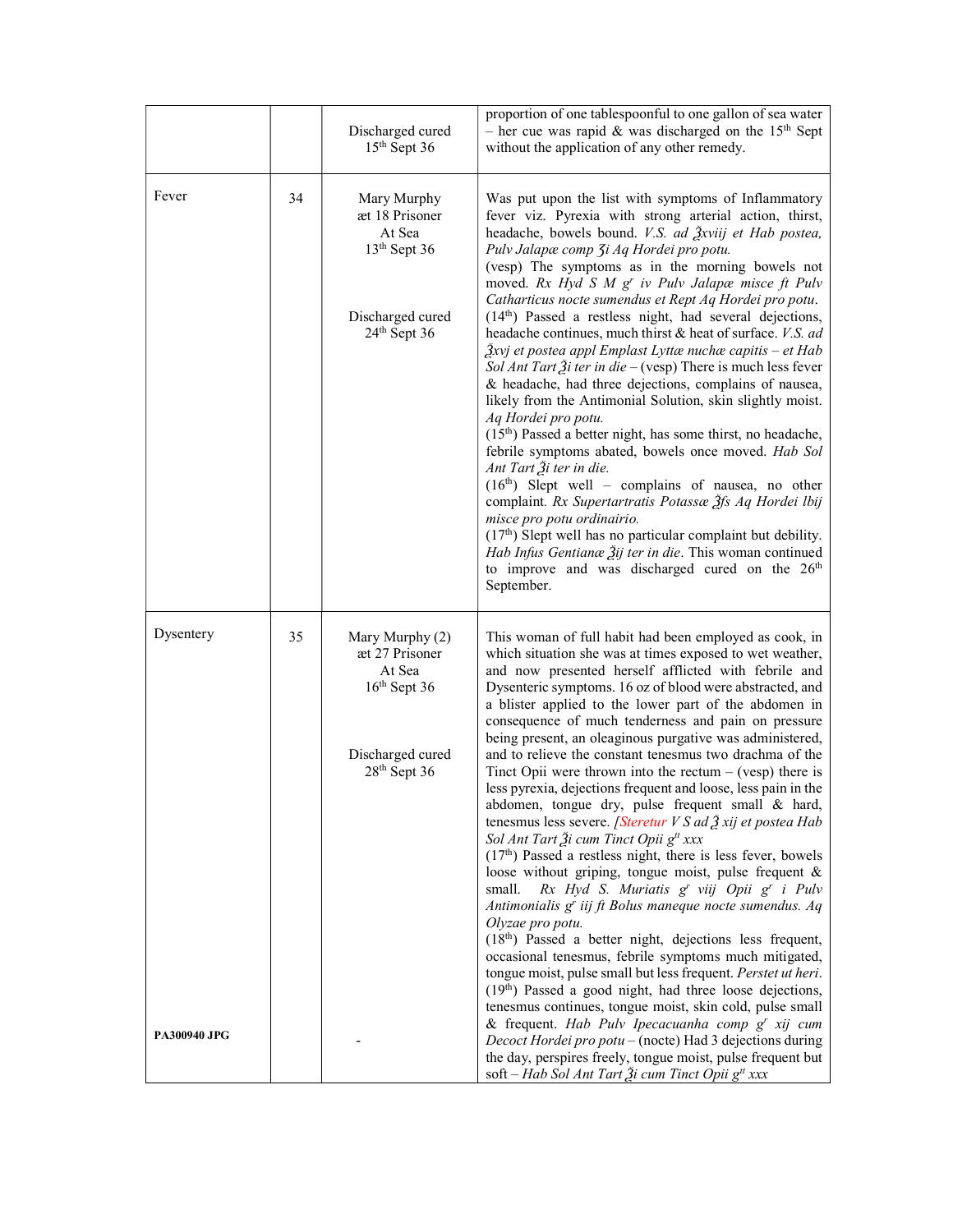|           |    |                                                                                                          | (20 <sup>th</sup> ) Slept well, had one dejection without pain or<br>griping, tongue moist, pulse soft $&$ less frequent, no<br>pyrexia. Hab Sol Ant Tart Ži ter in die<br>(21 <sup>st</sup> ) Slept well, had two loose dejections without pain<br>or griping, skin moist, pulse soft about $76$ – Perstet ut<br>heri<br>$(22nd)$ Slept well, no dejections since yesterday, tongue<br>moist, pulse soft about 70. Aq Olyzae pro potu. This<br>patient continued daily to improve and was discharged<br>cured on the 28 <sup>th</sup>                                                                                                                                                                                                                                                                                                                                                                                                                                                                                                                                                                                                                                                                                                  |
|-----------|----|----------------------------------------------------------------------------------------------------------|-----------------------------------------------------------------------------------------------------------------------------------------------------------------------------------------------------------------------------------------------------------------------------------------------------------------------------------------------------------------------------------------------------------------------------------------------------------------------------------------------------------------------------------------------------------------------------------------------------------------------------------------------------------------------------------------------------------------------------------------------------------------------------------------------------------------------------------------------------------------------------------------------------------------------------------------------------------------------------------------------------------------------------------------------------------------------------------------------------------------------------------------------------------------------------------------------------------------------------------------|
|           |    |                                                                                                          | The following women were treated for costive bowels<br>during the month of September.<br>Joan Conway, Cath St Leger, Ann Stephens, Mary<br>Roberts, Hannah Redfern, Jane Mossman, Janet Forrest,<br>Ellen Galvin, Eliz <sup>th</sup> Lomas, Helen Duncan, Alison<br>Morrison, Maria Worrell, E Brown, Sarah Jones, Amelia<br>Evans, Eliz <sup>th</sup> Brinkley, Mary Hutchinson, Jane Bayshaw,<br>Cath Neil, Mary Owen, Eliz <sup>th</sup> Hall, Eliz <sup>th</sup> Boyle, Eliz <sup>th</sup><br>Simpson, M A Pearson, Cath O'Brien, Marg <sup>t</sup> McLeod,<br>Joan Leonard, Eliz <sup>th</sup> Davis, Anne Moore, Marg <sup>t</sup> Kyle,<br>Jane Jones, Ellen Galvin, Marg <sup>t</sup> Shaw, Mary Gillespie,<br>Bridget Tailor, Hannah Willis, Anne Roland, Hannah<br>Paine, Eliz <sup>th</sup> Cook, Hannah Fletcher, Anne Jones, Agnes<br>Hall, Ellen Duncan, Joan Leonard, Sarah Radcliffe, Mary<br>Eastburn, Rosa Knox, H Paine, (2) E Duncan (2) Mary<br>Roberts.<br>The following were also treated for headaches during<br>the month of September.<br>W Mooney, Jane Clayworth, Mary Williams, M A<br>Douglass, Mary Murphy, Marg <sup>t</sup> McGuire, Caroline Smith,<br>Christian Henderson, Eliz <sup>th</sup> Lomas. |
| Dysentery |    | Jane Oliver<br>æt 25 Prisoner<br>at Sea<br>6 <sup>th</sup> Sept 36<br>Discharged cured<br>$26th$ Sept 36 | This woman was treated for acute Dysentery - and was<br>Discharged cured after 20 days confinement - her case<br>nearly resembled that of Mary Murphy recited above.                                                                                                                                                                                                                                                                                                                                                                                                                                                                                                                                                                                                                                                                                                                                                                                                                                                                                                                                                                                                                                                                    |
| Synocha   | 36 | Mary E. Bolton<br>æt 17 Prisoner<br>$3rd$ Oct 36 at sea.<br>Discharged cured<br>$20th$ Oct 1836          | Of indolent and slothful habits and nervous temperament<br>presented herself with headache, heat of surface, full &<br>hard pulse – tongue dry and red – bowels bound, breathing<br>hurried & some degree of stupor. <i>V. S. ad <math>\frac{3}{2}</math>xvj et Hab</i><br>postea Pulv Jalapa comp $3i$ - Aq Olyzae pro potu<br>(vesp) Headache & febrile symptoms continue, bowels<br>not moved - Appl Emplast Lyttæ nuchæ capitis et Hab<br>Hyd Sub Muriatis g' iv cum Haust Cath Saline Živ. Aq<br>Olyzae pro potu<br>(4) Passed a restless night – there is less stupor $\&$<br>headache, the blister has acted well, bowels 2 moved -<br>febrile heat continues, pulse full about 76 and<br>compressible. Hab Hyd S. Muriatis g' ij ter in die Sol Ant<br>Tart $2i$ – Aq Olyzae pro potu (vesp) There is much febrile<br>heat, pulse full about 80, bowels not moved, tongue dry &                                                                                                                                                                                                                                                                                                                                                 |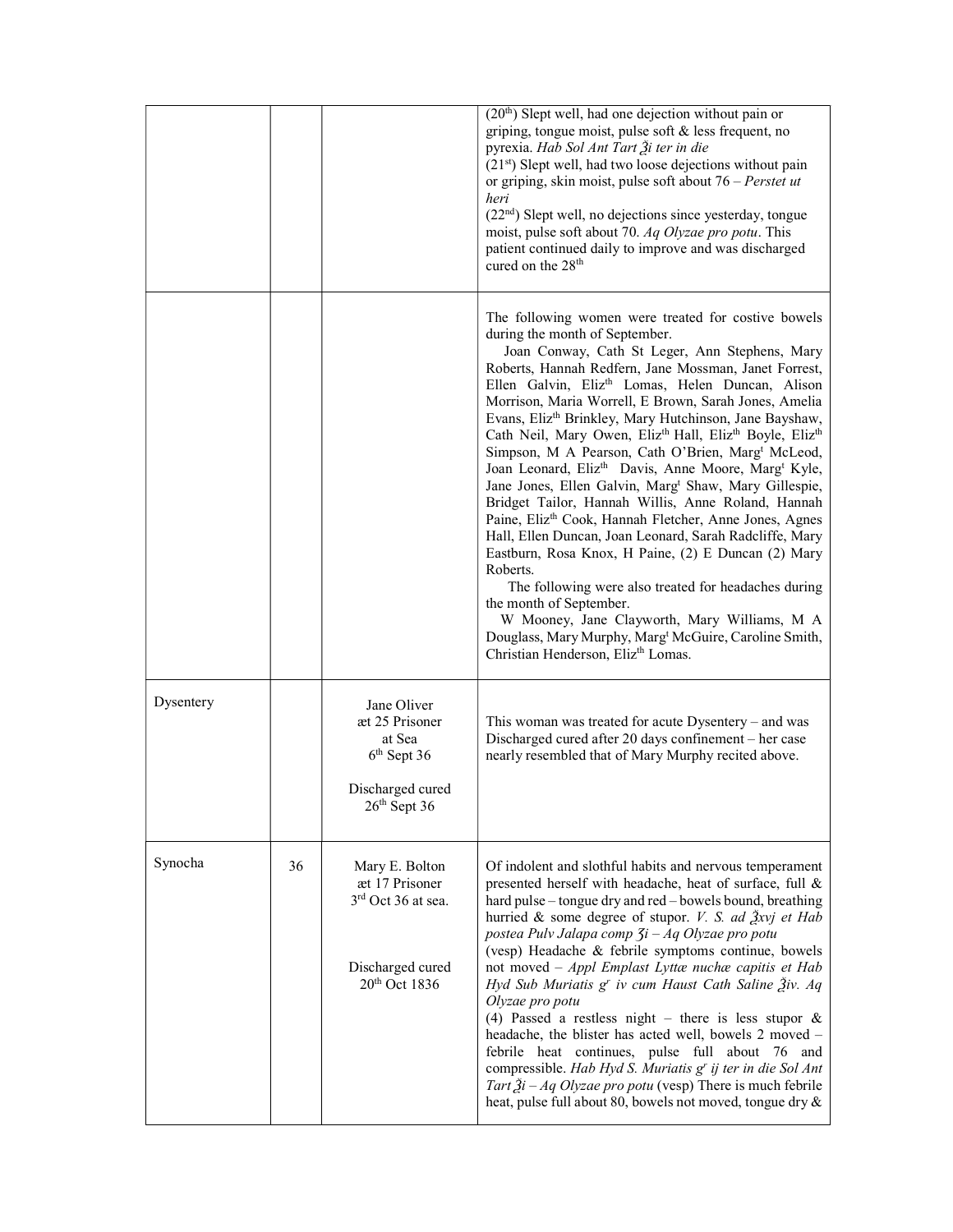| <b>PA300941 JPG</b> |          |                                                                                | red, much thirst, stupor & headache. Ten ounces of blood<br>was taken from the temporal artery – and a second blister<br>applied to the nape of the neck $-$ the Calomel was<br>continued as before -<br>$(5th)$ Passed a restless night, there is less thirst & pyrexia<br>$-$ bowels 2 moved $-$ pulse soft & full, some moisture on<br>the thorax and neck, blistered surface discharging much,<br>but little headache - tongue foul & streaked with dark<br>yellowish matter. Hab Hyd Sub Muriatis g' ij cum Sol Ant<br>Tart $\tilde{\mathcal{X}}$ i ter in die et Hab Inf Thea pro potu ordinario –<br>(vesp) Symptoms less severe bowels once moved. Perstet<br>ut mane.<br>$(6th)$ Slept pretty well during the night, skin rather hot and<br>partially moist about the neck and superior part of the<br>Thorax, bowels relaxed, has some headache, tongue foul<br>as before, thirst less severe, blistered surface inflamed and<br>painful – pulse full about $76 - Appl$ Cataplasma Com.<br>nuchæ capitis et Rept med ut heri $-$ (vesp) There is less<br>headache and febrile heat, gums slightly sore, bowels<br>relaxed - Omitte Hyd S. M. et Hab Pulv Ipecacuanha<br>comp g' xij nocte.<br>$(7th)$ Passed a better night – is free from headache, mouth<br>slightly sore, bowels loose, skin moist $-Aq$ Olyzae pro<br>$potu - (vesp)$ has slept during the day - bowels relaxed<br>without pain or griping, no headache or febrile heat.<br>Perstet ut mane.<br>$(8th)$ Passed a good night, skin moist, mouth sore – pulse<br>soft about 70 – debility – bowels thrice moved – $Aq$<br>Olyzae pro potu.<br>$(9th)$ Symptoms as yesterday, dejections from the bowels<br>less frequent - Hab Mist Cretæ $\tilde{A}$ ij post singulas sedes<br>liquidus - (vesp) dejections loose & frequent, mouth<br>continues sore – Hab Pil Opii $N^{\circ}$ j nocte.<br>$(10th)$ Passed a good night, dejections less frequent, mouth<br>continues sore – no fever or other symptoms of the disease<br>Hab Mist Cretae ut antea $-$ (vesp) complains of her mouth,<br>dejections less frequent. Rx Sulph Zinci 3i Acid Acetici Žiij<br>Aqua Žviij ft lotio saepe utend, in die et Perstet ut antea<br>$(11th)$ Slept well, bowels once moved during the night,<br>mouth less sore. Perstet ut heri<br>$(12th)$ Patient improves – had two dejections. Omitte Mist<br>Cretæ et Hab Vini Rubia Žij merid.<br>$(13th)$ Continues to improve. This girl continued to<br>improve and was discharged from the list on the 24 <sup>th</sup> Oct. |
|---------------------|----------|--------------------------------------------------------------------------------|---------------------------------------------------------------------------------------------------------------------------------------------------------------------------------------------------------------------------------------------------------------------------------------------------------------------------------------------------------------------------------------------------------------------------------------------------------------------------------------------------------------------------------------------------------------------------------------------------------------------------------------------------------------------------------------------------------------------------------------------------------------------------------------------------------------------------------------------------------------------------------------------------------------------------------------------------------------------------------------------------------------------------------------------------------------------------------------------------------------------------------------------------------------------------------------------------------------------------------------------------------------------------------------------------------------------------------------------------------------------------------------------------------------------------------------------------------------------------------------------------------------------------------------------------------------------------------------------------------------------------------------------------------------------------------------------------------------------------------------------------------------------------------------------------------------------------------------------------------------------------------------------------------------------------------------------------------------------------------------------------------------------------------------------------------------------------------------------------------------------------------------------------------------------------------------------------------------------------------------------------------------------------------------------------------------------------------------------------------------------------------------------------------------------------------------------------------------------------------------------------------------------------------------------|
| Synocha             | 37<br>38 | Eliz <sup>th</sup> Stimpson<br>Æt 31 Prisoner<br>Cath Hughes<br>Æt 23 Prisoner | The two women whose names are mentioned in the<br>margin were afflicted with Inflammatory fever during the<br>month of October. These cases nearly resembled the<br>foregoing - and were similarly treated and discharged<br>cured                                                                                                                                                                                                                                                                                                                                                                                                                                                                                                                                                                                                                                                                                                                                                                                                                                                                                                                                                                                                                                                                                                                                                                                                                                                                                                                                                                                                                                                                                                                                                                                                                                                                                                                                                                                                                                                                                                                                                                                                                                                                                                                                                                                                                                                                                                          |
|                     |          |                                                                                | The following women were treated for costiveness during<br>the month of October.<br>Elizabeth Davis, M A Hall, Jane Dickson, M A Lyon,<br>Elizabeth Ellis, Anne Leeds, Jane Dutton, Isabella<br>Urquhart, Mary Stephenson, Anne Moore, Mary Roberts,<br>Ellen Duncan, Alison Morrison, Mary Campbell, Hannah<br>Paine, Mary Harding, Agnes Hall, Cath O'Brien, Eliza                                                                                                                                                                                                                                                                                                                                                                                                                                                                                                                                                                                                                                                                                                                                                                                                                                                                                                                                                                                                                                                                                                                                                                                                                                                                                                                                                                                                                                                                                                                                                                                                                                                                                                                                                                                                                                                                                                                                                                                                                                                                                                                                                                        |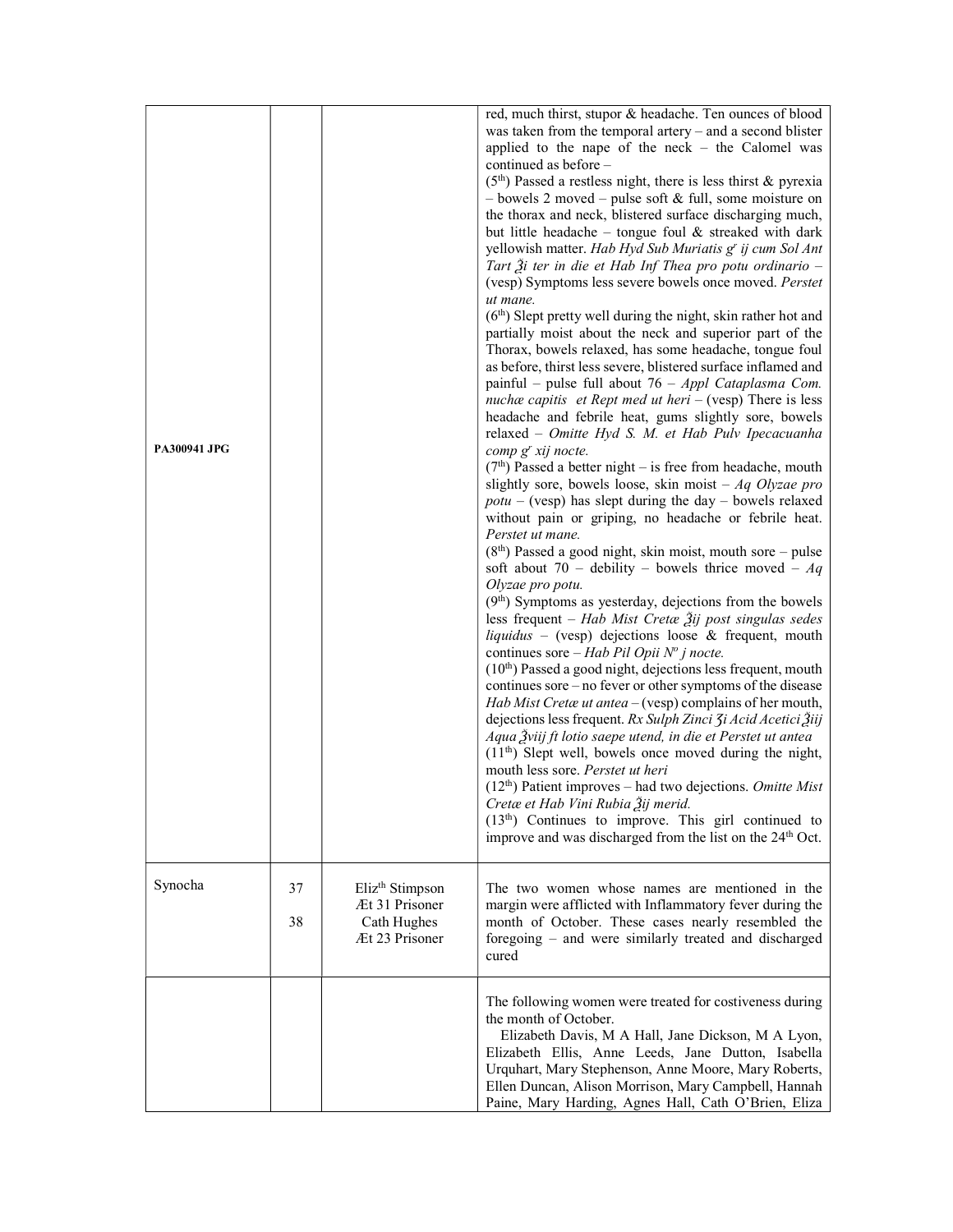|                                  |    |                                                                                              | Rea, Janet Mossman, Elizabeth Lomas, Marg <sup>t</sup> Pearson,<br>Anne Serjeantson, Rosa Knox, Anne Buchanan.<br>The following were treated for acute Dysentery and<br>discharged cured.<br>Anne Howell, Elizabeth Broom                                                                                                                                                                                                                                                                                                                                                                                                                                                                                                                                                                                                                                                                                                                                                                                                                                                                                                                                                                                                                                                                                                                                                                                                                                                                                                                                                                                                                                                                                                                                                                                                                                                                                                                                                                                                                                                                                                                                                                                                                                                                                                                                                                                                                                                                                                                                                                                                                                                 |
|----------------------------------|----|----------------------------------------------------------------------------------------------|---------------------------------------------------------------------------------------------------------------------------------------------------------------------------------------------------------------------------------------------------------------------------------------------------------------------------------------------------------------------------------------------------------------------------------------------------------------------------------------------------------------------------------------------------------------------------------------------------------------------------------------------------------------------------------------------------------------------------------------------------------------------------------------------------------------------------------------------------------------------------------------------------------------------------------------------------------------------------------------------------------------------------------------------------------------------------------------------------------------------------------------------------------------------------------------------------------------------------------------------------------------------------------------------------------------------------------------------------------------------------------------------------------------------------------------------------------------------------------------------------------------------------------------------------------------------------------------------------------------------------------------------------------------------------------------------------------------------------------------------------------------------------------------------------------------------------------------------------------------------------------------------------------------------------------------------------------------------------------------------------------------------------------------------------------------------------------------------------------------------------------------------------------------------------------------------------------------------------------------------------------------------------------------------------------------------------------------------------------------------------------------------------------------------------------------------------------------------------------------------------------------------------------------------------------------------------------------------------------------------------------------------------------------------------|
| Apoplexia<br><b>PA300942 JPG</b> | 39 | Elizabeth Cook<br>Æt 40 Prisoner<br>18 <sup>th</sup> Oct at sea<br>Died 19th Oct             | This woman of large frame and debilitated & broken-<br>down constitution, and subject to Epileptic fits, at 4<br>o'clock on the evening of the 18 <sup>th</sup> October presented<br>herself with the following symptoms, rigors and coldness<br>of the extremities, nervous twitching of the muscles of the<br>face and arms - articulation indistinct, breathing hurried,<br>pulse small & irregular - Half a drachm of volatile spirits<br>with thirty-five drops of Laudanum and two ounces of<br>mint water were given in a draught. At 8 PM the patient<br>was in a calm sleep, the pulse had got up about 65 $\&$ soft,<br>the skin moist and of a natural heat, nervous twitching<br>entirely subsided – at 6 AM the patient was found dead in<br>her bed – the night was stormy and a heavy sea running<br>which made the ship very uneasy and it appears that her<br>complaints (if she made any) were not heard nor her state<br>noticed, even, by the women who slept with her in the<br>same berth. She was one who had been previous to her<br>transportation rather respectable, which preyed upon her<br>mind and on the day of her being taken ill she had been<br>seen weeping and commenting upon her fate - In<br>consequence of the state of the weather, the only part of<br>the body examined after death (and that with difficulty)<br>was the Brain where sufficient cause was found to justify<br>the conclusion that her death was caused by Apoplexy<br>induced perhaps by mental sufferings, and likely preceded<br>by an Epileptic Paroxysm to which she had been subject -<br>On examining the coverings of the cerebrum the vessels<br>diverging on the surface were seen much enlarged and<br>distended with blood and on the surface of the right<br>middle lobe a small tumour was discovered about the size<br>of a common bean, containing a thick curdy substance<br>about the consistence of cheese. This no doubt had for a<br>long time existed and was the effect of previous disease -<br>the right ventricle was filled with a bloody fluid, the left,<br>which was much distended with dark coagulated blood,<br>the vessels of the plexus choroideus were also enlarged -<br>the third & fourth ventricles contained bloody fluid, but in<br>none was there a coagulum except the left, here then the<br>rupture took place which caused her death - externally the<br>body presented a strong bony formation, much wasted in<br>muscular flesh, the neck and supine part of the Thorax<br>were livid from effused blood, and blood had also been<br>discharged from the nose – the mouth was filled with<br>frothy saliva. |
| Synocha                          | 40 | Julia Jeffries<br>$At 20 - convict$<br>19th October 36<br>Discharged cured<br>$26th$ Novb 36 | This woman of gross habit and indolent disposition<br>appeared with the following symptoms - headache, hot<br>skin and full & excited pulse, tongue dry - bowels bound,<br>thirst and loss of appetite – <i>V.S. ad <math>\frac{3}{2}</math>xvj et postea Hab Pulv</i><br>Jalapa comp 3i Aq Olyzae pro potu - (vesp) Pyrexia and                                                                                                                                                                                                                                                                                                                                                                                                                                                                                                                                                                                                                                                                                                                                                                                                                                                                                                                                                                                                                                                                                                                                                                                                                                                                                                                                                                                                                                                                                                                                                                                                                                                                                                                                                                                                                                                                                                                                                                                                                                                                                                                                                                                                                                                                                                                                          |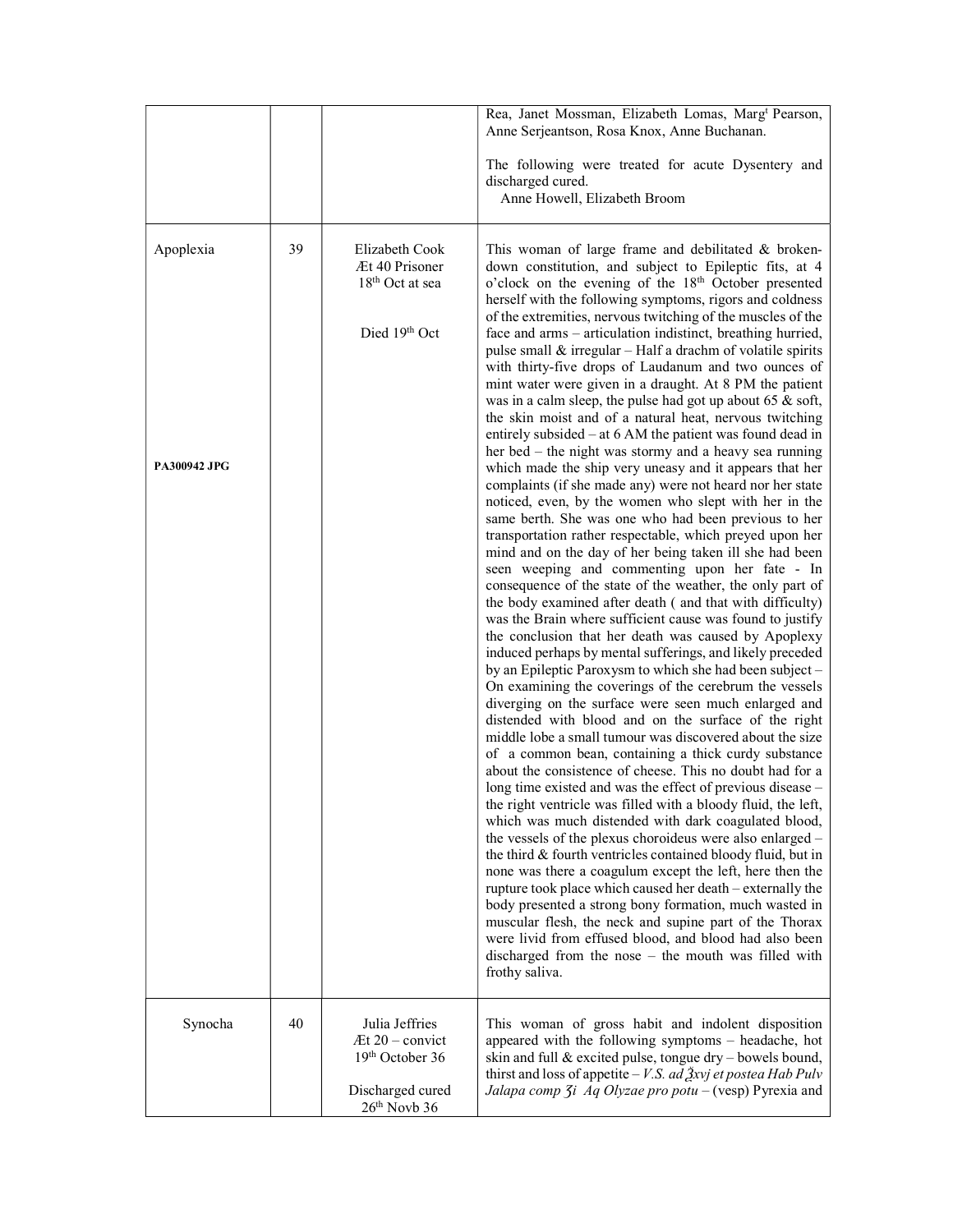| <b>PA300943 JPG</b> |    |                                                                                                                       | excitement continue. Steretur V.S.ad Žxvj et Hab Hyd<br>Submuriatis $g^{tt}$ iv<br>(20 <sup>th</sup> ) Passed a restless night, slept a little towards<br>morning, there is less thirst and pyrexia, bowels frequently<br>moved the headache continues - appl. Emplast Lyttæ<br>nuchæ capitis et Hab Sol Ant Tart $\tilde{\beta}$ i ter in die Aq Olyzae<br>pro potu ordinario - (vesp) The headache nothing<br>relieved. Blister has not yet acted, fever increased since<br>morning, tongue dry, pulse small & frequent, bowels once<br>moved. Rx Hyd Submuriatis g' iv Pulv Antimonialis gr iij<br>Opii Pulv gr I ft Bolus statim sumendus - et Rept Aq olyzae<br>pro potu.<br>$(21st)$ Passed a restless night, headache something relieved<br>- The Blistered surface discharging much - less Pyrexia,<br>bowels open – pulse small $\&$ frequent, thirst continues,<br>tongue dry & red - Hyd Submuriatis $g^r$ xij Pulv<br>Antimonialis <sup>gr</sup> vj Opii ij misce et divide in pil six -<br>quacum cap unam omni $4^{tis}$ hora – et Hab Sol Ant Tart $\tilde{2}$ fs<br>ter in die - Decoct Hordie pro potu<br>$(22nd)$ There is less fever, the headache relieved – bowels<br>open. Perstet ut heri<br>$(23rd)$ Passed a better night, less pyrexia – headache<br>continues. Omitte pilulæ et Hab Sol Ant Tart $\tilde{A}$ i ter in die<br>$(25th)$ Increased ptyalism – no fever complains of<br>headache - bowels open. Perstet ut heri.<br>$(26th)$ Ptyalism profuse – no fever, headache continues –<br>bowels open - Sulphatis Zinci <i>Dij Aqua lbij</i> ft Lotio saepe<br>utend in die et Perstet ut antea.<br>$(27th)$ The ptyalism continues - still complains of<br>headache no pyrexia – bowels open – Perstet ut heri.<br>$(28th)$ There is no fever, skin moist, the bowels open –<br>ptyalism less copious, headache continues - Hab Liq<br>Arseniculis g <sup>tt</sup> x mane et nocte et Rept Decoct Hordei pro<br>potu<br>(29 <sup>th</sup> ) The symptoms as yesterday.<br>$(30th)$ No improvement – headache continues, less<br>ptyalism, bowels regular. Hab Liq Arseniculis $gtt x$ ter in<br>die<br>$(31st)$ Headache continues no febrile heat or other<br>symptoms of fever. Perstet et Hab Opii g' i nocte.<br>$(1st Novb) Passed a quiet night the headache less severe –$<br>Perstet ut heri.<br>$(2nd)$ Headache much mitigated, no other complaint – <i>Rept</i><br>Med ut heri.<br>$(3rd)$ Headache very much relieved, bowels not moved -<br>ptyalism continues no pyrexical symptoms - tongue white<br>and soapy - Omit Liq Arseniculis et Hab Haust Cath<br>Saline $\tilde{A}$ ij Aq Olyzae pro potu – From this period the<br>patient continued to improve, the Decoct of Bark was<br>given for some time and her diet confined to the preserved |
|---------------------|----|-----------------------------------------------------------------------------------------------------------------------|-------------------------------------------------------------------------------------------------------------------------------------------------------------------------------------------------------------------------------------------------------------------------------------------------------------------------------------------------------------------------------------------------------------------------------------------------------------------------------------------------------------------------------------------------------------------------------------------------------------------------------------------------------------------------------------------------------------------------------------------------------------------------------------------------------------------------------------------------------------------------------------------------------------------------------------------------------------------------------------------------------------------------------------------------------------------------------------------------------------------------------------------------------------------------------------------------------------------------------------------------------------------------------------------------------------------------------------------------------------------------------------------------------------------------------------------------------------------------------------------------------------------------------------------------------------------------------------------------------------------------------------------------------------------------------------------------------------------------------------------------------------------------------------------------------------------------------------------------------------------------------------------------------------------------------------------------------------------------------------------------------------------------------------------------------------------------------------------------------------------------------------------------------------------------------------------------------------------------------------------------------------------------------------------------------------------------------------------------------------------------------------------------------------------------------------------------------------------------------------------------------------------------------------------------------------------------------------------------------------------------------------------------------------------------------------------------------------------------------------------------------------------------------------------------|
|                     |    |                                                                                                                       | meats, her convalescence was long, however she<br>discharged cured on the 20 <sup>th</sup> November.                                                                                                                                                                                                                                                                                                                                                                                                                                                                                                                                                                                                                                                                                                                                                                                                                                                                                                                                                                                                                                                                                                                                                                                                                                                                                                                                                                                                                                                                                                                                                                                                                                                                                                                                                                                                                                                                                                                                                                                                                                                                                                                                                                                                                                                                                                                                                                                                                                                                                                                                                                                                                                                                                            |
| Dysentery           | 41 | Elizabeth Brown<br>Æt 30 at Sea<br>22 <sup>nd</sup> Oct 1836<br>Disch <sup>d</sup> cured<br>24 <sup>th</sup> Non 1836 | This woman was put upon the list with the following<br>symptoms frequent loose dejections with griping and pain<br>on pressure at the umbilicus - pulse small $\&$ hard, skin<br>cold, tongue dry, some thirst and complains of headache -<br>Utat pedilavium tepid et postea Hab Pulv Ipecac comp Hs<br>(vesp) frequent loose dejections and griping, pulse                                                                                                                                                                                                                                                                                                                                                                                                                                                                                                                                                                                                                                                                                                                                                                                                                                                                                                                                                                                                                                                                                                                                                                                                                                                                                                                                                                                                                                                                                                                                                                                                                                                                                                                                                                                                                                                                                                                                                                                                                                                                                                                                                                                                                                                                                                                                                                                                                                    |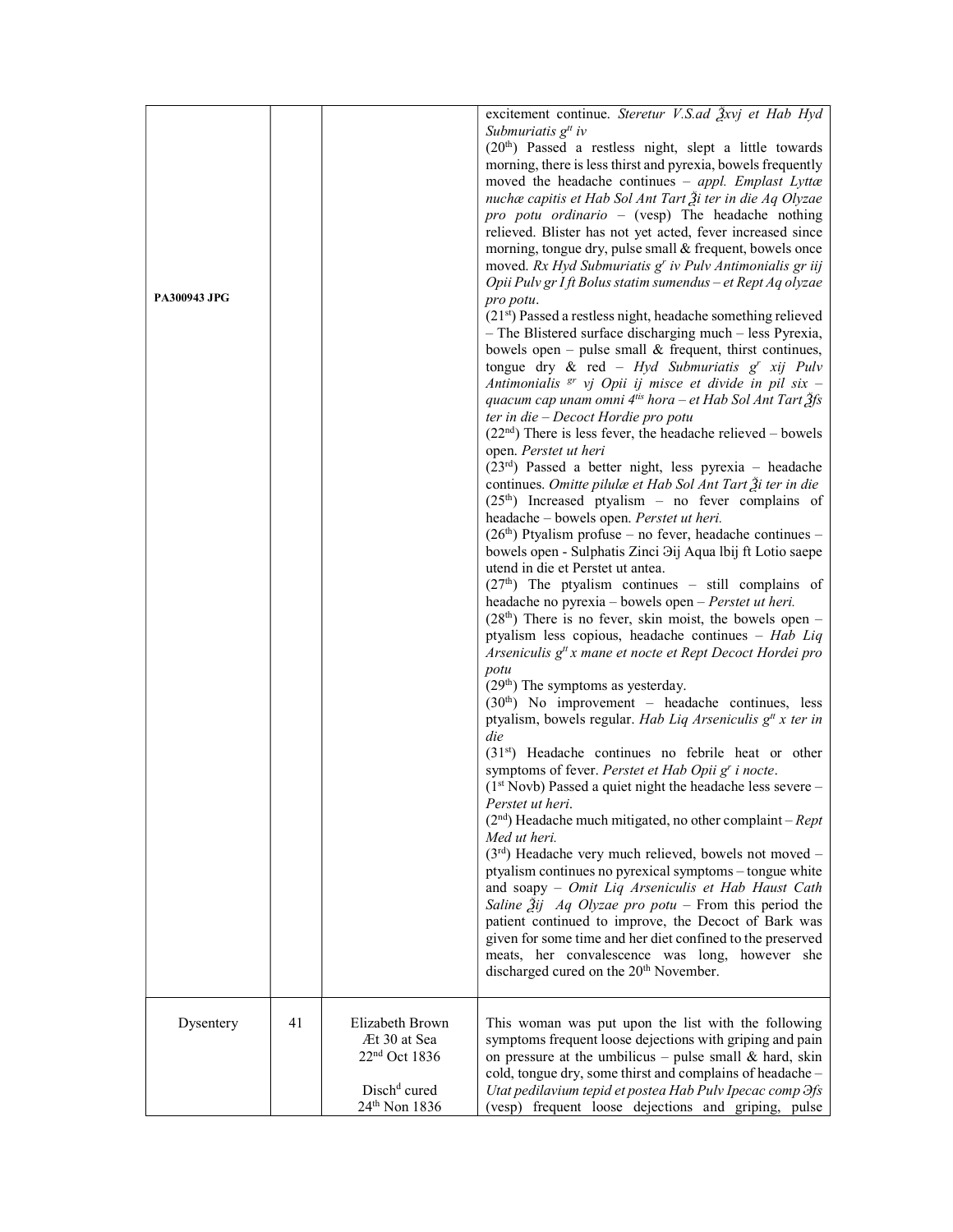|                     | frequent & hard, skin moist, tongue red, thirst increased.                            |
|---------------------|---------------------------------------------------------------------------------------|
|                     | V.S. ad $\tilde{3}$ xii et Hab Ol Ricini $\tilde{3}$ i.                               |
|                     | $(23rd)$ Passed a restless night, the oil operated freely, since                      |
|                     | which there is less tenesmus, pain continue upon pressure,                            |
|                     | tongue red, much thirst, skin moist, pulse frequent & hard.                           |
|                     | Steretur V.S. ad Žxij et appl Emplast Lyttæ abdomen,                                  |
|                     | postea Hab Aq Olyzae pro potu.                                                        |
|                     | (vesp) Dejections continue frequent, there is much less                               |
|                     | pain, pulse less hard but frequent, less thirst and febrile                           |
| <b>PA300944 JPG</b> | excitement. Rx Hyd Sub Muriatis g' viij Opii g' i Pulv                                |
|                     | Antimonilis g <sup>r</sup> iij ft Bolus statim sumendus et cont Aq                    |
|                     |                                                                                       |
|                     | Olyzae pro potu                                                                       |
|                     | $(24th)$ Passed a better night, much less pain and febrile                            |
|                     | excitement, dejections less frequent, tenesmus at times                               |
|                     | severe- Rx Tinct Opii 3ij Aq Olyzae Žiij Ol Oliva 3i ft                               |
|                     | Enema statim injiciendum et Hab Sol Ant Tart $\tilde{\beta}$ i ter in                 |
|                     | die. (vesp) less pain and febrile excitement, had 4 loose                             |
|                     | dejections – pulse less frequent – $Rx$ Hyd Sub M g' viij                             |
|                     | Opii g' i Pulv Antim gr iij ft Bolus.hs. sumendus. Aq                                 |
|                     | Olyzae pro potu                                                                       |
|                     | $(25th)$ frequent dejections during the night, less pain &                            |
|                     | fever – tongue moist. Hab Hyd S. Muriatis $gr$ ij ter in die                          |
|                     | et Rept Sol Ant Tart ut antea. (vesp) had 4 loose                                     |
|                     | dejections, occasional tenesmus, tongue moist, but little                             |
|                     | febrile heat. Hab Pulv Ipecac comp g' xij h.s.                                        |
|                     | $(26th)$ Passed a good night but once disturbed – skin moist,                         |
|                     | gum slightly sore, but little pain, tongue moist, pulse small                         |
|                     | and less frequent. Hab Sol Ant Tart $\tilde{\beta}$ i ter in die. (vesp)              |
|                     | Had two loose natural dejections, one exceedingly                                     |
|                     | copious, no tenesmus or griping, other symptoms as in the                             |
|                     | morning. Perstet ut mane.                                                             |
|                     | $(27th)$ Passed a good night, mouth slightly sore, had one                            |
|                     | dejection, no pain or fever. Hab Sol Ant Tart Ži ter in die.                          |
|                     | $(28th)$ Patient improves, expresses herself much better, has                         |
|                     | taken some tea and sago for breakfast $-$ Hab Infus Thea                              |
|                     |                                                                                       |
|                     | pro potu.                                                                             |
|                     | $(29th)$ Patient continues to improve, complains of debility,                         |
|                     | mouth slightly sore, had two loose dejections without                                 |
|                     | pain. Perstet ut heri                                                                 |
|                     | $(30th)$ Passed a good night, had three loose dejections                              |
|                     | without pain or griping, mouth slightly sore, no febrile                              |
|                     | excitement, pulse small but regular. Aq Olyzae ad libitum.                            |
|                     | $(31st)$ Dejections continue frequent, without pain, other                            |
|                     | symptoms as before. Hab Mist Cretae 2ij post singulas                                 |
|                     | sedes liquidas.                                                                       |
|                     | $(1st Novb)$ Symptoms as yesterday – Rx Mist Cretæ $\tilde{Z}$ vj                     |
|                     | Tinct Catechu Jiij Tinct g <sup>tt</sup> xxx misce ft Mist quacum                     |
|                     | capiat unicam post singulas dejectionis liquidas.                                     |
|                     | $(2nd)$ dejections less frequent other symptoms as before.                            |
|                     | Perstet ut heri.                                                                      |
|                     | $(3rd)$ Had two dejections during the night, complains of                             |
|                     | debility. Omitte medicament.                                                          |
|                     | $(4th)$ Improves, bowels not moved during the night – Hab                             |
|                     | Infus Gentiane Žij ter in die.                                                        |
|                     | (5 <sup>th</sup> ) Continues to improve. Perstet ut heri et Hab Vini                  |
|                     | <i>Rubri</i> $\tilde{A}$ <i>ij bis in die</i> – This patient continued long in a weak |
|                     | state, after every symptom of the disease had disappeared                             |
|                     | - however she ultimately recovered her usual health and                               |
|                     | was discharged from the list on the 24 <sup>th</sup> Novb. her diet was               |
|                     |                                                                                       |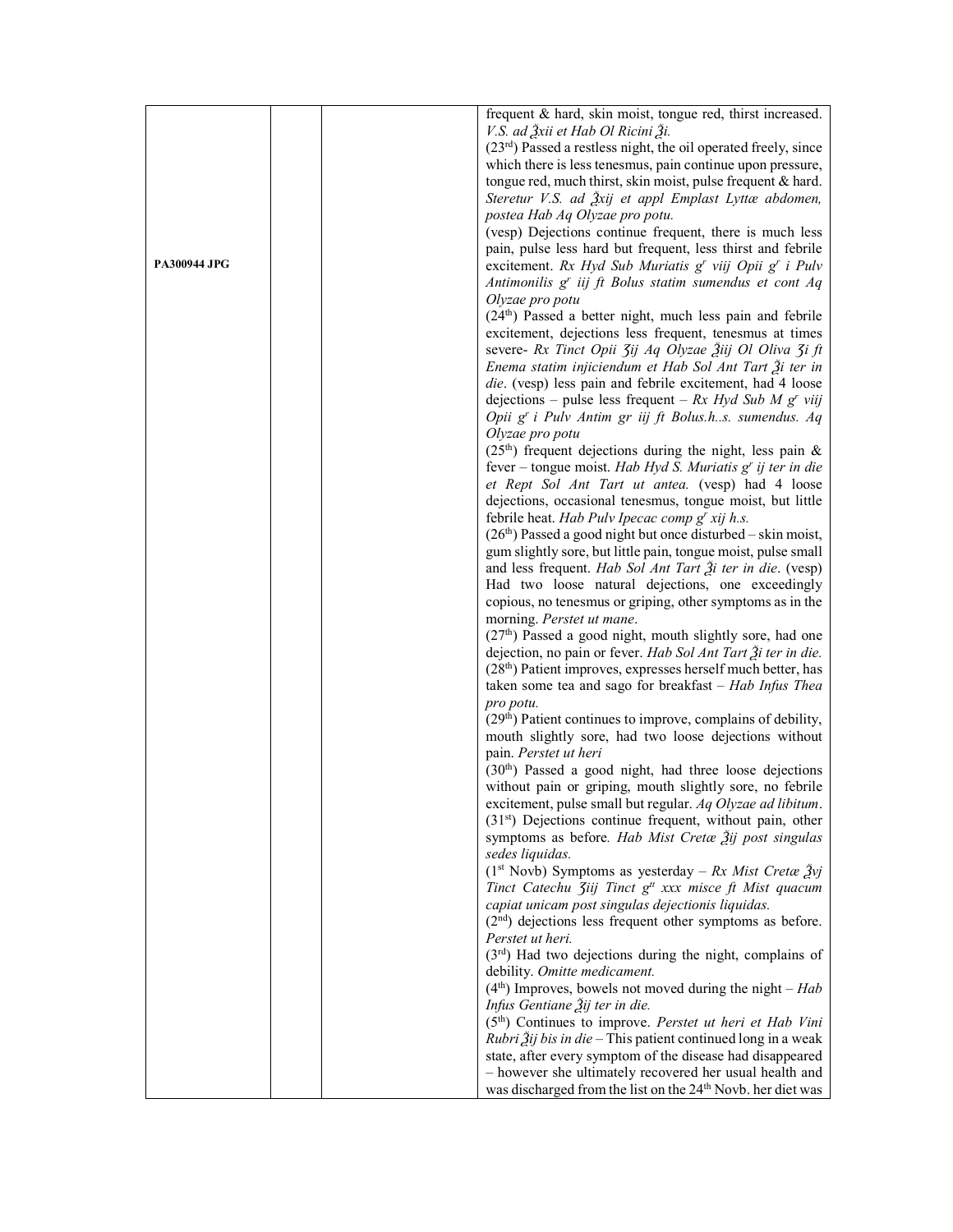|                                            |          |                                                                                                            | for some time confined to the preserved meats and such<br>other comforts as service allows.                                                                                                                                                                                                                                                                                                                                                                                                                                                                                                                                                                                                                                                                                                                                                                                                                                                                                                                                                                                                                                                                                                                                                                                                                                                                                                                                                                                                                 |
|--------------------------------------------|----------|------------------------------------------------------------------------------------------------------------|-------------------------------------------------------------------------------------------------------------------------------------------------------------------------------------------------------------------------------------------------------------------------------------------------------------------------------------------------------------------------------------------------------------------------------------------------------------------------------------------------------------------------------------------------------------------------------------------------------------------------------------------------------------------------------------------------------------------------------------------------------------------------------------------------------------------------------------------------------------------------------------------------------------------------------------------------------------------------------------------------------------------------------------------------------------------------------------------------------------------------------------------------------------------------------------------------------------------------------------------------------------------------------------------------------------------------------------------------------------------------------------------------------------------------------------------------------------------------------------------------------------|
| PA300945 JPG                               |          |                                                                                                            | The following women were treated for Catarrh during the<br>month of November and discharged cured. viz Susan<br>Jones, Ann Leeds, Ellen Watkins, Hannah Fletcher,<br>Elizabeth Wardrope, E Lomas, Jean, MacLean, E Morgan,<br>MA Lewis, Sarah Slow.<br>The following were treated for Costive bowels and<br>Headaches in November.<br>Elizabeth Goulding, Agnes Hall, Isabella Black, Ellen<br>Wallace.                                                                                                                                                                                                                                                                                                                                                                                                                                                                                                                                                                                                                                                                                                                                                                                                                                                                                                                                                                                                                                                                                                     |
| Scurvy                                     | 42<br>43 | Eliza Read æt 19<br>Ellen Galvin æt 24<br>At Sea Novb 12th 1836<br>Disch <sup>d</sup> cured<br>3d Dec 1836 | Were put upon the list with slight symptoms of scurvy, viz<br>sore spongy Gums, sometimes bleeding, stiffness of the<br>knee joints and some dark effused blotches on the thighs.<br>The lime juice was had recourse to and their diet confined<br>to the preserved meats. The symptoms soon disappeared<br>and they were discharged cured.                                                                                                                                                                                                                                                                                                                                                                                                                                                                                                                                                                                                                                                                                                                                                                                                                                                                                                                                                                                                                                                                                                                                                                 |
|                                            |          |                                                                                                            | The following were treated for Inflammatory sore throat<br>during the month of November which yielded to the usual<br>remedies. viz Frances Mackinder, Christain Henderson,<br>Mary Duguid.<br>The following were treated for ulcered legs and<br>discharged cured. viz. Isabella Dixon, M E Bolton,<br>Elizabeth Davis, Hanah Fletcher.                                                                                                                                                                                                                                                                                                                                                                                                                                                                                                                                                                                                                                                                                                                                                                                                                                                                                                                                                                                                                                                                                                                                                                    |
| Pregnancy<br>Inflammation of<br>the Uterus | 44       | Ann Sergeanson<br>Æt 21 Prisoner<br>11th Novb at sea<br>Discharged cured 3rd<br>Dec <sup>r</sup> 1836      | This woman of full habit and short stout stature, was taken<br>with the symptoms of labour on the evening of the $11th$<br>Novb, and a few hours later was delivered of a female<br>child of small size and weakly appearance. The placenta<br>was for four hours retained, hourglass contraction of the<br>uterus having taken place, and which was reduced by the<br>introduction of the hand. Rx Tinct Opii $gtt$ xxx Aq Menthe<br>Pip. Žij ft Haustus statim sumendus.<br>$(12th)$ Passed a very restless night, pulse hurried, thirst and<br>slight Pyrexia, no discharge or appearance of the Lochia,<br>no appearance of Milk in her breasts. Hab Sol Ant Tart 3i<br>ter in die. Decoct Hordei pro potu.<br>(vesp) Slight fever, headache and thirst continue no<br>discharge from the vagina. Perstet ut mane et utat<br>pedilavium tepido<br>$(13th)$ Passed a restless night, symptoms as before, bowels<br>not moved since her confinement, Hab Ol Ricini $\tilde{A}$ i – at<br>2 PM great pain and tenderness over the abdomen with<br>sharp pains shooting towards the spine, there is much<br>fever, with a very full and hard pulse, no appearance of<br>the Lochia. <i>V.S. ad <math>\frac{3}{2}</math>xxiv – Aq Olyzae pro potu.</i><br>At 5 PM much pain and cannot bear the slightest touch<br>over the abdomen, other symptoms as before. Steretur<br>V.S. ad $\frac{3}{2}$ xxiv et appl Emplast Lyttæ abdomini. 10 PM The<br>oil has operated freely, there is much less pain & fever, |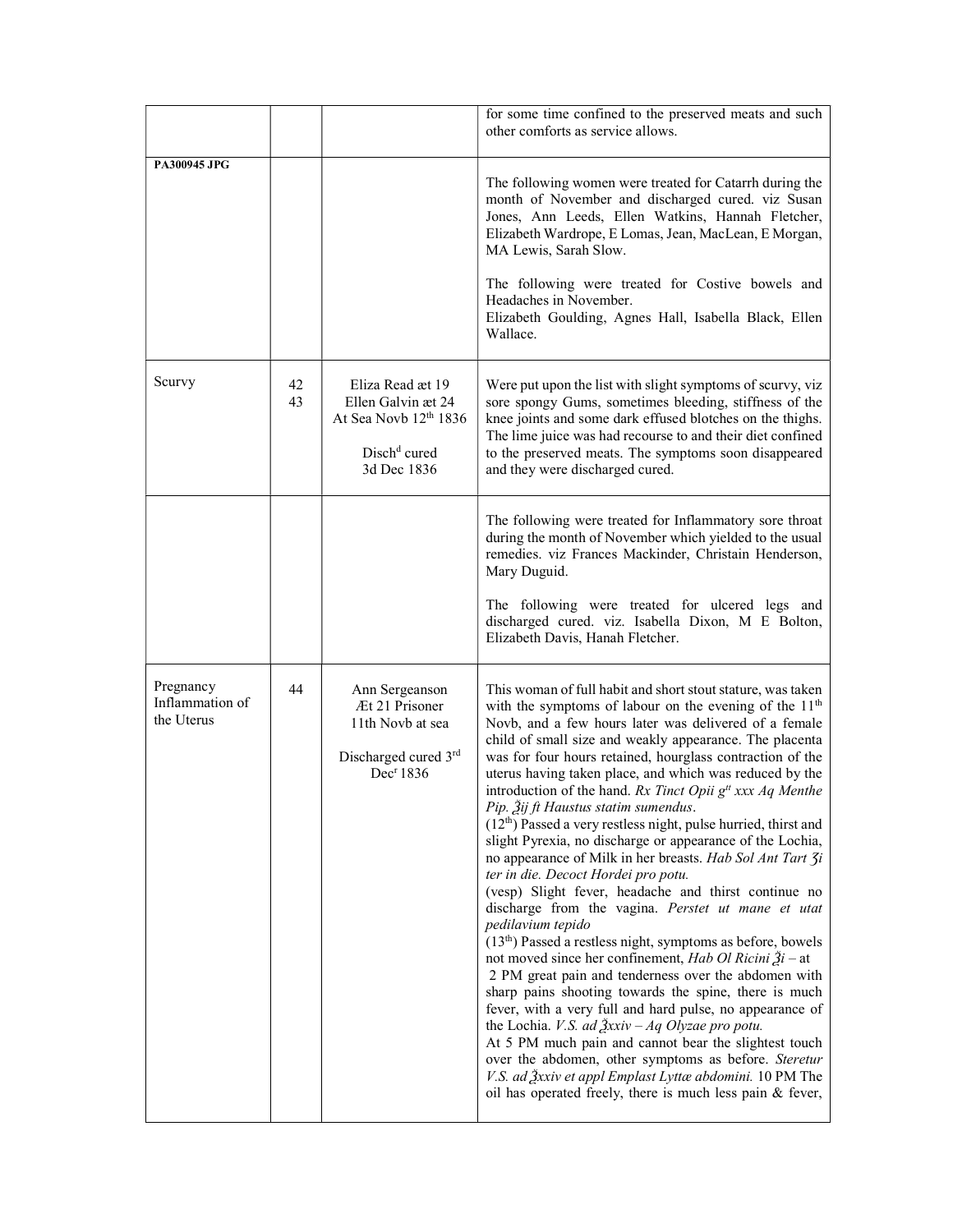|                             |    |                                                                                                                                            | the patient expresses herself much relieved. Aq Olyzae pro                                                                                                                                                                                                                                                                                                                                                                                                                                                                                                                                                                                                                                                                                                                                                                                                                                                                                                                                                                                                                                                                                                                                                                                                                                                                                                                                                                                                                                                                                                                                                                                                                                                                                                                                                                                                                                                                                                                                                                                            |
|-----------------------------|----|--------------------------------------------------------------------------------------------------------------------------------------------|-------------------------------------------------------------------------------------------------------------------------------------------------------------------------------------------------------------------------------------------------------------------------------------------------------------------------------------------------------------------------------------------------------------------------------------------------------------------------------------------------------------------------------------------------------------------------------------------------------------------------------------------------------------------------------------------------------------------------------------------------------------------------------------------------------------------------------------------------------------------------------------------------------------------------------------------------------------------------------------------------------------------------------------------------------------------------------------------------------------------------------------------------------------------------------------------------------------------------------------------------------------------------------------------------------------------------------------------------------------------------------------------------------------------------------------------------------------------------------------------------------------------------------------------------------------------------------------------------------------------------------------------------------------------------------------------------------------------------------------------------------------------------------------------------------------------------------------------------------------------------------------------------------------------------------------------------------------------------------------------------------------------------------------------------------|
| <b>PA300946 JPG</b>         |    | Died the Infant Child<br>of Ann Sergeanson                                                                                                 | potu.<br>(14th) Passed a better night, bowels open but little pain or<br>fever. Blister acted well, some slight discharge from the<br>vagina, complains much of straining, no appearance of the<br>lacteal secretion. (The infant is weak and uneasy,<br>meconium not yet discharged from the bowels). Decoct<br>Hordei llb ij misce pro potu ordinario. (vesp) The patient<br>is much relieved. There is an increased discharge of the<br>lochia and her milk has appeared. Perstet ut mane.<br>(15 <sup>th</sup> ) Passed a good night, no fever, copious discharge of<br>the Lochia. The bowels of the infant freely acted on. Hab<br>Sol Ant Tart 3i ter in die. Infus Thea pro potu<br>$(16th)$ Passed a good night, the lacteal secretion again<br>arrested, other symptoms as yesterday. Omitte med.<br>$(17th)$ Is free from pain or fever, bowels not moved since<br>yesterday at 8 PM. The infant became very uneasy, bowels<br>relaxed, continued crying. A warm bath was had recourse<br>to, afterwards ten drops of Tinct Opii with one of the Ol<br>Menthæ and two drachms of water were administered in a<br>draught.<br>$(18th)$ The child was found dead by the mother's side, she<br>herself being unconscious of its death. She stated that it<br>had gone to sleep sometime after having had the bath and<br>that about 4 AM she awoke it, when she observed that its<br>breathing was rather hurried, that it again fell asleep and<br>that she continued to believe it so, until the moment of the<br>visit at 8 AM when it was discovered to be dead - On<br>examining externally the body, the lower jaw was rigidly<br>fixed, the lips covered with mucus, limbs relaxed,<br>abdomen tumid and it appeared the bowels had been much<br>relaxed during the night.<br>$(19th)$ The woman continues to improve, bowels not<br>moved. Hab Ol Ricini Ži<br>$(20th)$ Passed a good night, bowels freely acted on -<br>debility - from this period the Patient continued to<br>improve. The preserved mats, wine and other comforts |
|                             |    |                                                                                                                                            | were issued to her, and she was discharged cured on the<br>3 <sup>rd</sup> December.                                                                                                                                                                                                                                                                                                                                                                                                                                                                                                                                                                                                                                                                                                                                                                                                                                                                                                                                                                                                                                                                                                                                                                                                                                                                                                                                                                                                                                                                                                                                                                                                                                                                                                                                                                                                                                                                                                                                                                  |
| Haemoptysis<br>PA300947 JPG | 45 | Jane I hompson<br>Æt 17 Prisoner<br>17 Oct 1836 at sea<br>Sent to the Colonial<br>Hospital on the<br>4 <sup>th</sup> Dec <sup>r</sup> 1836 | This girl was received from the Hospital ship at Woolwich<br>in July, where she had been for the cure of venereal<br>disease (she stated on her embarkation that she was then<br>in perfect health). her temperament seemed exceedingly<br>delicate, her stature slender, thorax contracted, had been<br>attacked with Haemoptysis three months previous to her<br>leaving the gaol, and had never menstruated - On the ship<br>going to sea she suffered long and severely from Sea<br>Sickness, often coughing everything up, blood, and her<br>stomach so very irritable that she could not retain the<br>slightest sustenance, & for nearly three weeks she was<br>alone sustained by gruel and other farinaceous substances<br>thrown up the rectum $-$ from this state she recovered a<br>little, but continued in a very delicate state, and became so<br>indolent and careless of her self, that we were obliged to<br>attend to her like a child, & when the weather was fine,<br>force her out of bed, and carry her on deck. On the $17th$ of<br>October she was attacked with Haemoptysis, which was<br>preceded by slight pain in the thorax and some degree of                                                                                                                                                                                                                                                                                                                                                                                                                                                                                                                                                                                                                                                                                                                                                                                                                                                                          |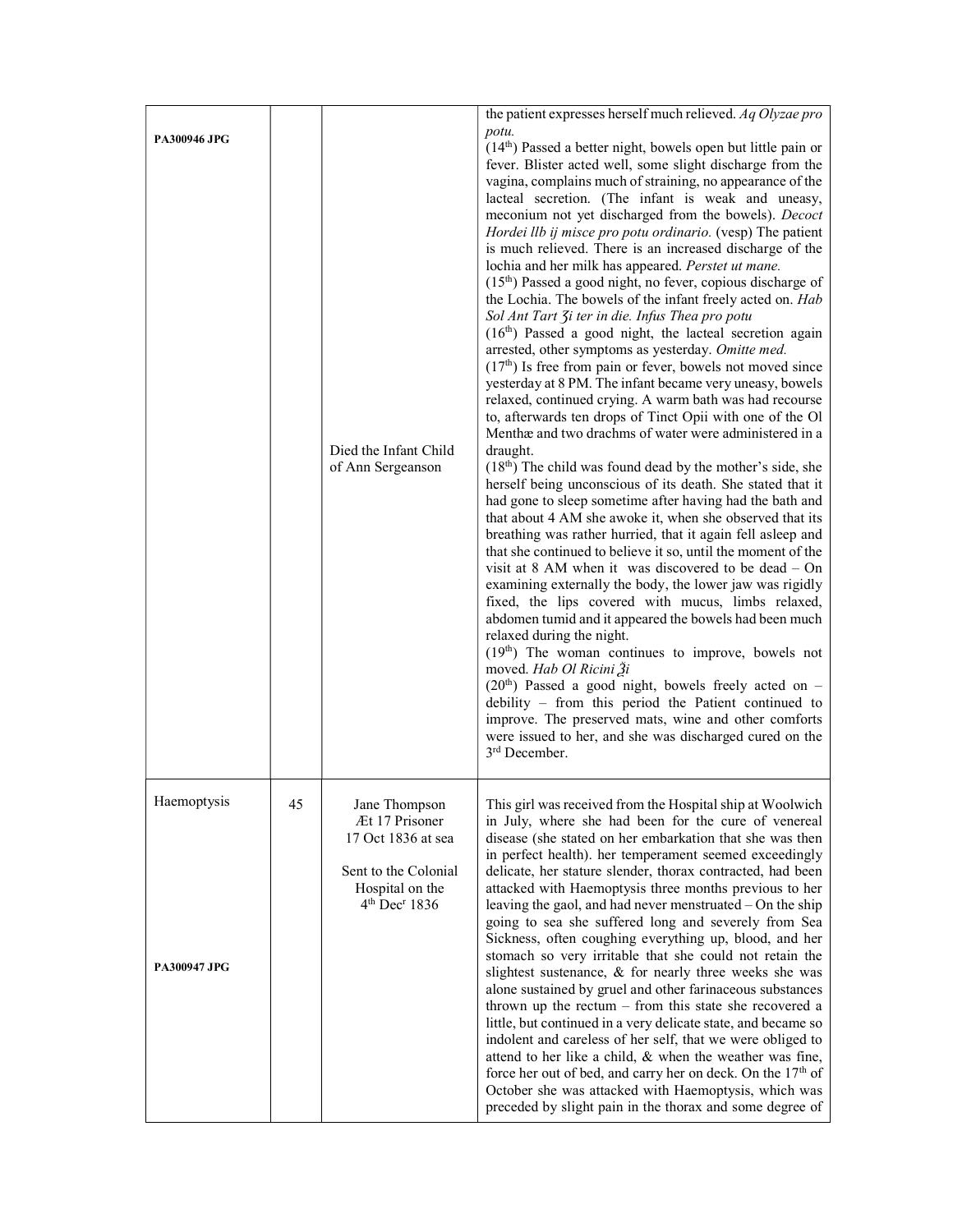| PA300948 JPG                      |    |                                                                                                                               | Fever. A Blister was applied to the chest which relieved<br>the pain, her bowels cleared out by a saline cathartic, and<br>for some days nauseating doses of the Tincture of<br>Antimony were administered with evident good effect,<br>she nevertheless continued to cough up occasionally a<br>small quantity of frothy blood, her pulse became frequent,<br>and although there was no degree of Pyrexia present, she<br>was tormented by incessant thirst. The Sulphuric Acid<br>with the Tinct Digitalis was prescribed, and occasionally<br>an opiate at bed time, care been taken to keep the bowels<br>free by purgative Enemas, the Digitalis was carried so as<br>to effect the frequency of the pulse, which is at length<br>effected, and it was then discontinued. On the 20 <sup>th</sup><br>November she again complained of pain in the right side<br>of the Thorax. She had coughed up much bloody, and<br>frothy matter during the day, and it was now for the first<br>time that purulent matter was detected amongst it. Her<br>debilitated state at this time prevented the application of<br>the means which, had formerly relieved her, and recourse<br>was had to friction with the ointment of the Tartrate of<br>Antimony, with Antimonials and acidulated diluents. The<br>pain in the Thorax was relieved. The cough continued<br>purulent, expectoration increased, the face became<br>flushed, urine high coloured, heat of surface and burning<br>hot of the palms of the hands etc so that by the 10 <sup>th</sup> Novb,<br>it was evident that Hectic Fever was fully established. The<br>examinations of this malady were well defined & took<br>place regularly twice during the 24 hours, sometimes with<br>increased violence, at others with less severity. And in this<br>state the unfortunate sufferer was reduced to the last<br>extremity. She lived however, and on the arrival at Hobart<br>Town was sent to the Colonial Hospital on the 4 <sup>th</sup><br>December. |
|-----------------------------------|----|-------------------------------------------------------------------------------------------------------------------------------|--------------------------------------------------------------------------------------------------------------------------------------------------------------------------------------------------------------------------------------------------------------------------------------------------------------------------------------------------------------------------------------------------------------------------------------------------------------------------------------------------------------------------------------------------------------------------------------------------------------------------------------------------------------------------------------------------------------------------------------------------------------------------------------------------------------------------------------------------------------------------------------------------------------------------------------------------------------------------------------------------------------------------------------------------------------------------------------------------------------------------------------------------------------------------------------------------------------------------------------------------------------------------------------------------------------------------------------------------------------------------------------------------------------------------------------------------------------------------------------------------------------------------------------------------------------------------------------------------------------------------------------------------------------------------------------------------------------------------------------------------------------------------------------------------------------------------------------------------------------------------------------------------------------------------------------------------------------------------------------------------------------------|
| Pregnancy<br>Abscess<br>Diarrhoea | 46 | Sarah Robinson<br>Æt 29 Convict<br>At Sea 12 <sup>th</sup> Novb 1836<br>Sent to the Hospital<br>4 <sup>th</sup> December 1836 | Sarah Robinson of weak nervous cachectic habit, on the<br>evening of the 10 <sup>th</sup> October was taken with the pains of<br>labour which she attempted to conceal, her state was<br>suspected however by one of the women of the mess who<br>watched her closely. About midnight she got out of her<br>berth and went to the water closet from whence the cries<br>of an infant were soon after heard to proceed from. The<br>woman who had suspected her state being then awake<br>immediately proceed ran to the closet and actually drew<br>out of the pan a female child, apparently arrived at the full<br>period, the miserable mother was found in a state of<br>Syncope from which she was with difficulty aroused. On<br>the removal of the Placenta, which it was found necessary<br>to do by the introduction of the hand, haemorrhage<br>followed and for two days to an alarming extent, but<br>which was happily arrested by the usual remedies. On the<br>12 <sup>th</sup> November following when perfectly recovered from<br>suffering,<br>by her accouchement,<br>extensive<br>her<br>inflammation of the knee joint took place, which<br>terminated in suppuration and extending along the<br>posterior part of the thigh. The matter was evacuated by<br>an opening made in the lower and lateral part of the<br>capsule, from which a large quantity continued to be daily<br>discharged, It was now that Diarrhoea appeared for which<br>Chalk, Opium, catechu etc were administered with but                                                                                                                                                                                                                                                                                                                                                                                                                                                                                           |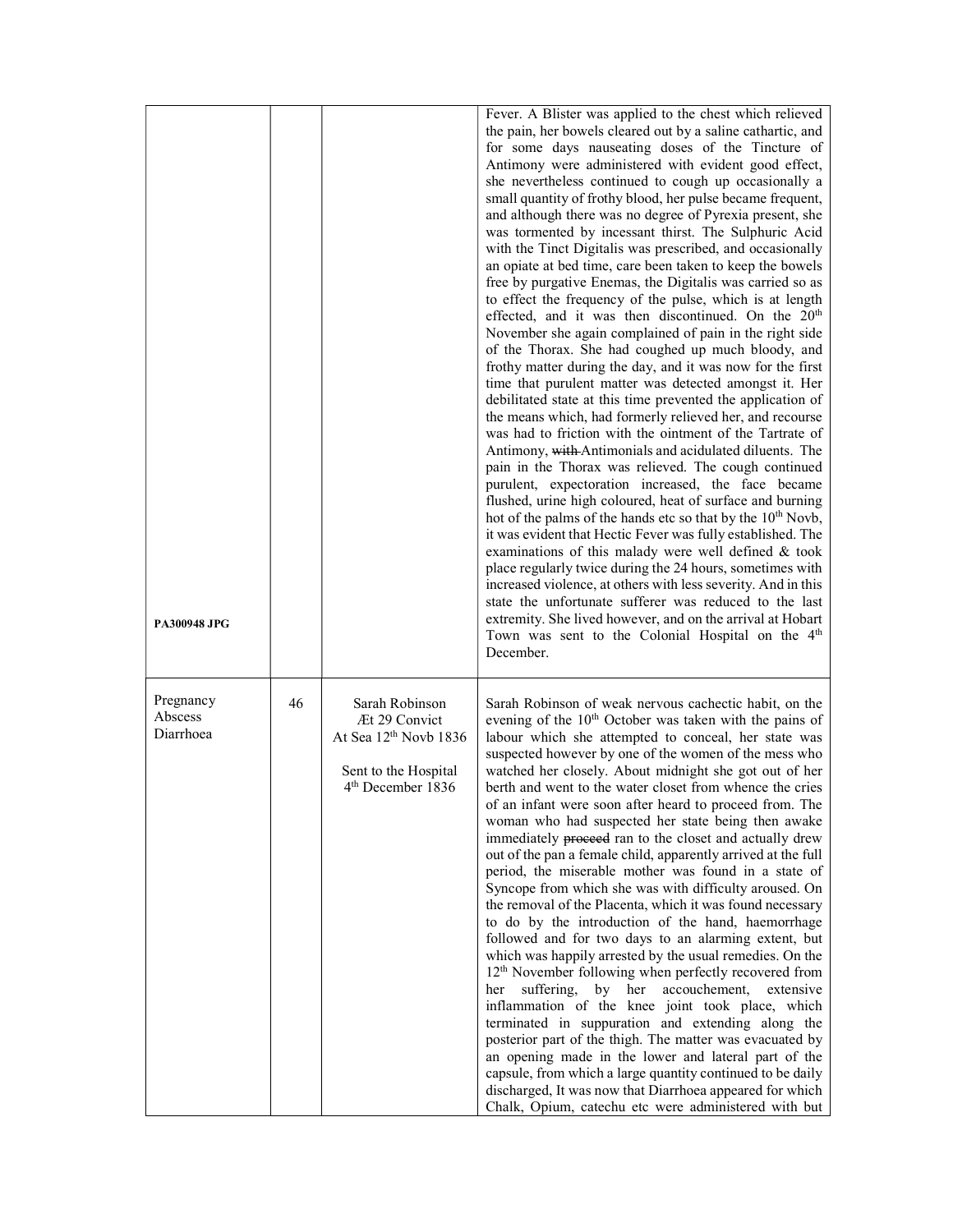|           |    |                                                                                     | trifling success, the disease sometimes decreasing for a<br>few days, and again returning with increased severity. In<br>this state she continued and on our arrival at Hobart Town<br>she was sent to the Hospital there was then but little<br>discharge from the Abscess. |
|-----------|----|-------------------------------------------------------------------------------------|------------------------------------------------------------------------------------------------------------------------------------------------------------------------------------------------------------------------------------------------------------------------------|
| Pregnancy | 47 | Mary Ring<br>Æt 41 Prisoner<br>24 <sup>th</sup> Novb at Sea<br>Sent to the Hospital | This woman was taken with the pains of labour having<br>arrived at the full period of gestation and was safely<br>delivered of a female child. On our arrival at Hobart<br>Town she was sent to the Colonial Hospital.                                                       |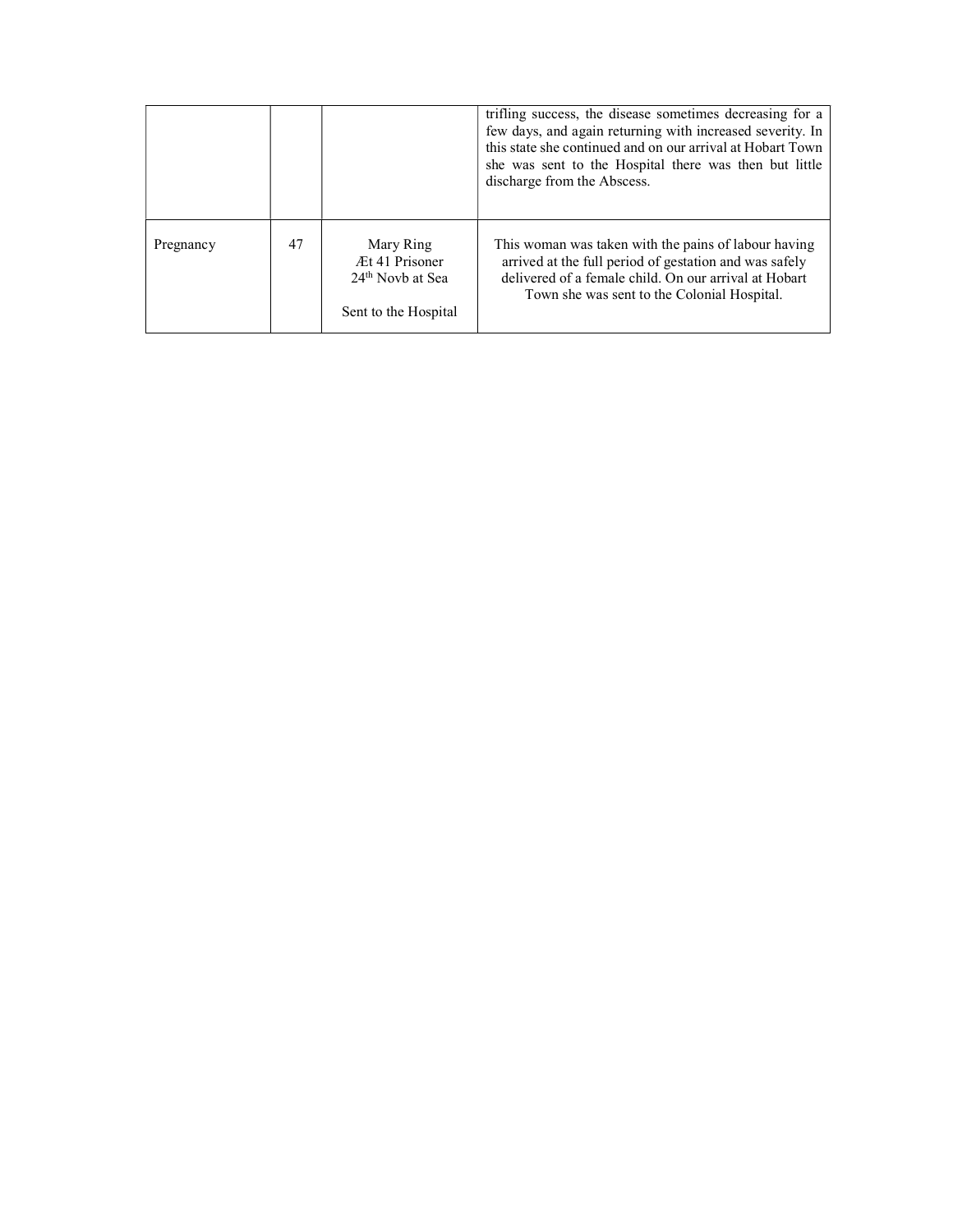## **Diseases** Nosologically arranged Numbers<br>
Discharged to<br>
Duty<br>
Duty<br>
Hospital<br>
Died on board<br>
Died on board<br>
Invalided<br>
Invalided<br>
Remaining<br>
Remaining<br>
Remaining<br>
Nos. of such Cases<br>
as are detailed in Pyrexiae Ord. I. Febres. Internulleates Quotutiana Tertiana Continua Synocha 9 9 9 6 6 6 Typhus Ord. II. Phlegmasiae. Ph<sup>r</sup> Phlogosis 5 4 1 1 Pleuritis Pneumonia 6 6 6 Rheumatismus 3 3 3 1 3 1 1 Cynanche 8 8 8 9 10 1 2 4 Bronchitis Opthalmia 1 3 3 3 1 1 1 1 1 Ord. III. Exanthemata. Variola Rubeola Erysipelas 1 1 1 Vaccina  $E$ *ruptions*  $\vert$  10  $\vert$  10 Ord. IV. Haemorrhagiae Haemoptysis 1 1 1 Phthisis incipiens Phthisis cosfirmata Haemorrhois 1 1 1 Ord. V. Profluvia. Catarrhus 18 18 Dysenteria 1999 | 1988 Neuroses. Ord. I. Comata. Apoplexia 1 1 1 1 1 1 1 1 Ord. II. Adynamiae. Dyspepsia Ord. III. Spasmi. Asthma Diarrhoea 14 14 14 14 15 **Colica**  $Convulsio$  3 3 3 1 1 1 Ord. Iv. Vesaniae. Amentia Mania Cachexiae. Ord. I. Marcores. Tabes Ord. II. Intumescentiae.

### A Nosological Synopsis of the Sick Book kept during the Period of this Journal, in conformity with the 30<sup>th</sup> Article of the Surgeons' Instructions.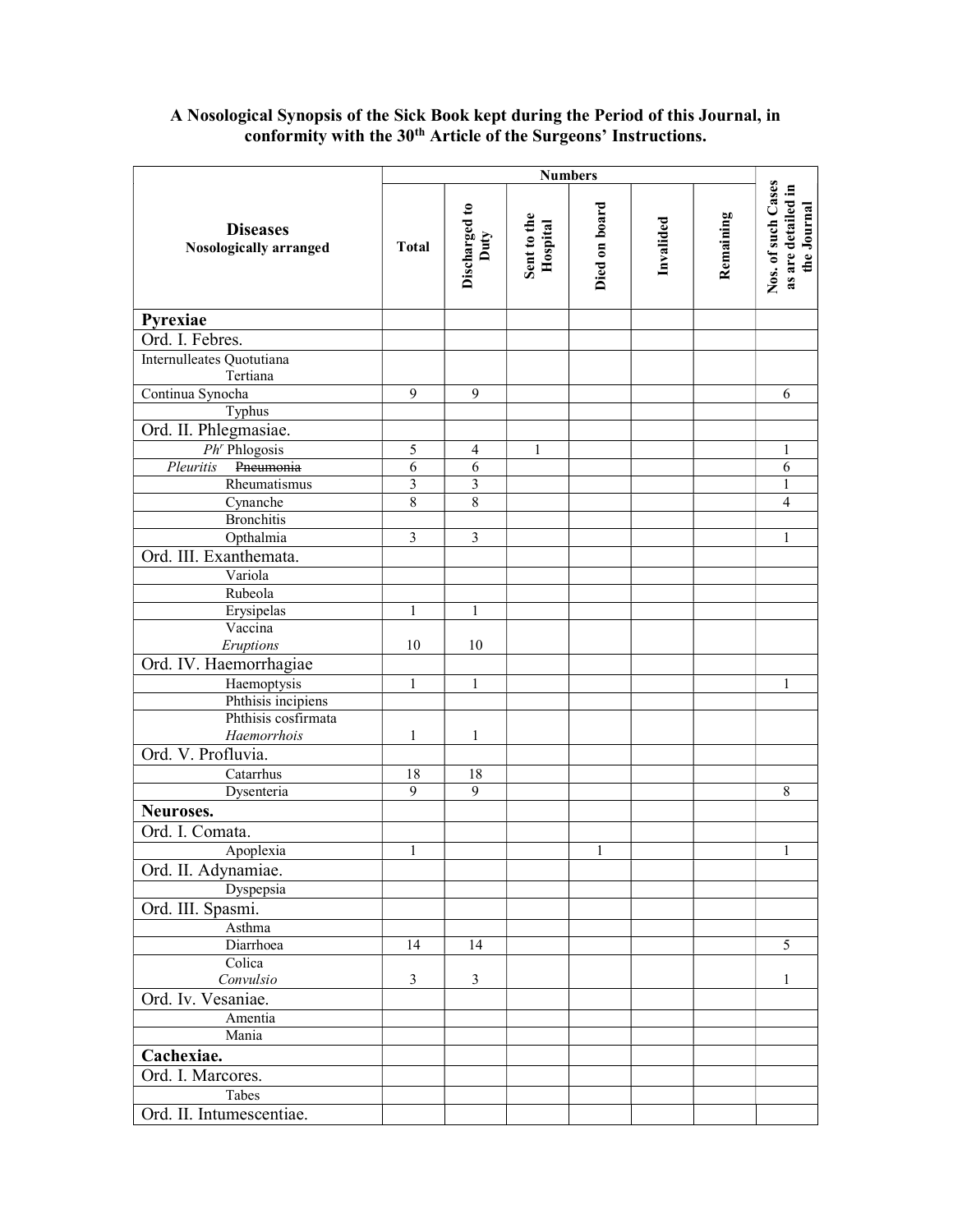| Anasarca                                                                                                   |                |                |                |  |  |  |                |  |
|------------------------------------------------------------------------------------------------------------|----------------|----------------|----------------|--|--|--|----------------|--|
| Ascites                                                                                                    |                |                |                |  |  |  |                |  |
| Hydrothorax                                                                                                |                |                |                |  |  |  |                |  |
| Ord. III. Impetigines.                                                                                     |                |                |                |  |  |  |                |  |
| Syphilis                                                                                                   | 2              | 2              |                |  |  |  | 2              |  |
| Scrophula                                                                                                  | $\mathbf{1}$   | 1              |                |  |  |  |                |  |
| Icterus                                                                                                    |                |                |                |  |  |  |                |  |
| Scorbutus                                                                                                  | $\overline{2}$ | $\overline{2}$ |                |  |  |  | $\overline{2}$ |  |
| Locales.                                                                                                   |                |                |                |  |  |  |                |  |
| Ord. I. Dysaethesiae.                                                                                      |                |                |                |  |  |  |                |  |
| Amaurosis                                                                                                  |                |                |                |  |  |  |                |  |
| Ord. II. Dysorexiae.                                                                                       |                |                |                |  |  |  |                |  |
| Ord. III. Dyscinesiae.                                                                                     |                |                |                |  |  |  |                |  |
| Ord. IV. Apocenoses.                                                                                       |                |                |                |  |  |  |                |  |
| Gonorrhoea                                                                                                 | 1              | 1              |                |  |  |  |                |  |
| Ord. V. Epischeses                                                                                         |                |                |                |  |  |  |                |  |
| Ischuria                                                                                                   |                |                |                |  |  |  |                |  |
| Obstipatio                                                                                                 |                |                |                |  |  |  |                |  |
| Headache                                                                                                   | 167            | 167            |                |  |  |  |                |  |
| Ord. VI. Tumores.                                                                                          |                |                |                |  |  |  |                |  |
| Pregnancy                                                                                                  | $\overline{4}$ | $\overline{2}$ | $\overline{2}$ |  |  |  | 3              |  |
| Ord. VII. Ectopiae.                                                                                        |                |                |                |  |  |  |                |  |
| Hernia                                                                                                     |                |                |                |  |  |  |                |  |
| Prolapsus                                                                                                  | 1              | $\mathbf{1}$   |                |  |  |  |                |  |
| Luxatio                                                                                                    |                |                |                |  |  |  |                |  |
| Ord. VIII. Dialyses.                                                                                       |                |                |                |  |  |  |                |  |
| Accidents & Vulnus                                                                                         | 10             | 10             |                |  |  |  | 1              |  |
| Ulcus                                                                                                      | 6              | 6              |                |  |  |  | 4              |  |
| Psora                                                                                                      | 4              | 4              |                |  |  |  |                |  |
| Tinea Capitis                                                                                              | 3              | 3              |                |  |  |  |                |  |
| <b>GENERAL TOTAL</b>                                                                                       | 294            | 2884           | 1              |  |  |  | 50             |  |
| NOTE.—Medical Officers are desired particularly to Notice that the Numbers in each Disease and the general |                |                |                |  |  |  |                |  |
| Total must not only correspond with the Sick Book, but also with the particulars contained in the several  |                |                |                |  |  |  |                |  |
| Nosological Returns for the period.                                                                        |                |                |                |  |  |  |                |  |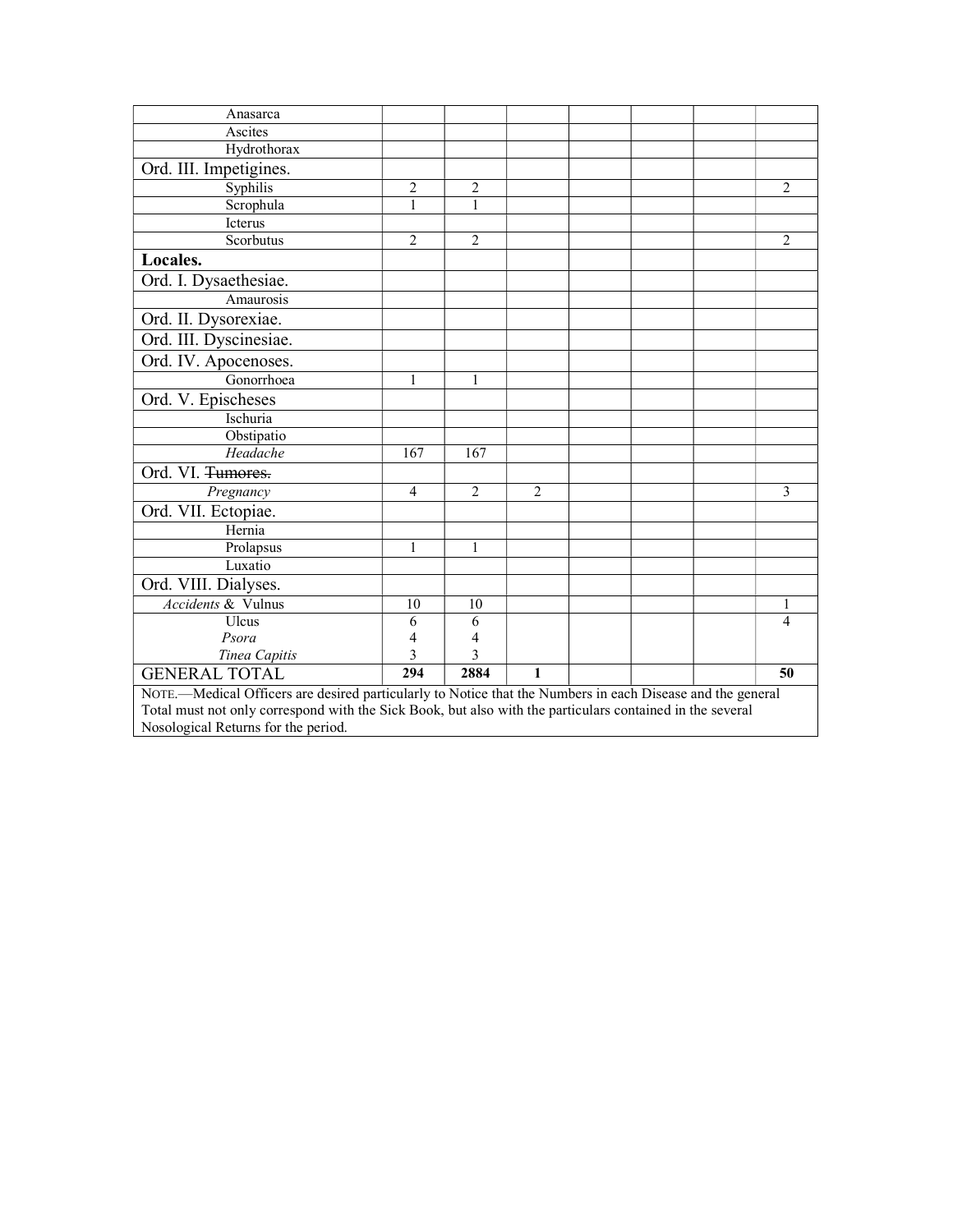#### An Abstract of the Preceding JOURNAL, being a summary of all the Cases contained therein, Nosologically arranged.

| <b>Diseases</b><br><b>Nosologically arranged</b>             | Put on<br>the<br><b>Sick</b><br>List | Discharged to<br>Duty     | Sent to the<br>Hospital | Died on board    | Invalided | Remaining | Nos. of such Cases<br>as are detailed in<br>the Journal |
|--------------------------------------------------------------|--------------------------------------|---------------------------|-------------------------|------------------|-----------|-----------|---------------------------------------------------------|
| <b>Febres</b>                                                |                                      |                           |                         |                  |           |           |                                                         |
| Continuæ                                                     |                                      |                           |                         |                  |           |           |                                                         |
| Synocha                                                      | $\overline{6}$                       | $\overline{6}$            |                         |                  |           |           | 32 34<br>3637<br>38 40                                  |
| Phlegmasiae.                                                 |                                      |                           |                         |                  |           |           |                                                         |
| Opthalmia                                                    | $\boldsymbol{l}$                     | 1                         |                         |                  |           |           | $\overline{25}$                                         |
| Cynanche                                                     | $\overline{\mathcal{A}}$             | $\overline{4}$            |                         |                  |           |           | 143                                                     |
| Pleuritis                                                    | 6                                    | 6                         |                         |                  |           |           | 6.7.8<br>91012                                          |
| Rheumatismus                                                 | $\boldsymbol{l}$                     | $\boldsymbol{l}$          |                         |                  |           |           | $\sqrt{2}$                                              |
| Haemorrhagiae                                                |                                      |                           |                         |                  |           |           |                                                         |
| Haemoptysis                                                  | $\boldsymbol{l}$                     |                           | 1                       |                  |           |           | 45                                                      |
| Profluvia.                                                   |                                      |                           |                         |                  |           |           |                                                         |
| Catarrhus                                                    | $18\,$                               | 18                        |                         |                  |           |           |                                                         |
| Dysenteria                                                   | $\delta$                             | $\overline{\delta}$       |                         |                  |           |           | 2413<br>14 15<br>3135<br>41                             |
| Neuroses.                                                    |                                      |                           |                         |                  |           |           |                                                         |
| Comata.                                                      |                                      |                           |                         |                  |           |           |                                                         |
| Apoplexia                                                    | 1                                    |                           |                         | $\boldsymbol{l}$ |           |           | $\overline{39}$                                         |
| Spasmi                                                       |                                      |                           |                         |                  |           |           |                                                         |
| Diarrhoea                                                    | 5                                    | $\overline{5}$            |                         |                  |           |           | 24 26<br>27 28<br>$29\,$                                |
| Convulsio                                                    | 5                                    |                           |                         | 5                |           |           | $\ast$                                                  |
| Cachexiae.                                                   |                                      |                           |                         |                  |           |           |                                                         |
| Impetigines                                                  |                                      |                           |                         |                  |           |           |                                                         |
| Syphilis                                                     | $\overline{\mathbf{c}}$              | $\overline{\mathbf{c}}$   |                         |                  |           |           | 333                                                     |
| Scorbutus                                                    | $\overline{c}$                       | $\overline{2}$            |                         |                  |           |           | 4243                                                    |
| Locales                                                      |                                      |                           |                         |                  |           |           |                                                         |
| <b>Epischeses</b>                                            |                                      |                           |                         |                  |           |           |                                                         |
| Obstipatio $& ?$                                             | 160                                  | 160                       |                         |                  |           |           |                                                         |
| <b>Dyalyses</b>                                              |                                      |                           |                         |                  |           |           |                                                         |
| <b>Vulnus</b>                                                | $\boldsymbol{l}$                     | $\boldsymbol{l}$          |                         |                  |           |           | $\overline{11}$                                         |
| Ulcus                                                        | $\overline{4}$                       | $\ensuremath{\mathit{4}}$ |                         |                  |           |           | $\sqrt{44}$                                             |
| Psora                                                        | $\overline{\mathfrak{z}}$            | $\overline{3}$            |                         |                  |           |           | 30 <sup>2</sup>                                         |
|                                                              |                                      |                           |                         |                  |           |           |                                                         |
|                                                              |                                      |                           |                         |                  |           |           |                                                         |
| *vide. The case of Anne Sergeanson No<br>44<br>NB. Pregnancy | $\mathfrak{Z}$                       | $\boldsymbol{l}$          | $\overline{2}$          |                  |           |           | 44 46<br>$47\,$                                         |
|                                                              |                                      |                           |                         |                  |           |           |                                                         |